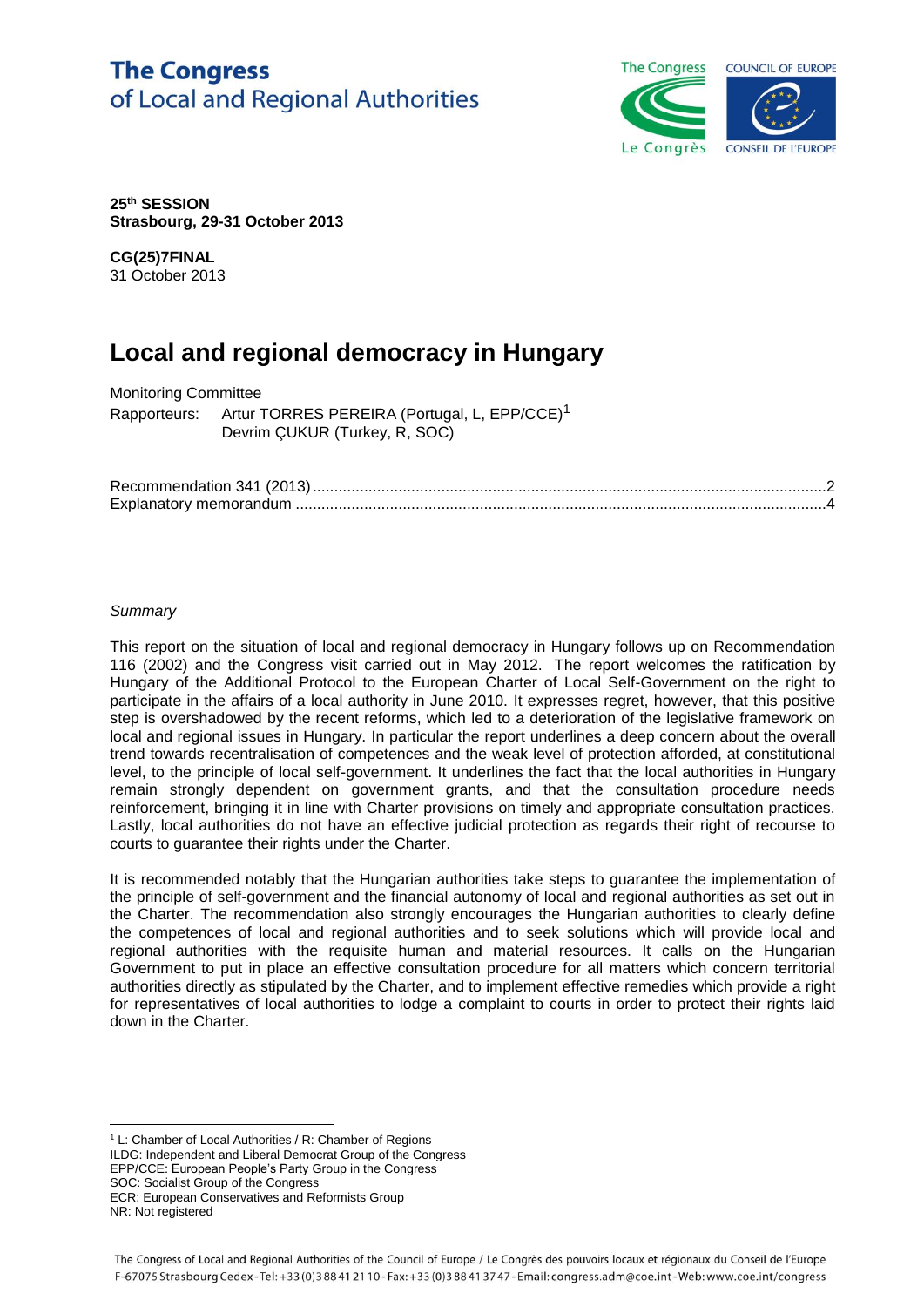# **Local and regional democracy in Hungary**

## <span id="page-1-0"></span>**RECOMMENDATION 341 (2013)**<sup>2</sup>

1. The Congress of Local and Regional Authorities refers to:

*a.* Article 2, para. 1b, of Statutory Resolution [CM/Res\(2011\)2](https://wcd.coe.int/ViewDoc.jsp?Ref=CM/Res(2011)2&Language=lanEnglish&Site=COE&BackColorInternet=DBDCF2&BackColorIntranet=FDC864&BackColorLogged=FDC864) of the Committee of Ministers of the Council of Europe relating to the Congress, which provides that one of the aims of the Congress shall be "to submit proposals to the Committee of Ministers in order to promote local and regional democracy";

*b*. Article 2, paragraph 3, of Statutory Resolution [CM/Res\(2011\)2](https://wcd.coe.int/ViewDoc.jsp?Ref=CM/Res(2011)2&Language=lanEnglish&Site=COE&BackColorInternet=DBDCF2&BackColorIntranet=FDC864&BackColorLogged=FDC864) of the Committee of Ministers of the Council of Europe relating to the Congress, stipulating that "The Congress shall prepare on a regular basis country-by-country reports on the situation of local and regional democracy in all member states and in states which have applied to join the Council of Europe, and shall ensure, in particular, that the principles of the European Charter on Local Self-Government are implemented";

*c*. Resolution 307 (2010) REV2 on Procedures for monitoring the obligations and commitments entered into by the Council of Europe member states in respect of their ratification of the European Charter of Local Self-Government (ETS No. 122);

*d*. the previous Recommendation 116 (2002) on regional democracy in Hungary and the explanatory memorandum on the situation of local and regional democracy in Hungary.

2. The Congress recalls that:

*a.* Hungary became a member of the Council of Europe on 6 November 1990 and ratified the European Charter on Local Self-Government (ETS No. 122, hereafter the Charter) on 21 March 1994, which came into force in respect of Hungary on 1 July 1994. It signed the Additional Protocol to the European Charter on Local Self-Government on the right to participate in the affairs of a local authority (CETS No. 207) on 16 November 2009 and ratified it on 7 June 2010;

*b.* The Congress Monitoring Committee instructed Mr Artur Torres Pereira and Mr Devrim Çukur to prepare and submit to the Congress a report on local and regional democracy in Hungary; they both visited Hungary from 23 to 25 May 2012.<sup>3</sup>

3. The rapporteurs:

*a.* thank the Permanent Delegation of Hungary to the Council of Europe and all those whom it met on the visit for their readiness to assist the delegation and for the information they so willingly supplied. They also thank the Hungarian national delegation to the Congress, the local and regional authority associations and the officials at the Ministry of the Interior who assisted with the organisation and smooth running of the visit;

*b.* welcome the ratification by Hungary on 7 June 2010 of the Additional Protocol to the European Charter on Local Self-Government on the right to participate in the affairs of a local authority; and

*c.* note with satisfaction that local authorities enjoy freedom of association for the purpose of furthering their interests.

4. Nevertheless, the rapporteurs regret the fact that:

*a.* the principle of local self-government is neither explicitly enshrined in the Cardinal (Implementing) Act on Local Government nor in the Fundamental Law (Constitution);

<sup>&</sup>lt;sup>2</sup> Debated and adopted by the Congress on 29 October 2013, 1<sup>st</sup> Sitting (see Document [CG\(25\)7FINAL](https://wcd.coe.int/ViewDoc.jsp?id=2113213&Site=COE&BackColorInternet=C3C3C3&BackColorIntranet=CACC9A&BackColorLogged=EFEA9Chttps://wcd.coe.int/ViewDoc.jsp?id=2113213&Site=COE&BackColorInternet=C3C3C3&BackColorIntranet=CACC9A&BackColorLogged=EFEA9C) explanatory memorandum), rapporteurs: Artur Torres Pereira, Portugal (L, EPP/CCE) and Devrim Çukur, Turkey (R, SOC).

<sup>&</sup>lt;sup>3</sup> They were assisted in their work by Ms Anne Gaudin, consultant, lecturer in public law at Sciences Po University in Bordeaux, and Ms Stéphanie Poirel, Secretary to the Monitoring Committee of the Congress.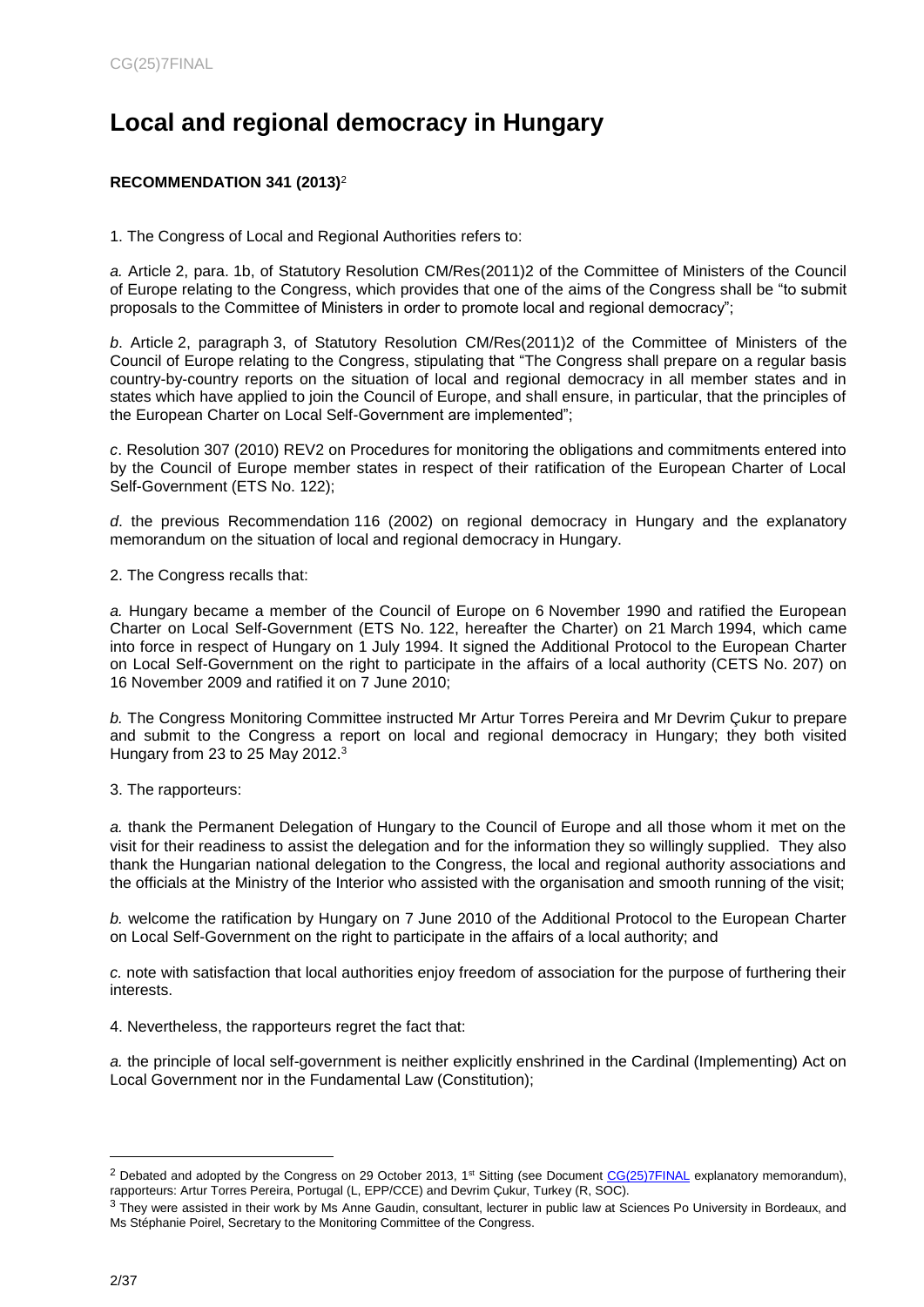*b.* there is a very strong recentralisation of powers, which has led to the considerable reduction of competences previously assigned to local authorities;

*c.* the principle of the financial autonomy of local authorities is not respected;

*d.* the principle of local self-government is not complied with due to the pooling at the supra-communal level (district) competences of municipalities of less than 2000 inhabitants, which is implemented through an administrative structure, is composed of civil servants from the State;

*e.* there is no real consultation in practice, but only a formal one, between the government and local authorities, in particular because of unreasonable deadlines;

*f*. there is no effective legal remedy which fully guarantees the protection of local self-government, with a genuine and extended right of local authorities to lodge a complaint with the domestic courts in order to secure the free exercise of their powers and respect for such principles of local self-government;

*g*. the position of the counties is weak in both their institutional framework and as regards their functions;

5. The Congress therefore recommends that the Committee of Ministers invite the Hungarian authorities to:

*a.* revise the CardinaI Act so that the principle of local self-government is explicitly guaranteed in the legislation and in practice, in accordance with Article 2 of the Charter;

*b.* revise the legislation concerning local authorities' mandatory tasks and functions so as to extend the range of powers normally assigned to them on the basis of the principles of decentralisation and subsidiarity;

*c.* grant local authorities financial autonomy to enable them to exercise their powers properly, in particular by adjusting the level of grants allocated by the central government to local authorities so that their resources remain commensurate with their powers and by limiting central government supervision of the management of local finance so that it is "proportionate" within the meaning of Article 8 of the Charter;

*d.* ensure that local and regional authorities are equipped with the administrative structures and resources needed for performing their tasks, while at the same time ensuring that elected councils are retained, including in small municipalities;

*e*. consult local authorities and their national associations and define the consultation partners so that appropriate and effective consultation is arranged, in practice, within reasonable deadlines on all issues of interest to local authorities;

*f*. revise the legislation in order to provide local authorities with an effective judicial remedy to secure the free exercise of their powers and guarantee the judicial protection of the good implementation of the basic principles of local self-government provided in the Charter ratified by Hungary;

*g*. strengthen the position of counties, notably in the light of the Reference Framework for Regional Democracy of the Council of Europe;

*h.* keep the Congress informed on the follow-up given to this recommendation.

6. The Congress invites the Committee of Ministers of the Council of Europe to take this recommendation into consideration in its monitoring procedure and other activities related to this member State.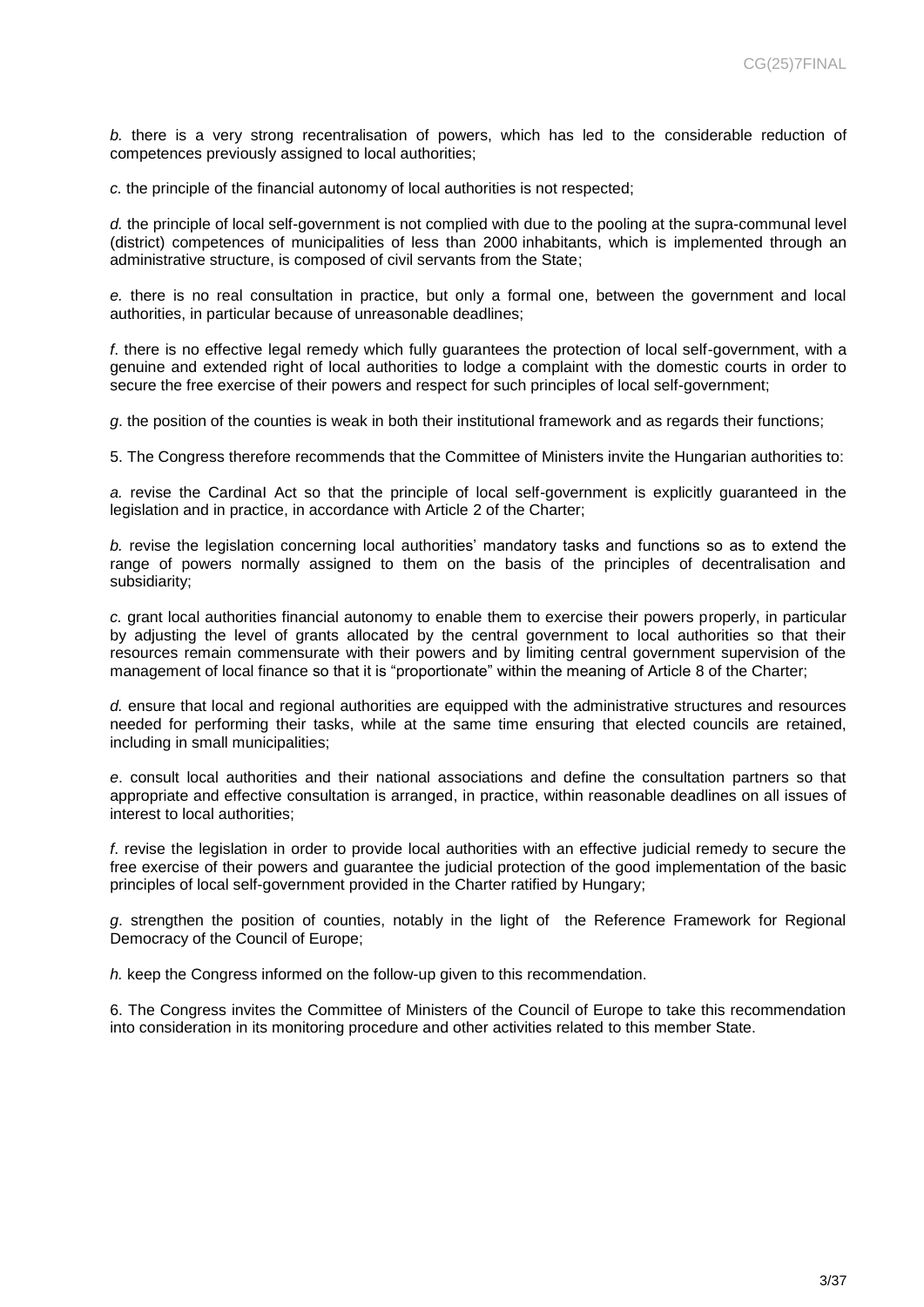# **Local and regional democracy in Hungary**

## <span id="page-3-0"></span>**EXPLANATORY MEMORANDUM**

## **Table of contents**

| 1. | INTRODUCTION, OBJECTIVE AND SCOPE OF THE VISIT, TERMS OF REFERENCE5                                                                                                                                                                                                                                                                                                                                                                                                                            |  |
|----|------------------------------------------------------------------------------------------------------------------------------------------------------------------------------------------------------------------------------------------------------------------------------------------------------------------------------------------------------------------------------------------------------------------------------------------------------------------------------------------------|--|
| 2. | GENERAL INFORMATION, POLITICAL CONTEXT AND POLITICAL DEVELOPMENT                                                                                                                                                                                                                                                                                                                                                                                                                               |  |
|    | 2.1.<br>2.2.<br>2.3.<br>2.4.<br>Constitutional and legislative foundations of local self-government in Hungary 9<br>2.5.                                                                                                                                                                                                                                                                                                                                                                       |  |
|    | 2.6.                                                                                                                                                                                                                                                                                                                                                                                                                                                                                           |  |
| 3. | HONOURING OF OBLIGATIONS AND COMMITMENTS OF HUNGARY IN THE SPHERE                                                                                                                                                                                                                                                                                                                                                                                                                              |  |
|    | 3.1.<br>3.2.<br>3.2.1.<br>3.2.2.<br>Analysis of the situation of local democracy in light of the European Charter on Local Self-<br>3.3.<br>Articles 2 and 3: Principle and concept of local self-government17<br>3.3.1.<br>3.3.2.<br>3.3.3.<br>3.3.4.<br>Articles 7 and 8: Exercise of responsibilities and administrative supervision22<br>3.3.5.<br>3.3.6.<br>3.3.7.<br>3.3.8.<br>Article 12: Undertakings - possible "reservations" made by States28<br>3.3.9.<br>3.4.<br>3.4.1.<br>3.4.2. |  |
| 4. |                                                                                                                                                                                                                                                                                                                                                                                                                                                                                                |  |
|    | Appendix 1 - Information provided to the delegation on the state of implementation of human rights                                                                                                                                                                                                                                                                                                                                                                                             |  |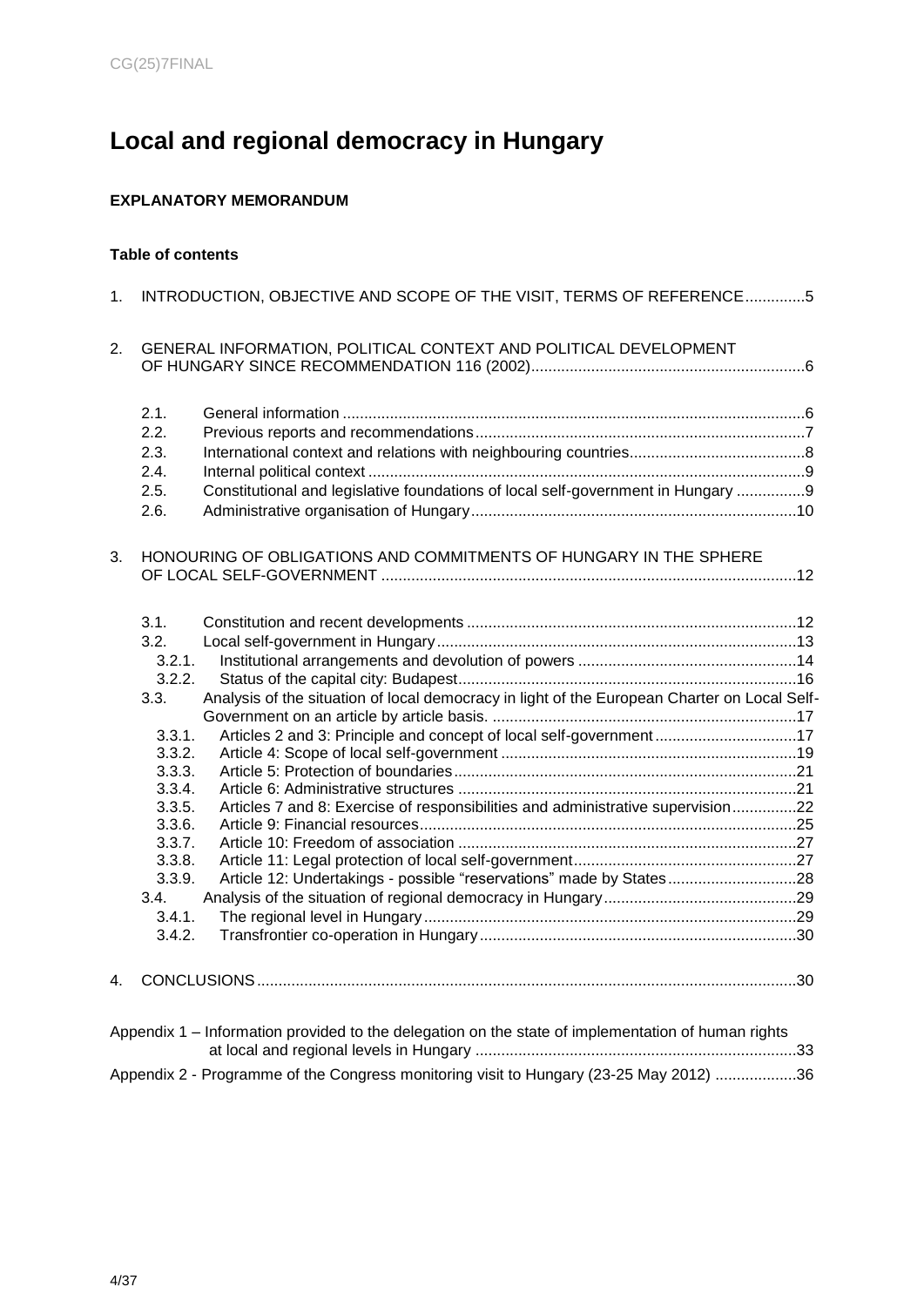#### <span id="page-4-0"></span>**1. INTRODUCTION, OBJECTIVE AND SCOPE OF THE VISIT, TERMS OF REFERENCE**

1. In accordance with Article 2 of Statutory Resolution CM/Res(2011)2 of the Committee of Ministers, the Congress of Local and Regional Authorities of the Council of Europe (hereinafter "the Congress") regularly prepares reports on the state of local and regional democracy in Council of Europe member States and candidate countries.

2. According to the general principles set out in Congress Resolution 307 (2010), the monitoring missions of the Congress have the overall objective to ensure that the commitments entered into by all member states having ratified the European Charter of Local Self-Government (ETS no. 122, hereinafter "the Charter") are fully honoured. The missions also take into consideration to what extent member States comply with the Council of Europe Reference Framework for Regional Democracy, adopted by the Council of Europe Conference of Ministers responsible for Local and Regional Government in Utrecht in November 2009.

3. Hungary joined the Council of Europe on 6 November 1990, signed the Charter on 6 April 1992 and ratified it without reservation on 21 March 1994, with entry into force on 1 July 1994.

4. Hungary signed the Additional Protocol to the European Charter of Local Self-Government on the right to participate in the affairs of a local authority on 16 November 2009 and ratified it on 7 June 2010. It ratified the European Outline Convention on Transfrontier Cooperation between Territorial Communities or Authorities on 21 March 1994, the European Charter for Regional or Minority Languages on 26 April 1995 and the Framework Convention for the Protection of National Minorities on 25 September 1995.

5. The Monitoring Committee appointed Mr Artur Torres Pereira (Portugal, L, EPP/CD) and Mr Devrim Çukur (Turkey, R, SOC) as rapporteurs to assess the state of local and regional democracy in Hungary to submit a report and a recommendation thereon to the Congress. During their visit, the two corapporteurs were assisted by Mrs Anne Gaudin, lecturer in public law at the Institute of Political Science of the University of Bordeaux, and a member of the Congress secretariat.

6. The Congress delegation visited Hungary from 23 to 25 May 2012, where it held meetings with numerous senior figures and elected representatives from various tiers of government in Budapest, Gödöllö, Szentes and Szeged.

7. The delegation met representatives of national associations of local authorities, members of the Parliamentary Committee on Human Rights, Minorities and Religious affairs, and also members of the Parliamentary Committee on Local Authorities and Regional Development. It held talks with the Minister for Territorial Public Administration and Elections, as well as with the state secretaries for state administration and territorial administration, the President of the Constitutional Court, the President of the State Audit Office of Hungary and members of the Human Rights Commission. It also visited the town hall in the capital city, Budapest, where it met numerous members of the municipal council and representatives of minorities. Finally, it travelled to the municipalities of Gödöllö and Szentes and also met with the county council of Csongrad (see the detailed programme in appendix).

8. The co-rapporteurs wish to thank the Permanent Representation of Hungary to the Council of Europe and all those whom it met on the visit for their readiness to assist the delegation and for the information they so willingly supplied. They also thank the Hungarian national delegation to the Congress, the local and regional authority associations and the managers at the Ministry of the Interior who assisted with the organisation and smooth running of the fact-finding visit.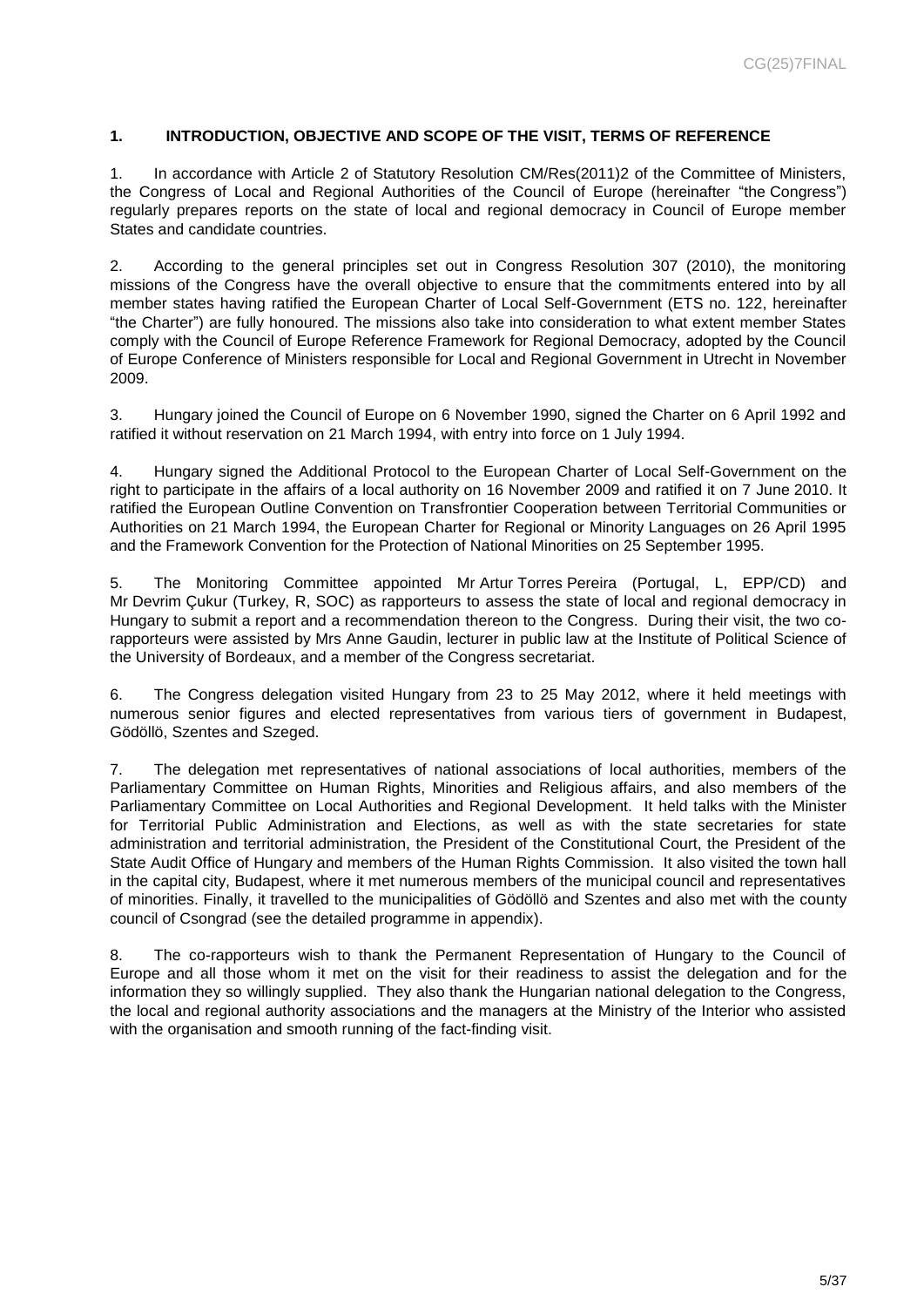## <span id="page-5-0"></span>**2. GENERAL INFORMATION, POLITICAL CONTEXT AND POLITICAL DEVELOPMENT OF HUNGARY SINCE RECOMMENDATION 116 (2002)**

#### <span id="page-5-1"></span>*2.1. General information*

9. Hungary lies at the centre of Europe, in the Carpathian basin, flanked by the Alps, the Carpathians and the Dinaric range. Its surface area covers around 1% of the European continent. Hungary extends for 268 km between its northern and southern extremities and for 528 km from east to west. The total length of its borders is 2,242 km.



10. Hungary has a surface area of 93 028 Km2 and a population of 9 985 722 inhabitants according to the last census in 2011 (in this 15th census, Hungary dropped below the symbolic threshold of 10 million inhabitants). Hungary has been a member of the European Union since May 2004. Its currency is the Forint. The official language is Hungarian. There are 13 minorities which are recognised in law. The groups considered as national groups in accordance with the Law on Minorities are, in alphabetical order: Armenians, Bulgarians, Croats, Germans, Greeks, Poles, Roma, Romanians, Ruthenians, Serbs, Slovaks, Slovenians and Ukrainians. <sup>4</sup> Even though according to the National Census of 2001 only 3,1% of Hungarian population are minorities, the Hungarian government estimates the number of the biggest minority living in Hungary, Roma, up to 450,000 to 600,000, <sup>5</sup> while council of Europe estimations average reaches 750,000.<sup>6</sup>

11. Budapest, the capital of Hungary, was created by the unification of three towns in 1873: Buda, Pest and Obuda. With over two million inhabitants, it is the centre of the country, not only administratively speaking but also in cultural, scientific, industrial and commercial terms, and also forms a rail and road transport hub.

12. The Head of State is the President, elected by Parliament for a term of 5 years. János Áder has been President since 2 May 2012. He does not form part of the executive but symbolises national unity and ensures that the country's institutions function democratically. He signs Acts adopted by the Parliament and has the right to refer them back to the Parliament of to send them to the Constitutional Court for further examination. In the light of the results of the parliamentary elections, he makes a recommendation on the election of the Prime Minister who is then elected by the Parliament. Ministers are appointed and dismissed by the Head of State upon a proposal of the Prime Minister.

13. In the parliamentary system established by the Constitution, the Government is the exclusive holder of executive authority and is answerable for it to the National Assembly.

<sup>4</sup> See EuroMosaic [http://ec.europa.eu/languages/documents/hu\\_fr.pdf](http://ec.europa.eu/languages/documents/hu_fr.pdf)

<sup>5</sup> See report by the Hungarian government to the United Nations Committee on Economic, Social and Cultural Rights, E/C.12/HUN/3, para. 78.

<sup>&</sup>lt;sup>6</sup> Data available a[t http://hub.coe.int/web/coe-portal/roma/.](http://hub.coe.int/web/coe-portal/roma/)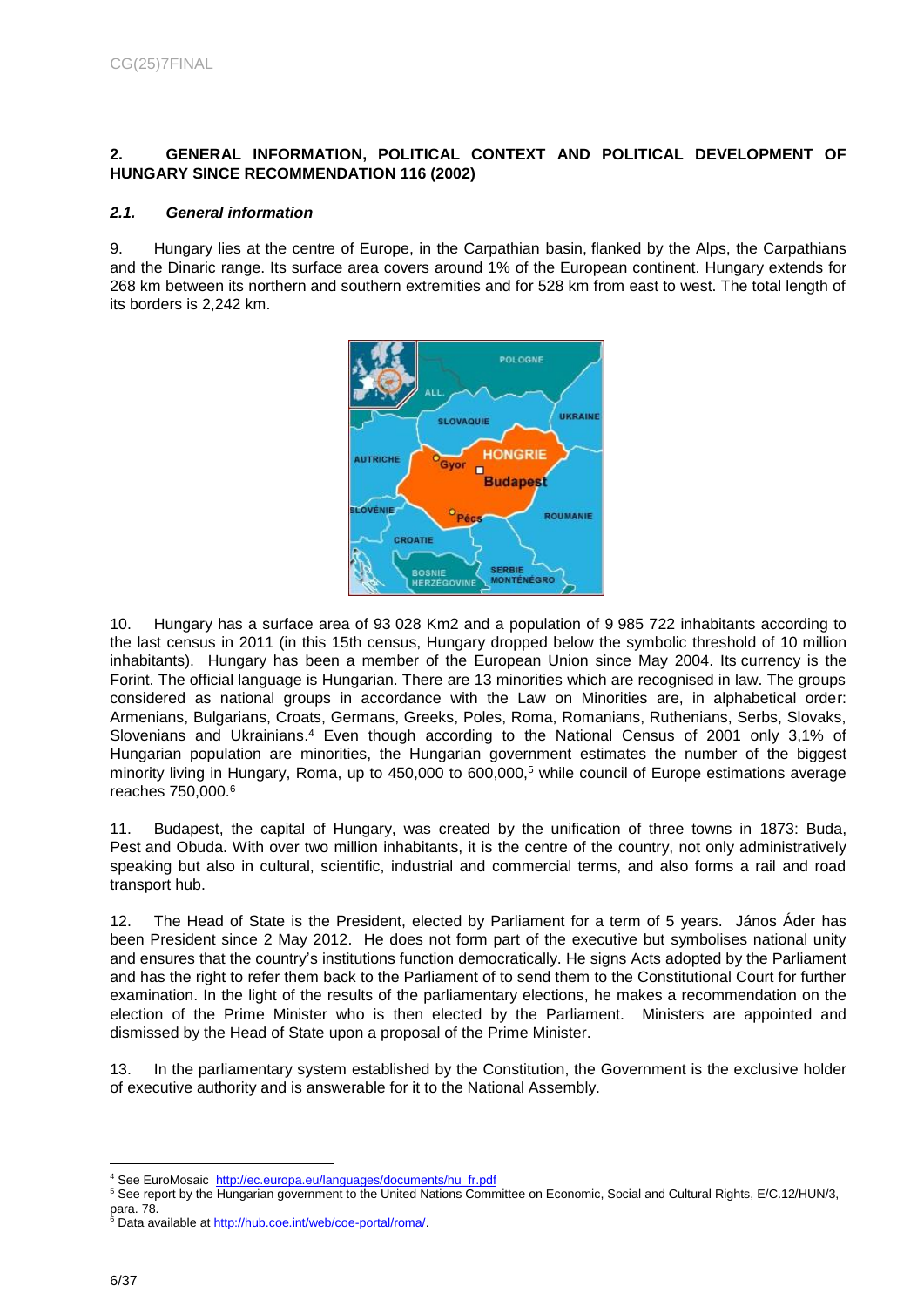The tasks and powers of the executive are defined by default. <sup>7</sup> The Constitution lays down the competences of the other organs in concrete and exhaustive terms but, where the Government is concerned, assigns only general tasks of management and organisation as well as providing for the sharing of competences for tasks to be carried out jointly with other organs.

14. The new Fundamental Law expressly stipulates that the functioning of the Hungarian State is based on the principle of the separation of powers. Article 15 of the Fundamental Law identifies the government as the general body of executive power whose responsibilities and competences includes all matters which are not expressly delegated by the Fundamental Law or by other legislation.

15. The Fundamental Law contains the principle of the separation of the state powers and identifies all those organs which are endowed with those powers; therefore in Article 15 of the Fundamental Law, it is expressively stipulated that the government is the general organ of the executive authority.

16. The Fundamental Law does not determine the different branches of state authority and names only one of them, stipulating that "the Government shall be the general body of executive power". In other words, the Fundamental Law does not assign legislative power to a given organ but lists the prerogatives for drawing up and revising the Constitution and adopting laws among the competences of the National Assembly, the supreme body of popular representation. As for the courts, the Fundamental Law stipulates that they "shall exercise judicial activity" but does not bestow upon them the capacity of an autonomous branch of state authority. 8

## <span id="page-6-0"></span>*2.2. Previous reports and recommendations*

17. A previous monitoring mission to Hungary in 2002 resulted in Recommendation 116 (2002) on regional democracy in Hungary. In that recommendation,<sup>9</sup> the Congress, having noted that provision had been made for regionalisation in government programmes, regretted the fact that Hungary's highly complex system of public administration and territorial authorities had not completely fulfilled the requirements of regional democracy in the light of the principle of subsidiarity.

18. It recommended a clear definition of the allocation of responsibilities and tasks between the State, the regional structures, towns and municipalities, and also of the origins of competences to be entrusted to the regional level.

19. The Congress asked Hungary to clearly opt for the creation of only one regional level and to create, on this basis, regions catering for the needs of a democratic society and economic development, and to equip the regions with proper competences, autonomous elected bodies and their own and sufficient budgetary resources, according to the criteria outlined in the draft European Charter of Regional Self-Government.

20. Ten years on from that recommendation, the delegation notes that a transition to regional selfgovernment is no longer in the scheme of things. On the contrary, competences from local and regional authorities have been moved to the central government level.

21. The European Commission for Democracy through Law (better known as the "Venice Commission", used hereafter) issued an opinion on the new Hungarian Constitution<sup>10</sup> in June 2011, at its 87<sup>th</sup> plenary session, which was read most attentively by the members of the delegation and discussed with their talking partners. The Venice Commission flagged up Articles 31 to 35 of the new Constitution, concerning local authorities, expressing concern in particular over the absence of any reference to the principle of local selfgovernment.

 $7$  Article 15.1 of the Fundamental Law: "The Government shall be the supreme organ of the executive branch, whose activity and competence shall cover all those that are not delegated explicitly to another organ by the Fundamental Law or by law. The Government shall be responsible to the Parliament."

<sup>8</sup> Source: Jozsef Petretei: Le pouvoir exécutif dans la nouvelle Loi fondamentale de la Hongrie Revue d'études politiques et constitutionnelles, numéro spécial 1-2012 <http://www.est-europa.univ-pau.fr/images/archives/2012-Hongrie/jozsef-petretei.pdf>

<sup>9</sup> <https://wcd.coe.int/ViewDoc.jsp?id=888249&Site=COE>

<sup>10</sup> [http://www.venice.coe.int/docs/2011/CDL-AD\(2011\)016-f.pdf](http://www.venice.coe.int/docs/2011/CDL-AD(2011)016-f.pdf)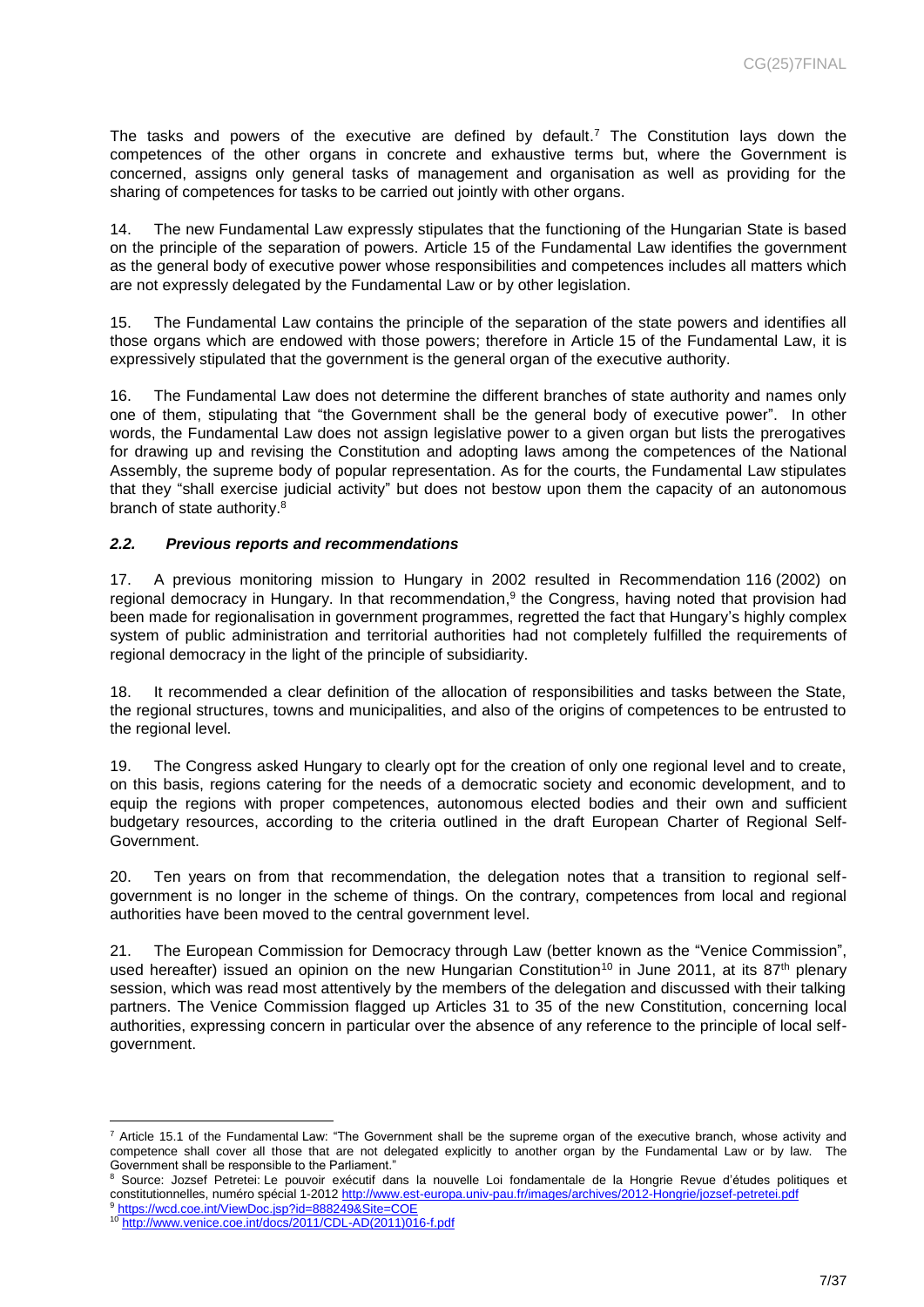## <span id="page-7-0"></span>*2.3. International context and relations with neighbouring countries*

22. The state of the Hungarian economy heavily influences its relations with European and international institutions. After a period of rapid transition between 1990 and 1994, Hungary enjoyed very strong economic growth and an influx of foreign investors.

23. It was very badly hit by the crisis in 2008. The annual total deficit of local governments aggravated after 2008 following consequences of the global financial crisis and because of significant reductions of financial resources of local authorities. Consequently, in October 2008, Hungary was the beneficiary of a recovery plan worth 20 billion euros (12.3 billion loaned by the IMF, 6.5 by the European Union and 1 by the World Bank).

24. The Hungarian economy is heavily in debt and the economic crisis and the state of public finances are salient themes of public debate. The issue of Hungary's economic sovereignty and the constraints imposed by European and international institutions were at the heart of election campaigning. The majority party has focused its attention on bringing Hungary out of the crisis without external aid, despite sovereign debt of more than 82% of GDP, growing costs resulting from the financing of this debt and most alarming growth forecasts.

25. At the end of 2011 the Hungarian Parliament passed two laws despite the clearly stated contrary opinion of the European Commission: the law "on financial stability", passed on 23 December 2011, which introduces a fiscal system with a uniform tax rate, and the law on the Hungarian National Bank, which establishes direct political control over that institution and allows the government to dip into the Central bank's currency reserves, were negotiations with the EU or the IMF to fail. Such a measure would yet further destabilise the Hungarian forint and have ramifications for the entire Eurozone.

26. These laws ("cardinal laws") require a two-thirds majority to be amended, which will certainly be extremely difficult to achieve in the future. This situation prompted the European Commission to warn Hungary on 11 January 2012 that it could incur penalties owing to its inability to cut its budget deficit in response to calls from the Stability and Growth Pact, and to launch an infringement procedure on 17 January. Hungary's relations with the IMF are also strained.

27. The issue of Hungarian nationality is also key to shaping the country's relations with the neighbouring States. Hungary has nearly 10 million inhabitants. There are three and a half million Hungarians living outside the country within the Carpathian basin and another million further afield, notably in the United States. The most sizeable Hungarian minorities are in the adjacent countries: two million in Romania (1.2 million, or 6,5% of the population, according to the 2011 Romanian census<sup>11</sup>), some 600 000 in Slovakia (11% of the population), 400,000 in Vojvodina (340,000, or 3.5%, according to the Serbian census), 200,000 in Ukraine (163,000, or 0.3%, according to the Ukrainian census). There are also small communities in Croatia and Slovenia (see map below: Distribution of Hungarian minorities in Central Europe as percentage of the total population).



 $11$  National Institute of Statistics:<http://www.recensamantromania.ro/rezultate-2/>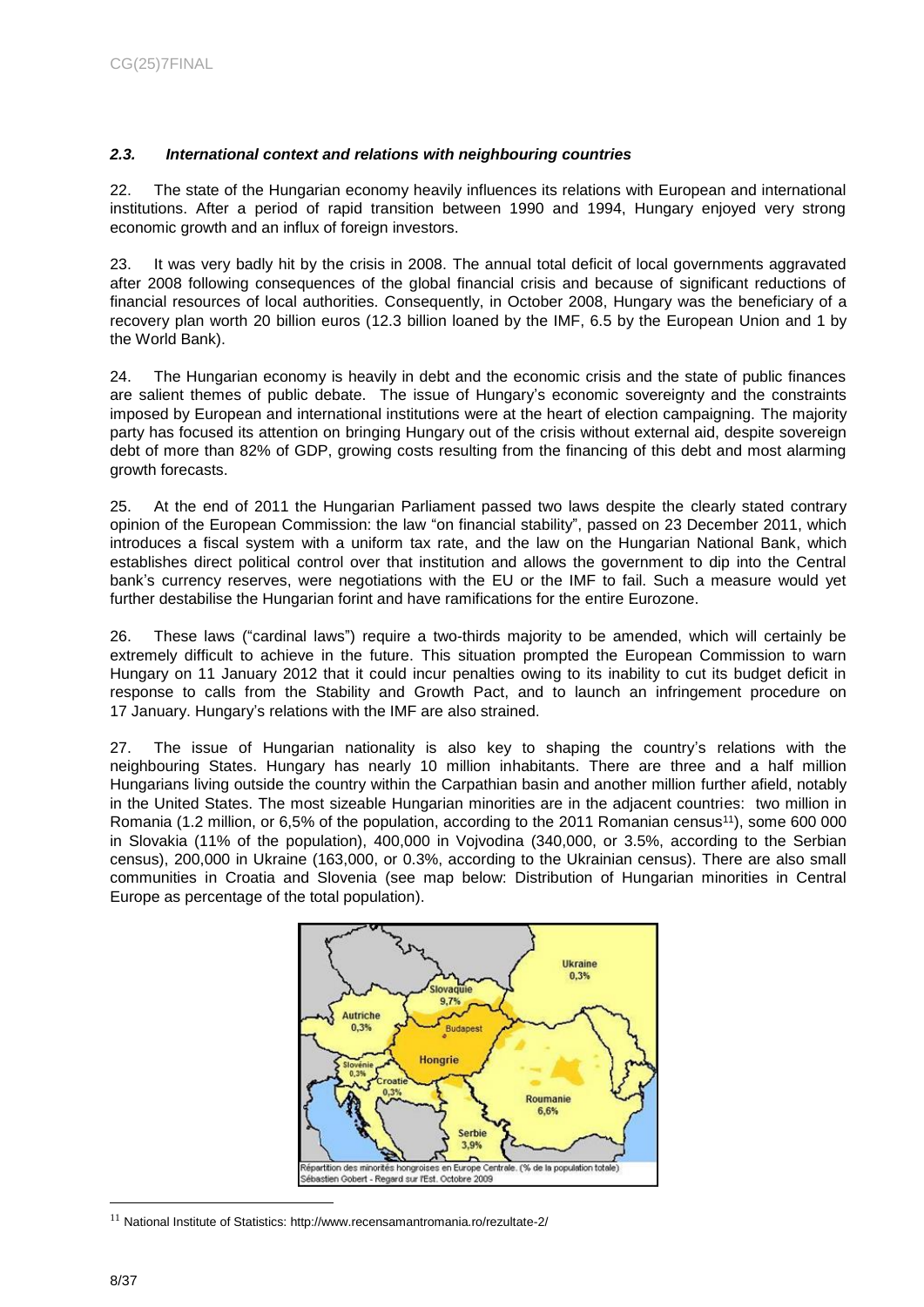28. During the election campaign, the current Prime Minister announced that he would grant Hungarian nationality to 3.5 million Hungarians minorities living outside Hungary's borders. The question of the nationality of Hungarian minorities had already resulted in the holding of a referendum in 2004 at the initiative of FIDESZ which was then an opposition party. Fewer than 40% of voters turned out, signalling a lack of interest in this topic at that time, and the ballot was cancelled. Six years later, a nationality law was passed as soon as he took power (in May 2010, following the parliamentary elections in April) and entered into force in January 2011, which does away with the requirement of residence for the acquisition of Hungarian nationality and facilitates naturalisation for people "who are of Hungarian ascendancy or believe it is likely that they are of Hungarian origin and demonstrate knowledge of the Hungarian language".

29. The question of Hungarian minorities in adjacent countries (particularly in Romania, Serbia and Slovakia) and also of minorities living on Hungarian territory are subjects on which the Council of Europe keeps a close eye.

## <span id="page-8-0"></span>*2.4. Internal political context*

30. Hungary's 386 deputies were elected in 2010 for four years, under the electoral law applicable at that time, in a mixed ballot combining majority voting and proportional representation. 176 deputies were elected in 176 single-seat constituencies, 146 deputies were elected in territorial constituencies (representing the counties and the capital) and 64 were elected from national lists known as "compensation lists" presented by the parties.

31. The Parliamentary elections of April 2010 were run in two rounds, yielding 263 seats for the FIDESZ-KDNP. The MSZP (Hungarian Socialist party) won 59 seats, while Jobbik (extreme right-wing party founded in 2003) entered Parliament for the first time with 47 seats. A recently created party, the LMP (leftwing ecologist) is represented with 16 seats.

32. Accordingly, FIDESZ has a majority accounting for 68% of the seats, more than two thirds, enabling it to implement its programme and also to transform Hungary's institutions via a revision of the Constitution. The Prime Minister, a founding member of FIDESZ, previously held this office between 1998 and 2002.

33. A new electoral law was passed in December 2011 by Parliament. This text provides for a radical overhaul of the voting system for parliamentary elections, which will now take the form of a single-round ballot. The number of deputies will be substantially reduced, from 386 to 199. This change in the voting system was accompanied by a major redrawing of electoral boundaries. Holding local office at the same time as a deputy's seat, currently fairly widespread after being previously prohibited in the 1990s, will now be impossible. The Hungarian Parliament is a single-chamber parliament, and some of the delegation's talking partners expressed concerns as to whether local interests will be taken into account in future by the legislator. The associations of local elected representatives (of which there are a great many in Hungary) will have to be particularly active and effective in putting across their viewpoint.

## <span id="page-8-1"></span>*2.5. Constitutional and legislative foundations of local self-government in Hungary*

34. Thanks to its exceptionally large majority in Parliament, FIDESZ has had Parliament pass a new Constitution, (the Fundamental Law) which entered into force on 1 January 2012.

35. Within a few months of taking power, the new majority secured the passing of fifty or so laws.

36. In accordance with the new Fundamental Law, many of these reforms are carried out via implementing laws requiring a two-thirds majority. Inversely, a fresh two-thirds majority is required to amend these texts.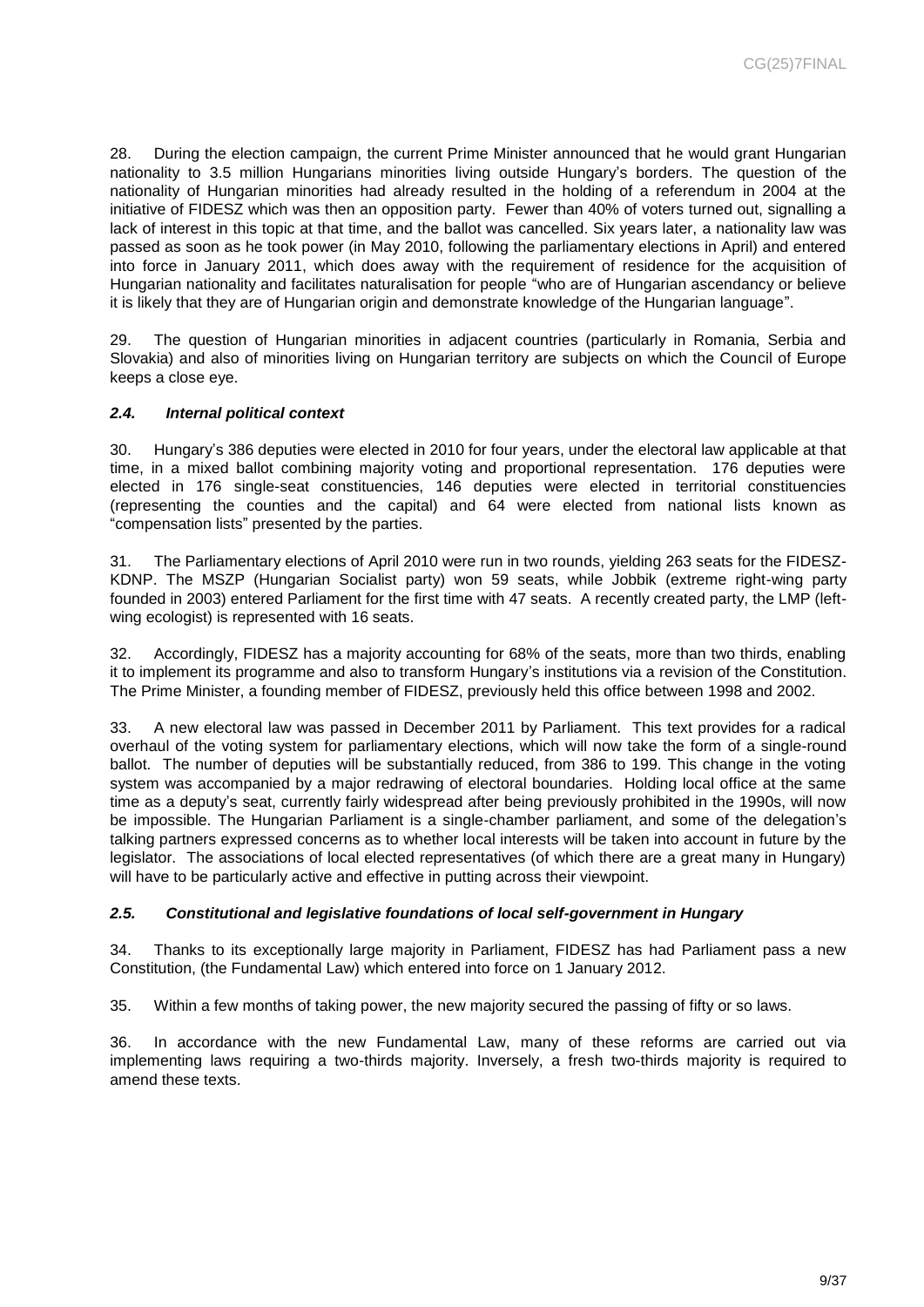37. The delegation's visit took place, therefore, in a context of reforms, <sup>12</sup> many of which are still underway, particularly in the area of relations between the State and local and regional government.

38. In particular, Cardinal Law No. CLXXXIX on Local Government (the Cardinal Act on Local Government in Hungary) of 21 December 2011 has made sweeping changes to the pattern of administrative organisation in Hungary and requires implementing texts currently in preparation for its concrete application. The Interior Ministry departments concerned believe that it will take one or two years to implement the local government reform. However, the rapporteurs remain sceptical about this timetable and consider that such a reform will take more time.

39. In particular, discussion on the fundamental issue of local government funding is still ongoing. This question will call for close scrutiny in the coming years, in a context of economic crisis, falling tax revenues and increased social needs. The equalising of resources and fiscal autonomy will be key challenges for the future.

## <span id="page-9-0"></span>*2.6. Administrative organisation of Hungary*

40. When the communist regime collapsed in 1990, Hungary opted for an administrative and political organisation that left an important role for local government, seen as an essential outlet for democracy. Hungary's local structures are municipalities, counties, towns with county rights and the city of Budapest; the structures governed by common law are the municipalities and the 19 counties.

41. A sizeable proportion of the powers exercised by the State at that time were entrusted to local authorities and to the municipalities in particular. According to the previous regulation, municipalities, in specific terms, were given responsibility for primary teaching, water supply and wastewater services, road maintenance, local public transport, local development, environmental protection, land use, fire protection and protection of minority rights, which are all competences that are vital to citizens' everyday lives.

42. It is noteworthy that electoral legislation provides for separate elections for the mayor and the municipal council, which may result in political "cohabitation" at local level. Supervision of acts is exercised by the town clerk who is employed by the municipality as head of administration. In the event of finding an unlawful decision which the municipal council or mayor refuses to amend, the town clerk refers the matter to the Office of Public Administration. The town clerk has a formal obligation to indicate if s/he has an objection against the legality of a municipal act. The legal supervision over local governments is the exclusive power of the county governmental offices (earlier the county administrative offices).

43. A high proportion of Hungarians live in towns within a special institutional framework, as 60% of the population live in the 139 towns whose population numbers over 10,000 inhabitants. Towns with county rights have a specific status combining the prerogatives of a municipality and those of a county. They enjoyed strong expansion in the 1990s. Their inhabitants vote for their council but not for the council of the county in which they are located.

44. The city of Budapest is home to around one-fifth of Hungary's inhabitants. It is divided into 23 districts.

45. Local elections are held in the autumn following the parliamentary elections. Accordingly, the last local elections took place in October 2010. The electoral legislation was amended by the newly elected parliamentary majority, making it more difficult for smaller parties to participate.

46. The voting system used in local elections depends on the size of the municipality. For municipalities with over 10 000 inhabitants, a parallel mixed ballot geared to proportional representation is used. This is a system combining a majority ballot for one seat per constituency and a ballot for the allocation of compensatory seats on the basis of the remainders of votes that were not used for the allocation of constituency seats.

<sup>&</sup>lt;sup>12</sup> See the programme of reforms published in April 2012 [http://ec.europa.eu/europe2020/pdf/nd/nrp2012\\_hungary\\_en.pdf](http://ec.europa.eu/europe2020/pdf/nd/nrp2012_hungary_en.pdf)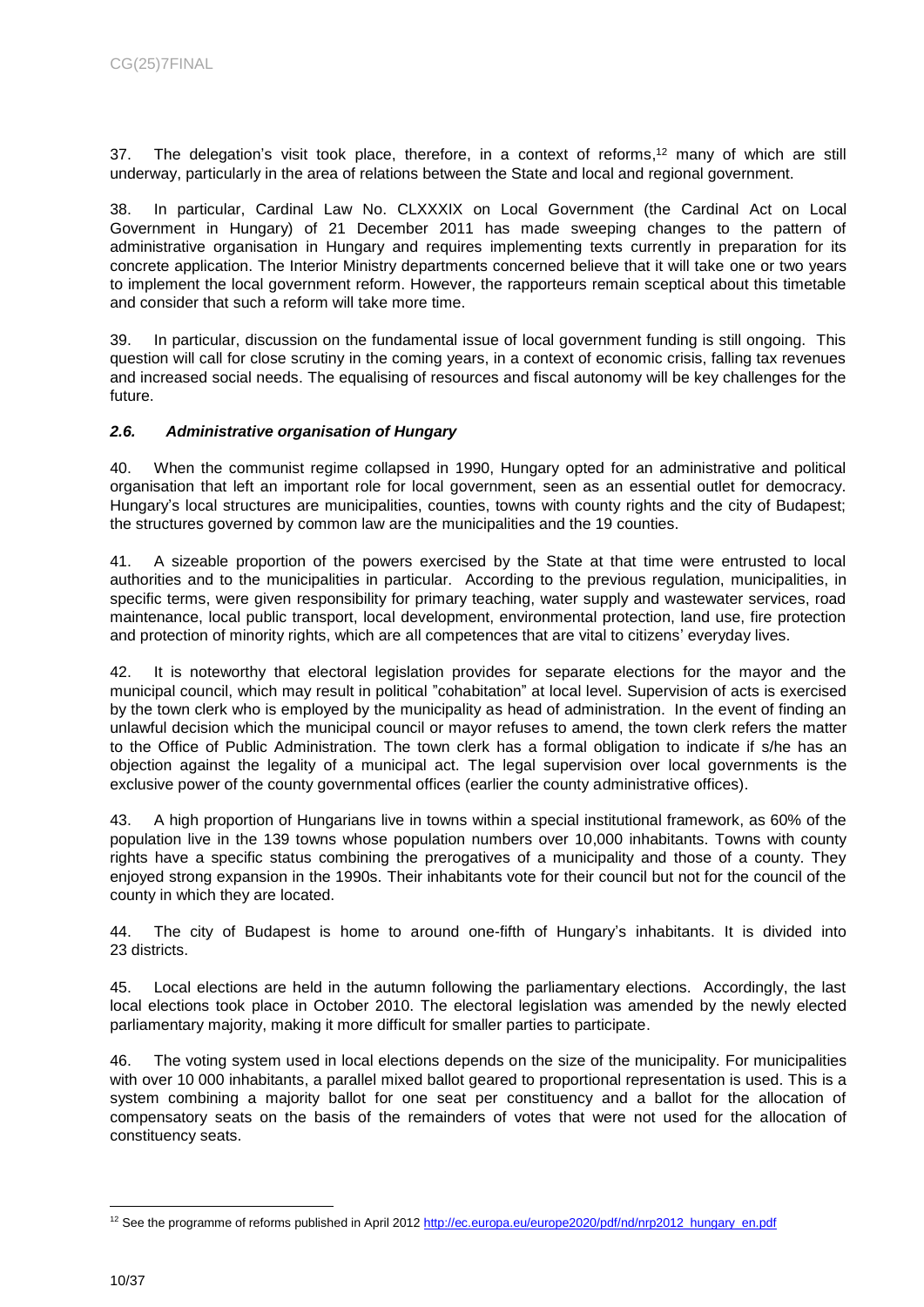47. The compensatory seats are either those which could not be allocated by electoral quotient in the constituencies or a predetermined number of seats reserved exclusively for compensation. The constituencies have been drawn up in such a way as to divide up the territory of the locality while respecting ethnic, religious and social diversity.

48. The composition of the municipal councils varies according to the size of localities:

- between 10,000 and 25,000 inhabitants: 8 members elected by a majority single-seat constituency vote and 3 members taken from compensation lists;

- up to 50,000 inhabitants: 10 members elected by a majority single-seat constituency vote and 4 members taken from compensation lists;

- up to 75,000 inhabitants: 12 members elected by a majority single-seat constituency vote and 5 members taken from compensation lists;

- up to 100,000 habitants: 14 members elected by a majority single-seat constituency vote and 6 members taken from compensation lists;

- over 100,000 inhabitants: one additional constituency must be defined for every additional 10 000 inhabitants and the number of members elected from compensation lists increases by one for every additional 25 000 inhabitants.

49. For municipalities with less than 10 000 habitants, a combination method is used, allowing voters to compose their own list, placing in order as many candidates as there are seats. This means that they may vote for candidates from the same party or choose candidates from opposing parties. The candidates elected are those having received the highest number of votes:

- up to 100 inhabitants: 2 members;
- up to 1,000 inhabitants: 4 members;
- up to 5,000 inhabitants: 6 members;
- up to 10,000 inhabitants: 8 members.

50. To manage European funding, Hungary has set up 7 "regions for statistical and development purposes" which are merely administrative structures serving the purpose of management. By January 2013, the counties (see below) should be capable of such management themselves and the "regions for statistical and development purposes" are destined to disappear.

51. The other local level (which corresponds to a regional level according to the Council of Europe's definition) is the county, which, up to 1990, constituted the foundation of territorial administration in Hungary (since the 11th century). The counties played a central role in Hungary in the communist era but became somewhat less important after 1990. They have few prerogatives and cannot raise taxes. In the past, counties were competent in public health, but this is not the case anymore, as they are under the responsibility of the central government since 2011.

52. The county council is elected by direct universal suffrage, from lists presented by political parties or associations, and its members elect the head of the council's executive. As for municipalities, the head of administration is designated and remunerated by the county.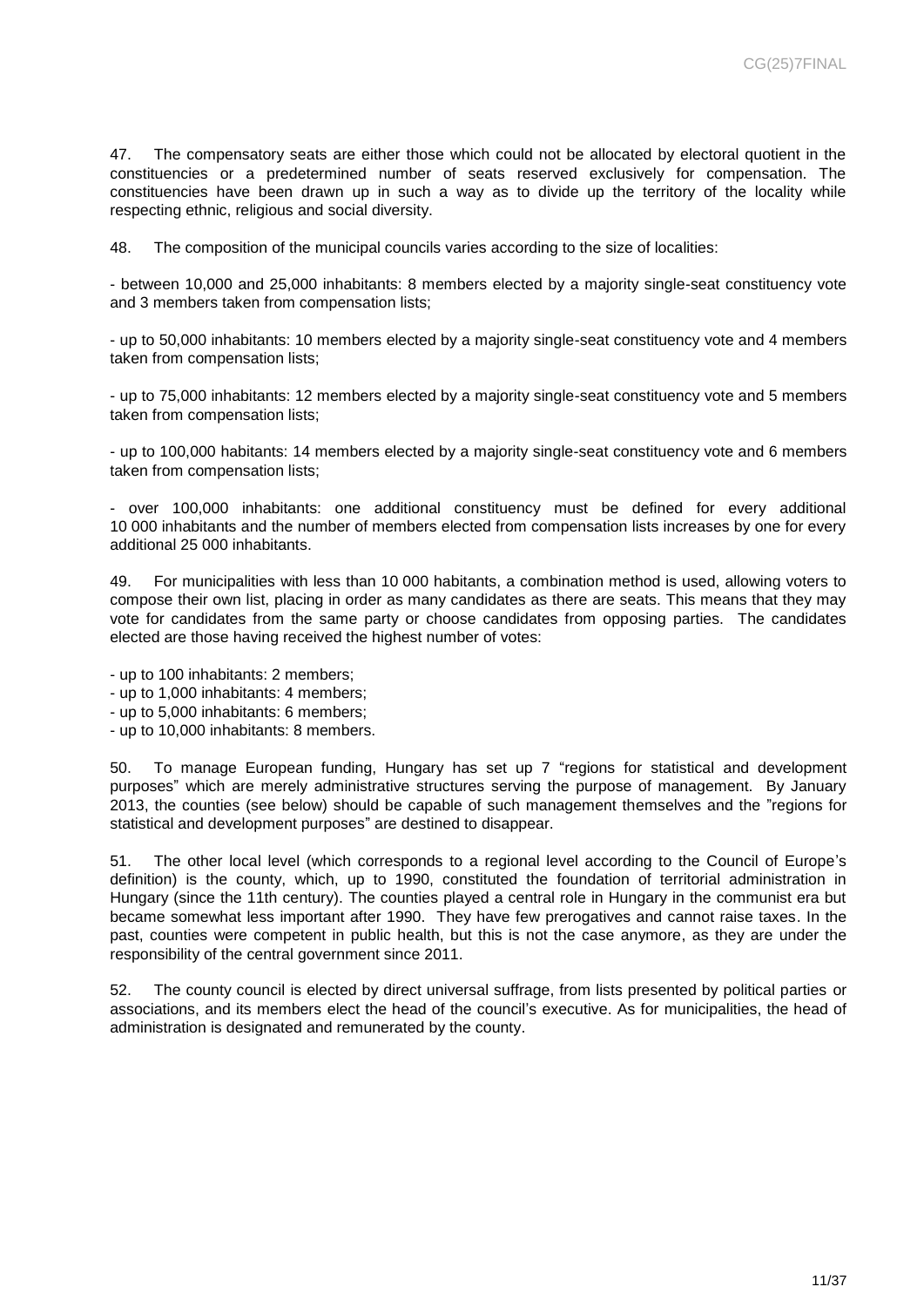53. Hungary has 19 counties.



54. While it did not call these structures into question, the Cardinal Act on Local Government of 21 December 2011 did make substantial changes to their competences and the division of powers between local authorities and the State (see *infra*).

## <span id="page-11-0"></span>**3. HONOURING OF OBLIGATIONS AND COMMITMENTS OF HUNGARY IN THE SPHERE OF LOCAL SELF-GOVERNMENT**

## <span id="page-11-1"></span>*3.1. Constitution and recent developments*

55. The principle of local self-government was present in the old Hungarian constitution and adequately guaranteed by legislative texts, as demonstrated by the 2002 monitoring report. At that time, local selfgovernment was regarded as one of the foundation stones of the Hungarian Democratic system, which was intended to be two-tier. The situation is very different in 2012.

56. The new Hungarian constitution takes a very dualistic approach: as the Venice Commission has pointed out, it contains no reference to international legal texts, including international instruments of human rights protection. It does not make any reference, therefore, to the Charter, notwithstanding the fact that it forms part of Hungary's international obligations. The Constitutional Court has had to interpret and apply the Charter on seven occasions; but in none of its decisions has it found a contradiction between national legislation and the text of the Charter. The delegation was unfortunately unable to examine the rulings concerned, which are available only in Hungarian. During the visit he rapporteurs were told by the President of the Constitutional Court that, since the Charter was received into the Hungarian legal system by Act XV of 1997, the Constitutional Court has treated the Charter as an international treaty. Consequently, the Constitutional Court, *ex officio* or upon petition, may review whether a subconstitutional domestic legal regulation conforms to a specific rule of the Charter.

57. When examining the Fundamental Law of Hungary, the Venice Commission pointed to the lack of references to local self-government in the new text of the constitution:<sup>13</sup>

*"Article 31 (1) of the new Constitution stipulates that "in Hungary local governments shall be established to administer public affairs and exercise public power at a local level". Nevertheless, no explicit mention is made of the principle of local self-government. The Venice Commission recalls that the European Charter of Local Self-Government (CEAL), which is binding for Hungary, requires compliance with a minimum number of principles that form a European foundation of local democracy, including as a starting point the principle of local self-government.*

 $\overline{a}$ <sup>13</sup> [http://www.venice.coe.int/docs/2011/CDL-AD\(2011\)016-f.pdf](http://www.venice.coe.int/docs/2011/CDL-AD(2011)016-f.pdf) Page 24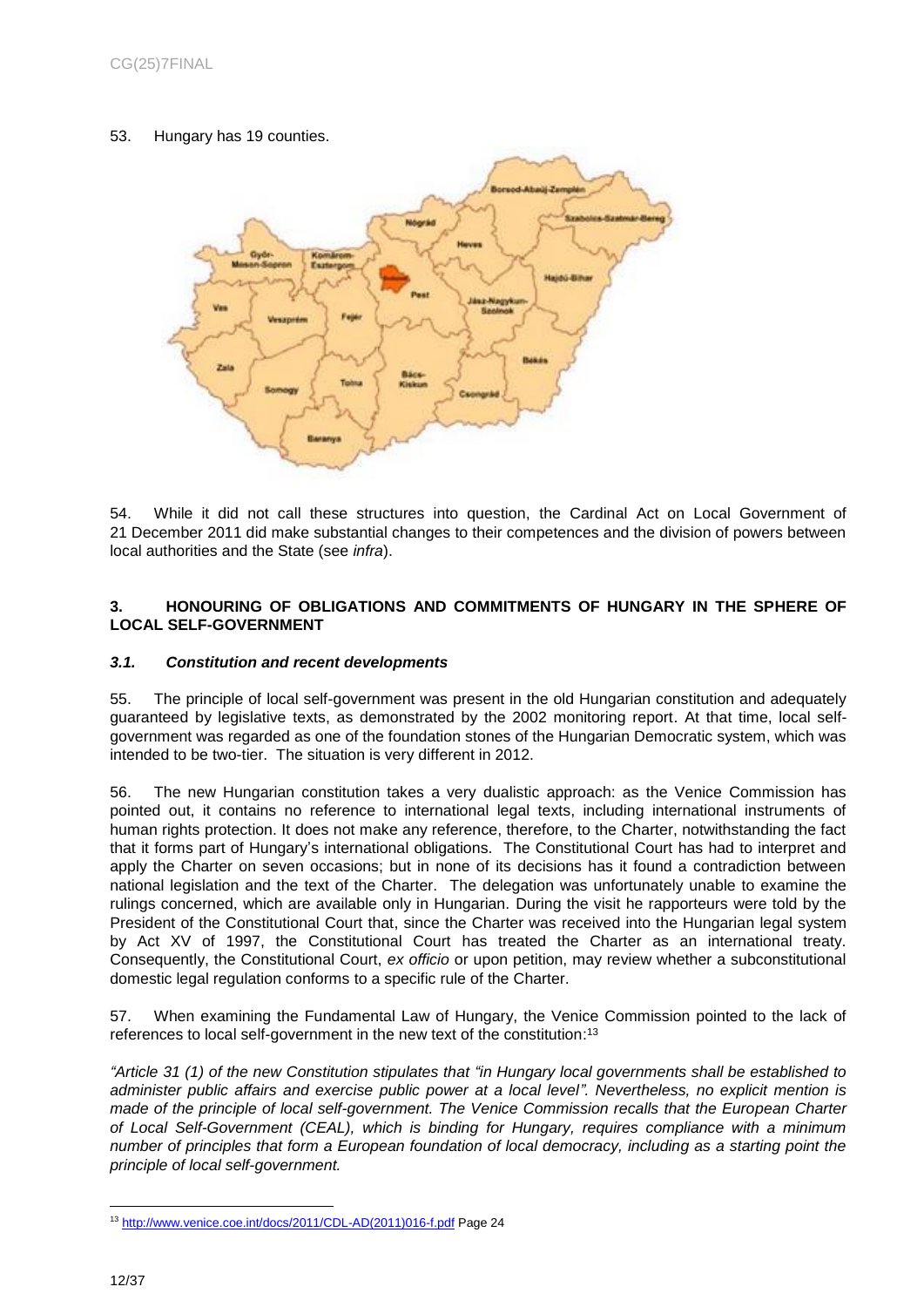*According to Article 2 of the CEAL, "the principle of local self-government shall be recognised in domestic legislation, and where practicable in the constitution". It is recommended that the cardinal law entrusted with the definition of local governments rules duly stipulate this and other important key principles laid down in the CEAL: the principle of subsidiarity, the principle of financial autonomy and that of adequacy between resources and competences, the legal protection of local self-government, the limits of the administrative supervision of local authorities. Adequate guarantees should be provided for their effective implementation."*

58. In reply to a query on this point from the rapporteurs, the President of the Constitutional Court emphasised that Article 31 of the Fundamental Law provides that Hungary should establish local authorities to administer public affairs and exercise public powers at local level. He further noted, with reference to Ruling 22/2012, that the Constitutional Court might refer to rulings made before the entry into force of the new Fundamental Law "related to those basic values, human rights and freedoms, constitutional institutions, which has not been modified basically". The delegation wishes to underline that only a consistent reference to the principle of local self-governance satisfies the legal obligation undertaken by Hungary under the means of Article 2 of the Charter. In Addition, the delegation notes that Article 31 of the Fundamental Law, while it does indeed guarantee the existence of local structures, does not provide any guarantees as to the competences and autonomy of these "local authorities".

59. In their written reply to the delegation's questions, the Constitutional Court pointed out that the protection afforded to local authorities by Article 32 of the Fundamental Law, setting out the competences of those authorities, and stipulated in further detail by the organic law, provided a guarantee of that principle of autonomy. Article 32 also stipulates that those competences should be exercised "within the limits of the law", which creates a risk of undermining local self-government through legislation. However, according to the President of the Constitutional Court, this phrase must be understood as a reference to the concept of the rule of law, which declares state powers, as much as local governments, as subjects to law. The rapporteurs wish to underline that, although this formulation is not in itself against the provisions of the Charter, which itself includes such a formulation, it still does not justify such an intensive centralisation of tasks and functions as took place currently in Hungary. In this respect, the delegation wishes to recall that the Charter requires the promotion of values and principles which imply to preserve a genuine local (and regional) democracy. The ongoing recentralisation is a negative sign, as far as local democracy is concerned.

60. This prospect is made all the more worrying by the fact that the supervision of constitutionality exercised by the Constitutional Court over the legislator has been substantially reduced since an amendment was passed in 2010 and included in the Fundamental Law of 2011. The Court may assess the constitutionality of any law, but the laws concerning the central budget, national taxes, stamp duty and contributions, customs dues and the central requirements applying to local taxes may be reviewed only in case of violation of the right to life and human dignity, personal data protection, freedom of thought, conscience and religion or rights connected to Hungarian citizenship.

61. The new constitution has introduced the right of individual constitutional complaint, a fact that the Venice Commission noted with satisfaction. The rapporteurs believe that the institution of constitutional complaints should be modified to include a right for local authorities to lodge a complaint to the Constitutional Court as well.

## <span id="page-12-0"></span>*3.2. Local self-government in Hungary*

62. The high level of autonomy for local authorities written into the previous Hungarian Constitution has been compromised by the new Fundamental Law and Cardinal Act CLXXXIX on Local Government of 21 December 2011. The difficult economic context is cited by the government, as the reason to "rationalise" structures and to cut local public spending.

63. The delegation understands the political will of the government to reduce the national public debt, and the measures that have been undertaken to this end. This being said, the rapporteurs would like to stress that the principle of local self-government and the fundaments of local and regional democracy, provided by the Charter which was ratified by Hungary, must not be undermined by these measures.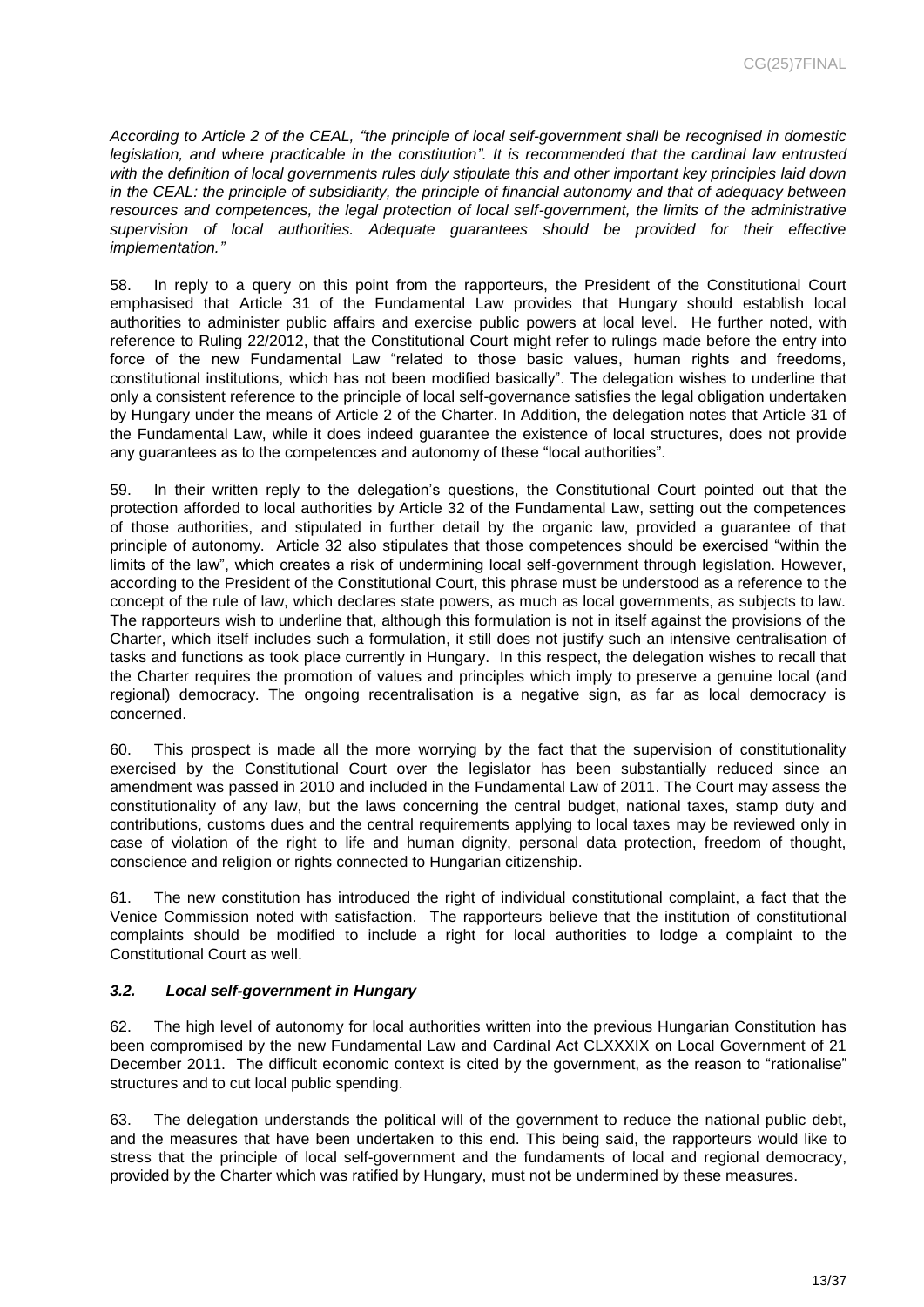64. In the difficult economic context faced by Hungary, numerous cities are heavily indebted, and many small municipalities are struggling to exercise their powers: many of them have had to resort to state aid to balance the books. It is increasingly difficult for them to borrow money, which must be authorised by the government. Inflation remains high in sectors that have a direct impact on their budgets. And the co-funding required by structural policies is also reliant on cities and municipalities. Between 60 and 65% of local government structures are in a difficult financial situation, and between 10 and 15%, according to the figures provided by the Ministry of the Interior (20% according to the local government associations), in a critical situation.

65. Given the awkward financial situation for local authorities, the new government has opted for a radical solution, which entails taking direct charge of the most costly public services. Health and social care as much as education represent 86% of local government expenditure.<sup>14</sup>

66. The competences related to primary education effectuated by municipalities, and the powers exercised by the counties in the health sphere were almost completely shifted to the State. Accordingly, local government will no longer exercise its most costly prerogatives now taken over by the State. The counties did lose their main responsibilities where management of the everyday lives of their communities is concerned, while preserving, in Section 7 of Act CLXXXIX of 2011, more general competences in the area of spatial development, regional development, spatial planning and economic development for longterm projects. The municipalities will continue to manage school buildings and facilities but will no longer be competent as regards teachers and managers of education establishments. The State will henceforth be taking the decisions, on the appointment of teachers, the opening and closing of classes, and decide on the curriculum, that is, on the content of teaching.

67. Local organisation in Hungary currently hinges mainly on its 3,100 municipalities. As they are often very small, they lack the means to fulfil their local public services mission. There are over 1,700 municipalities with fewer than 1,000 inhabitants, <sup>15</sup> one-third of the 3,100 municipalities have fewer than 500 inhabitants. These very small municipalities are finding it even more difficult than the others to cope with the economic crisis.

| Number of municipalities: | Number of inhabitants: |
|---------------------------|------------------------|
| 103                       | fewer than 100         |
| 473                       | between 100 - 300      |
| 462                       | between 300 - 500      |
| 683                       | between 500 - 1,000    |
| 1.721                     | 1,000 or more          |
|                           |                        |

68. To tackle this major fragmentation of municipalities, Cardinal Act CLXXXIX on Local Government of December 2011 stipulates that the administrative structures of these small municipalities with less than 2.000 inhabitants are to be grouped together.

## <span id="page-13-0"></span>*3.2.1. Institutional arrangements and devolution of powers*

69. The democratic transition of 1990 established an institutional system where local authorities, and municipalities in particular, held an important role. With their extensive prerogatives, local authorities could be seen, alongside the State, as the second pillar of a democracy geared to a two-tiered system.

70. After 1990, as the country made its democratic transition, they were entrusted with numerous powers which they exercised either alone or by delegation from the State.

<sup>&</sup>lt;sup>14</sup> Source: National Audit Office, Summary of the 2011 monitoring of local government's financial situation and the management system.

<sup>&</sup>lt;sup>15</sup> Source: "Local government in Hungary", Zoltan SZENTE, in "Local government in the member states of EU", Chapter 12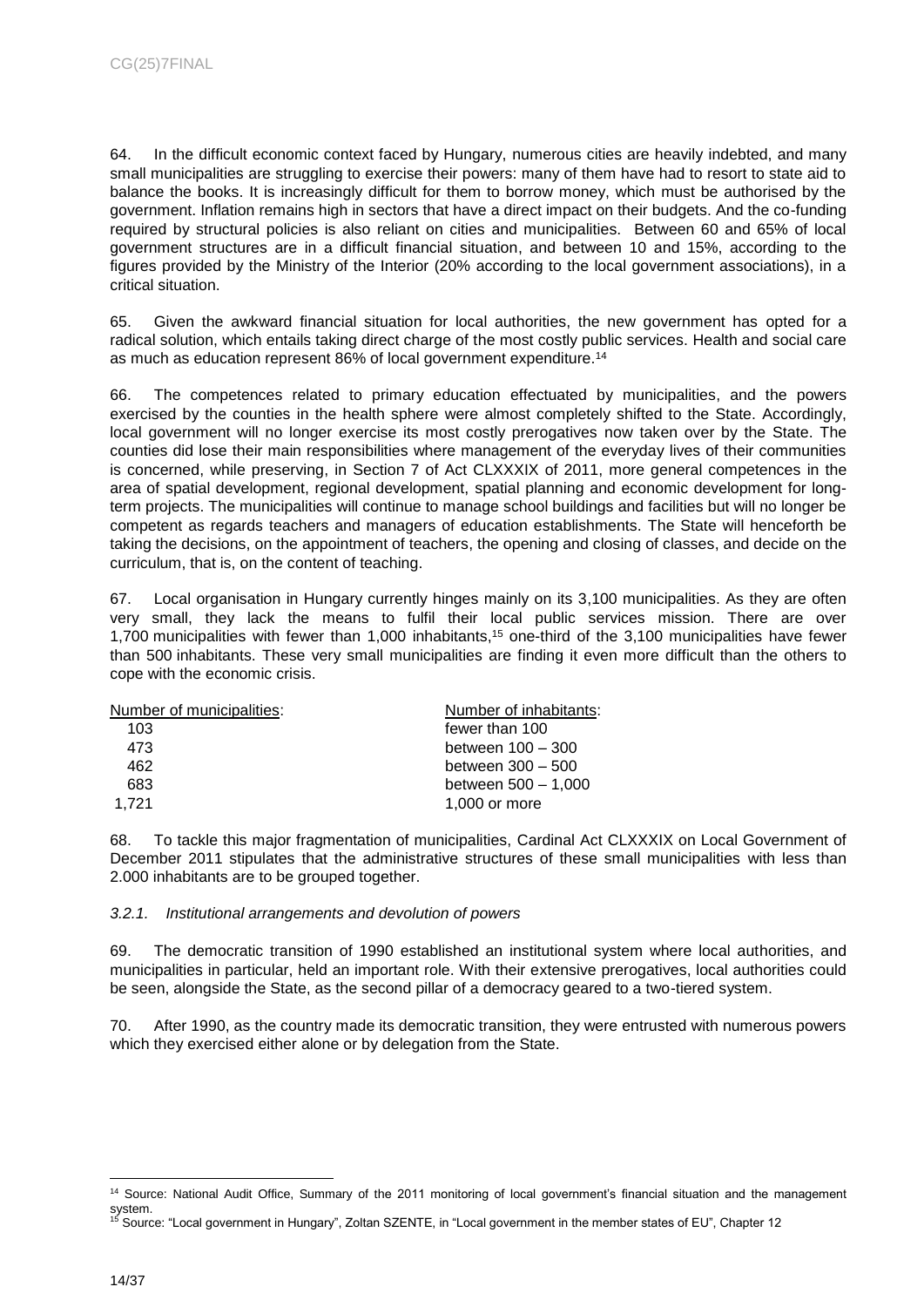71. The municipalities, at the heart of local democracy, were responsible in their own right for:

- wastewater treatment and water supply,
- road maintenance,
- local public transport,
- public hygiene and social welfare,
- primary education,
- local development,
- environmental protection,
- land use,
- fire protection,
- minority rights protection.

72. The counties had a major role in the communist era since, despite their councils not being elected, they exercised a prerogative of supervision over the municipalities. They lost a great deal of influence after 1990. It is certain that they have a long history, and their representatives proudly point out that the counties go back to the 11th century.

73. However, with little in the way of powers, their authority has been further undermined by the emergence of towns with county rights (at the beginning of the 1990s), which often have a far larger budget than that of the surrounding department. The management of health services (and hospitals in particular) accounted for a large part of their budget.

74. Until January 2012, the counties were competent for:

- health services,
- specialised education services,
- economic development services,
- spatial planning,
- environmental protection,
- promotion of tourism.

75. One may therefore sum up the situation on the eve of the December 2011 reform by pointing out, along the lines of the 2002 monitoring report, that the local authorities consisted of municipalities enjoying substantial powers and very strong democratic legitimacy and counties with core prerogatives of health and economic development and a fairly moderate level of democratic legitimacy even though their councils were elected.

76. The 2002 monitoring report emphasised the strength of the municipal level and the need to establish a revitalised "regional" level in Hungary, possibly based on the counties which, on the scale of Hungary, could be regarded as the equivalent of regions in Europe.

77. Ten years after that first report, and in the light of recent or ongoing legislative developments, the delegation notes that Hungary has chosen a different path, with Cardinal Act CLXXXIX on Local Government of December 2011 allocating tasks, previously accomplished by local authorities and which are now in favour of the central level.

78. The Szell Kálmán economic plan presented in March 2011 resulted in the drawing up of a programme of structural reforms for Hungary for the period 2011-2014, which includes a section on local authorities. It states that local budgets are crucial to Hungary's financial recovery since, in the system still in force in 2011, they assumed responsibility for education and health. Local authority debt doubled between 2006 and 2009, attaining 3.9% of the GDP, and an essential share of that debt must be attributed to those two sectors. Following on from that finding, Cardinal Act CLXXXIX on Local Government of December 2011 concentrates competences at national level.

79. Whereas services had been essentially provided by local authorities since 1990, the new Cardinal act entrusted the State with two services that are key to citizens' everyday lives, namely schools and health. The new text has been applicable since 1 January 2012, with municipalities no longer being responsible for primary education and counties no longer being responsible for public health.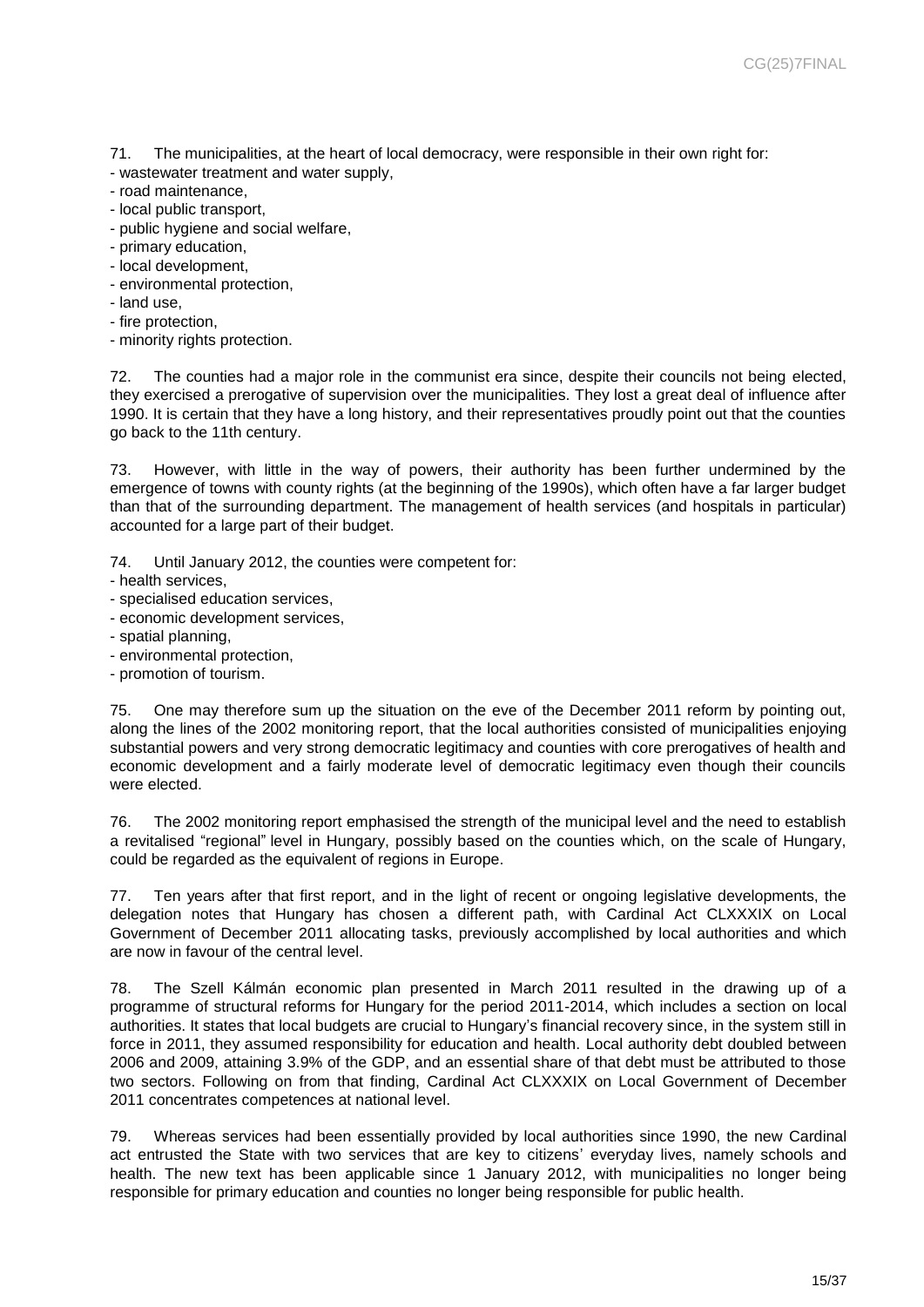80. Beyond the financial issues and the argument for economic streamlining put forward in the explanatory memorandum to the law, the representatives of the State or the majority party met by the delegation discussed their ideas as to the role to be played by the State in ensuring egalitarian distribution of resources and services. Describing the previous distribution of powers in the areas of education and health as a source of inequalities, they believed that "bringing these powers back" into the remit of state departments was a factor in progress and efficiency. The programme of structural reforms of March 2011 underlines the fragmentation of health and education services in Hungary, portraying them as one of the least concentrated systems in terms of the average number of inhabitants per local authority. Accordingly, the reform plan highlights the need to align resources and powers and concludes that these tasks must be reassigned to the State.

81. According to the Ministry of Public Administration and Justice, the savings anticipated from these transfers of powers are considerable. This ministry argues that merging the administrations of small municipalities grouped into administrative "micro-regions" of at least 2,000 inhabitants would yield expected savings of 15 billion forints. Limiting local authority borrowing, now subject to state authorisation, could, according to the estimates passed on by Parliament, cut the local finance deficit by 20 to 23 billion.

82. Many of the local authority representatives deplore the fact that these services are no longer handled by democratically elected authorities.

83. The rapporteurs consider that the arguments put forward by the government are based on financial considerations whose practical application flouts the very principle of local self-government and its application in the field.

84. It may be said, then, that relations between the national and local levels are being redefined in Hungary. The powers of the State are highly expanding while those of local authorities are highly contracting. The two-tiered democratic system established in 1990 is undergoing a substantial overhaul which is probably not yet finished.

## <span id="page-15-0"></span>*3.2.2. Status of the capital city: Budapest*

85. The Hungarian capital, Budapest, enjoys a specific status taking account of its role and population size (one-fifth of Hungarians live in Budapest, it produces one-third of the country's GDP and over half of foreign investments are concentrated there.<sup>16</sup> Accordingly, the Local Government Act lays down the provisions on Budapest and adapts the Hungarian administrative system to the specific circumstances of the capital, which has two levels of administration: one central administration and 23 districts, which each have a mayor and a council.

86. The districts have a status and powers comparable to those of municipalities, whereas the city of Budapest has a status similar to those of counties. There is no hierarchy between the central town hall and the districts.

87. The powers of Budapest City Council cover local government tasks concerning the whole capital. This fairly broad definition is not without its problems as regards interpretation and, in certain matters the "metropolitan" approach is not readily taken on board, since the districts wish to conserve independent policies.

88. While a global vision and management do exist in the transport sector (even though major financial problems subsist), in the area of construction and land management, it is the districts which continue to lay down building norms, to the detriment of a coherent approach to the urban area. While the trade-off between the interests of the central districts (wealthy and heavily built-up) and the outlying districts less well endowed with infrastructures remains perfectible, a balance appears to have been achieved between the Town Hall of Budapest and the districts. The fact that the districts are no longer represented on Budapest city council and that the Mayor of Budapest is elected by universal suffrage has certainly contributed to this new balance. Actually, the numerous parallel tasks and functions, and the non-

<sup>&</sup>lt;sup>16</sup> Sourc[e http://www.regard-est.com/home/breve\\_contenu.php?id=463](http://www.regard-est.com/home/breve_contenu.php?id=463) Dossier capitales de l'Est, sous le feu des lumières, By Krisztina KERESZTELY and Róbert KOVACS, 2004).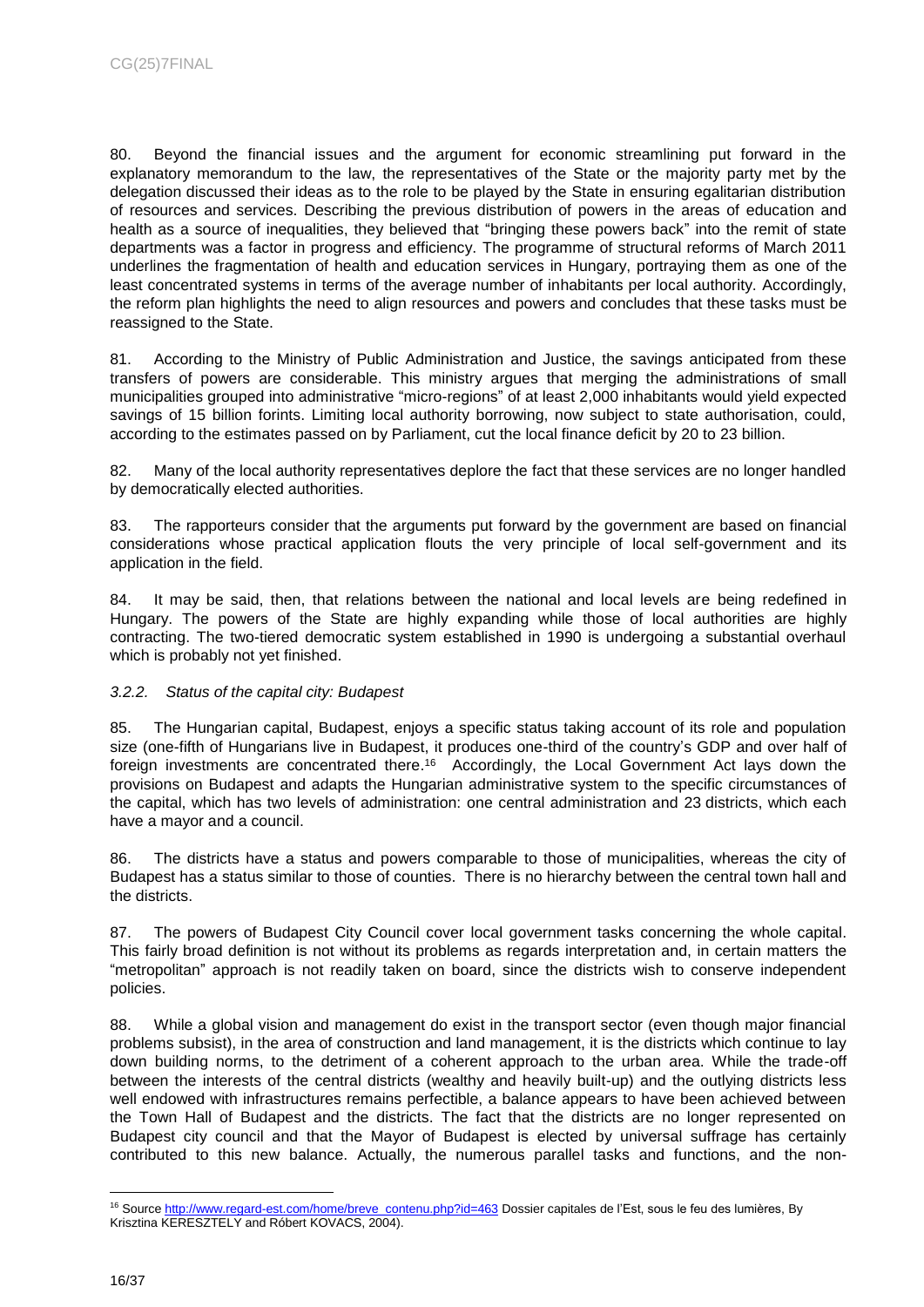hierarchical relationship between the Capital City Council and the districts logically lead to a permanent rivalry between the two levels.

89. Cardinal Act CLXXXIX on Local Government of December 2011 stipulates that the distribution of powers between the city of Budapest and its districts are to be specified.

90. Relations between the city of Budapest and its urban district are not always totally clear. The urban district of Budapest is home to one-quarter of the country's population, with two-thirds of that figure living within the boundaries of the city of Budapest.

91. This raises the question as to whether the urban district of Budapest has the necessary means with which to ensure concerted urban development and spatial planning that is commensurate with a regional capital. Cardinal Act CLXXXIX of December 2011 does not provide for significant improvement in this respect.

## <span id="page-16-0"></span>*3.3. Analysis of the situation of local democracy in light of the European Charter on Local Self-Government on an article by article basis.*

*This analysis also takes into account the latest recommendation on the situation of regional democracy in Hungary, adopted by the Congress (Rec 116(2002).*

92. The previous system of local government in place since 1990 went far in implementing the principles of subsidiarity and local self-government, which was highlighted in the 2002 monitoring report. The new Fundamental Law and the Cardinal Act on Local Government of December 2011 are very recent and many aspects of these texts have not yet been applied. Some provisions have been applicable since 1 January 2012, while others will apply only in 2013 or require implementing legislation.

#### <span id="page-16-1"></span>*3.3.1. Articles 2 and 3: Principle and concept of local self-government*

#### **Article 2 – Constitutional and legal foundation for local self-government**

The principle of local self-government shall be recognised in domestic legislation, and where practicable in the constitution.

#### **Article 3 – Concept of local self-government**

- 1 Local self-government denotes the right and the ability of local authorities, within the limits of the law, to regulate and manage a substantial share of public affairs under their own responsibility and in the interests of the local population.
- 2 This right shall be exercised by councils or assemblies composed of members freely elected by secret ballot on the basis of direct, equal, universal suffrage, and which may possess executive organs responsible to them. This provision shall in no way affect recourse to assemblies of citizens, referendums or any other form of direct citizen participation where it is permitted by statute.

93. Article 31.1 of the new Constitution stipulates that "in Hungary local governments shall be established to administer public affairs and exercise public power at a local level" while the principle of local self-government is not expressly mentioned.

94. The explanatory memorandum to the Cardinal Act CLXXXIX on Local Government of 21 December 2011 expressly refers to the Charter (drawing a parallel with the traditions of local government in Hungary) but makes no mention of the principle of local self-government: "*The goal of the legislation is to create a local government system, based on the European Charter of Local Self-government, which is modern, cost-effective, task-oriented and provides the possibility for democratic and more effective operation.*"

95. The general spirit of the text, reiterated in the explanatory memorandum, is that the reduction of Hungary's debt is the central aim of its legislation. The Government stressed that this objective is to be attained by "rationalising" local management. The rapporteurs consider that the principle of local self-government is not taken into consideration in the implementation of this particular form of "rationalisation".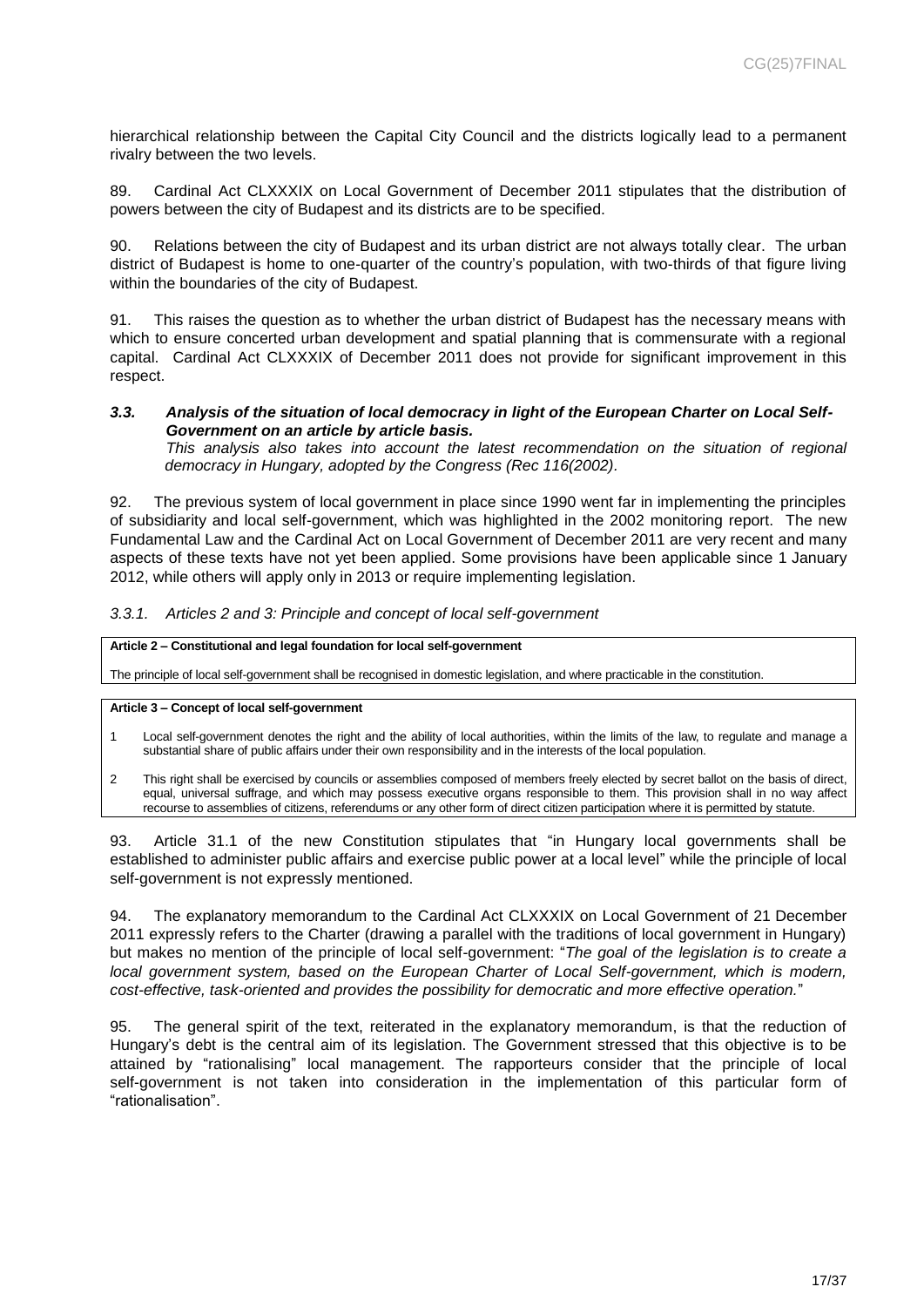96. It is noteworthy that the delegation's talking partners at the Ministry of the Interior rejected the term "centralisation" - except for the state powers which had been entrusted to local town hall clerks - and preferred to speak of "rationalisation". Most of the delegated administrative powers were taken back by the central government from local officials (mainly from the town hall clerk). Since 1 January 2013, almost all the local and regional state administrative tasks and functions have been carried out by 198 "district offices", which are the subordinate units of the county governmental offices. Although the latter have always been state administrative functions, (earlier delegated to municipal officials), as a consequence of their recentralisation, the mayor's offices have lost a large part of personnel and a large amount of financial resources.

97. The current division of powers between the State and local authorities does not take account of the Charter's stipulation that local authorities have "the right and the ability to regulate and manage a substantial share of public affairs under their own responsibility and in the interests of the local population".

98. The very notion of "public affairs" seems debatable: certain spheres referred to as "technical" or "purely administrative" by the State are to be recentralised.

99. Significant cuts in the powers of municipalities and counties were explained by a drive to cut public spending and the need for fair and equal treatment of citizens.

100. The delegation deplores the fact that neither the Constitution nor Cardinal Act CLXXXIX on Local Government of 21 December 2011 refers to the principle of local self-government. It is true that the explanatory memorandum to the Cardinal Act expressly refers to the Charter, but it does so only to strike a parallel with the traditions of local government in Hungary and avoids citing the principle of local selfgovernment. Accordingly, the principle of local self-government is not explicitly guaranteed, which was also criticised by the Venice Commission in its opinion 621/2011 (see paragraph 117) on the New Hungarian Constitution. The Constitution guarantees only the existence of local authorities, not their powers. The local authorities' powers are exercised "within the limits of the law" which leaves the legislature with considerable room for manoeuvre. Local self-government is not presented as a fundamental principle of Hungarian institutions. On the contrary, local self-government appears as unfair and costly. The Hungarian system, which was by and large a two-tier one is now moving towards a single power-base (or indeed a monopoly) to the benefit of central government, although this shift has not yet become total, as local authorities remain very much a topic of political debate.

101. The share of public affairs entrusted to local government has decreased very significantly. The financial autonomy of local governments has severely reduced in the last two years, strengthening the control of central government over local government finance. In addition, numerous powers hitherto exercised by local government are described as being "naturally" recentralised. In particular, health and social care as much as education have now been almost completely centralised. All three sectors, accounting for 86% of local expenditure,<sup>17</sup> which were previously a matter for the municipalities and counties, have been transferred to the central level. Local authorities are therefore losing fundamental powers, with no real compensation, while in the spirit of the Charter, both the adequate finance and the public service functions of local interest should be allocated to them. Health and education will be managed by administrative authorities and not, as was previously the case, by elected authorities.

102. The manner of electing and organising local government councils complies with the Charter. The voting system for local elections was changed a few weeks before the ballot of 3 October 2010 in order to tighten the rules on eligibility.

103. In view of the facts objectively noted above, the rapporteurs are of the opinion that the situation in Hungary is not in conformity with Article 3 of the Charter.

<sup>17</sup> Source: National Audit Office, Summary of the 2011 monitoring of local government's financial situation and the management system.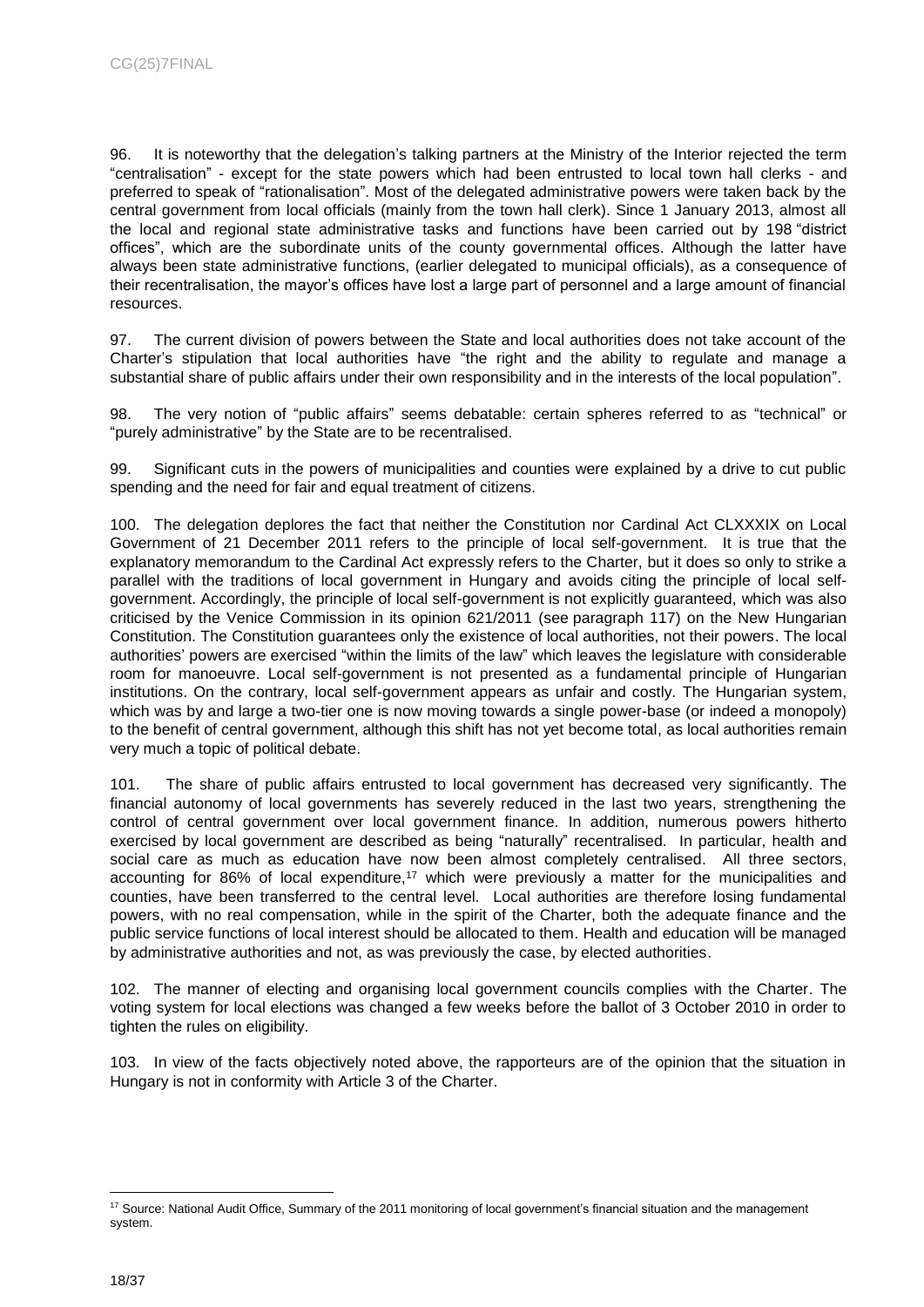#### <span id="page-18-0"></span>*3.3.2. Article 4: Scope of local self-government*

#### **Article 4 – Scope of local self-government**

- 1 The basic powers and responsibilities of local authorities shall be prescribed by the constitution or by statute. However, this provision shall not prevent the attribution to local authorities of powers and responsibilities for specific purposes in accordance with the law.
- 2 Local authorities shall, within the limits of the law, have full discretion to exercise their initiative with regard to any matter which is not excluded from their competence nor assigned to any other authority.
- 3 Public responsibilities shall generally be exercised, in preference, by those authorities which are closest to the citizen. Allocation of responsibility to another authority should weigh up the extent and nature of the task and requirements of efficiency and economy.
- 4 Powers given to local authorities shall normally be full and exclusive. They may not be undermined or limited by another, central or regional, authority except as provided for by the law.
- 5 Where powers are delegated to them by a central or regional authority, local authorities shall, insofar as possible, be allowed discretion in adapting their exercise to local conditions.
- 6 Local authorities shall be consulted, insofar as possible, in due time and in an appropriate way in the planning and decision-making processes for all matters which concern them directly.

104. This article of the Charter is at the heart of the debate that is ongoing in Hungary on the subject of local government. The division of powers between the State and the different levels of local government that was established in 1990 is undergoing a major rethink. It is true that it was particularly complex, combining the local authorities' own prerogatives and competences delegated by the State which are exercised not by elected local bodies but by an official, the town clerk, through decisions in which the municipal council is not authorised to intervene.

105. It is true that spending on health and education accounts for a large part of local budgets whose balance is now compromised by the economic crisis, but this observation alone does not justify a transfer of these competences to the central level. Other alternatives could also have been considered but the government has clearly opted to centralise powers. The wording used by the State's representatives was highly symptomatic in this respect: the delegation was told several times that local authorities had to be "relieved of the burden" of this expenditure. However, as the Ministry of State for Municipal Affairs points out, by transferring spatial development tasks to county local governments, county level parallel activities can be terminated and the supplementation of the spatial planning tasks, already performed by county local governments with spatial development tasks, can guarantee consistency of the two types of activities, which are closely related.

106. In addition, the Hungarian State took back control of the powers it delegated to local town hall clerks, who had been taking on increasing importance (by the reckoning of the Ministry of Public Administration and Justice). Instead of relying on the network of town hall clerks, the State is setting up a decentralised network of officials under its direct control. This reform movement, in progress at the time of the delegation's visit, is accompanied by a reform of the civil service within a unified legal framework. Law CXXIX on the civil service of 2011 establishes the general framework for this reform.

107. The delegation focused in particular on the application of Article 4.6 of the Charter which provides that "local authorities shall be consulted, insofar as possible, in due time and in an appropriate way in the planning and decision-making processes for all matters which concern them directly".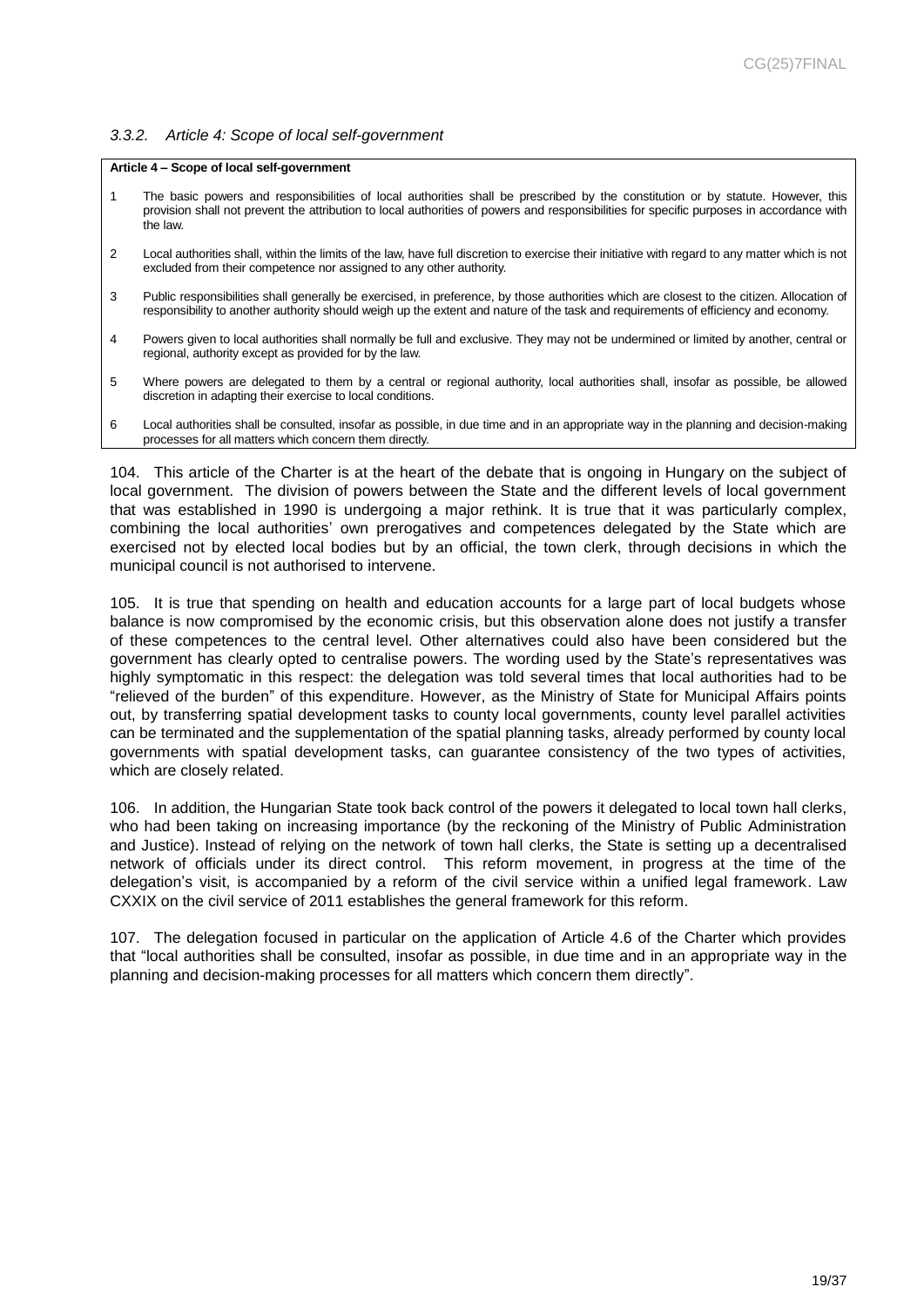108. This requirement was reiterated by Recommendation 171 (2005) of the Congress of Local and Regional Authorities: "The Congress, bearing in mind the proposal of the Chamber of Local Authorities, 1. Considers that the right of local authorities to be consulted, which is enshrined in Articles 4.6, 5, 9.6 and 10 of the European Charter of Local Self-Government (hereinafter referred to as "the Charter", is a fundamental principle of European legal and democratic practice, the aim of which is to contribute to good governance; 2. Believes that, in the interests of promoting good governance, consultation of local authorities has to be a required part of policy-making and administrative processes, enabling the wishes of local authorities to be known in good time and properly taken into account in the decisions of central and regional authorities*".* This requirement has been recently recalled in Recommendation 328 (2012) adopted by the Congress*.*

109. Hungary has several associations of local authorities, even compared with countries with considerably larger populations and surface areas. These associations all have differing missions, and their members appear to be keen on maintaining this diversity of representation.

- 110. The seven local authority associations are as follows:
- National Interest Group of Small Town Local Governments *(Kisvárosi Önkormányzatok Országos Érdekszövetsége, KÖOÉSZ)*
- National Local Government Federation of Villages, Smaller Municipalities and Micro-Regions *(Községek, Kistelepülések és Kistérségek Országos Önkormányzati Szövetsége, KÖSZ)*
- The Hungarian Village Federation *(Magyar Faluszövetség)*
- Alliance of Cities of County Rank *(Megyei Jogú Városok Szövetsége, MJVSZ)*
- National Alliance of County Governments *(Megyei Önkormányzatok Országos Szövetsége, MÖOSZ)*
- National Alliance of Municipal Governments *(Települési Önkormányzatok Országos Szövetsége, TÖOSZ)*
- National Alliance of Local Governments *(Magyar Önkormányzatok Szövetsége, MÖSZ)*

111. This specific feature was already highlighted in the 2002 monitoring report: "The complexity of the system and the diversity of the interests of the different components are reflected in the large number of national associations of local and county authorities".

112. The fact that the government has no single talking partner does not facilitate consultation with local authorities. Examples elsewhere show that a single association per level of authorities gives these authorities real influence in consultation. The counties have their own representative association, which is the only local authority association to cover the entire territory of Hungary.

113. Besides the difficulties caused by the large number of associations, the local authority consultation procedure merits close examination. A decree of 2010 established the principle of bi-annual consultation and the concluding of partnership agreements but this text has been rendered null and void by the new Cardinal act.

114. The dialogue between the State and the territorial authorities needs to be more clearly defined so that it is not of a purely formal nature. Local authority associations must be granted a reasonable period of time to read the government's proposals and prepare their written replies. Even though in some counties for instance in Csongrád County as indicated by its president during the visit, the consultation process works well, other examples indicate a more troublesome consultation process. In any event, a deadline of 24 or 48 hours (the delegation was informed during its visit that such a deadline had already been given by central government to the local authorities to state their views on a text) cannot be considered as a reasonable period of time for such a purpose within the meaning of the Charter. The conditions in which hearings might take place must also be specified. Finally, they must have all the necessary information (particularly financial data) to give an enlightened opinion.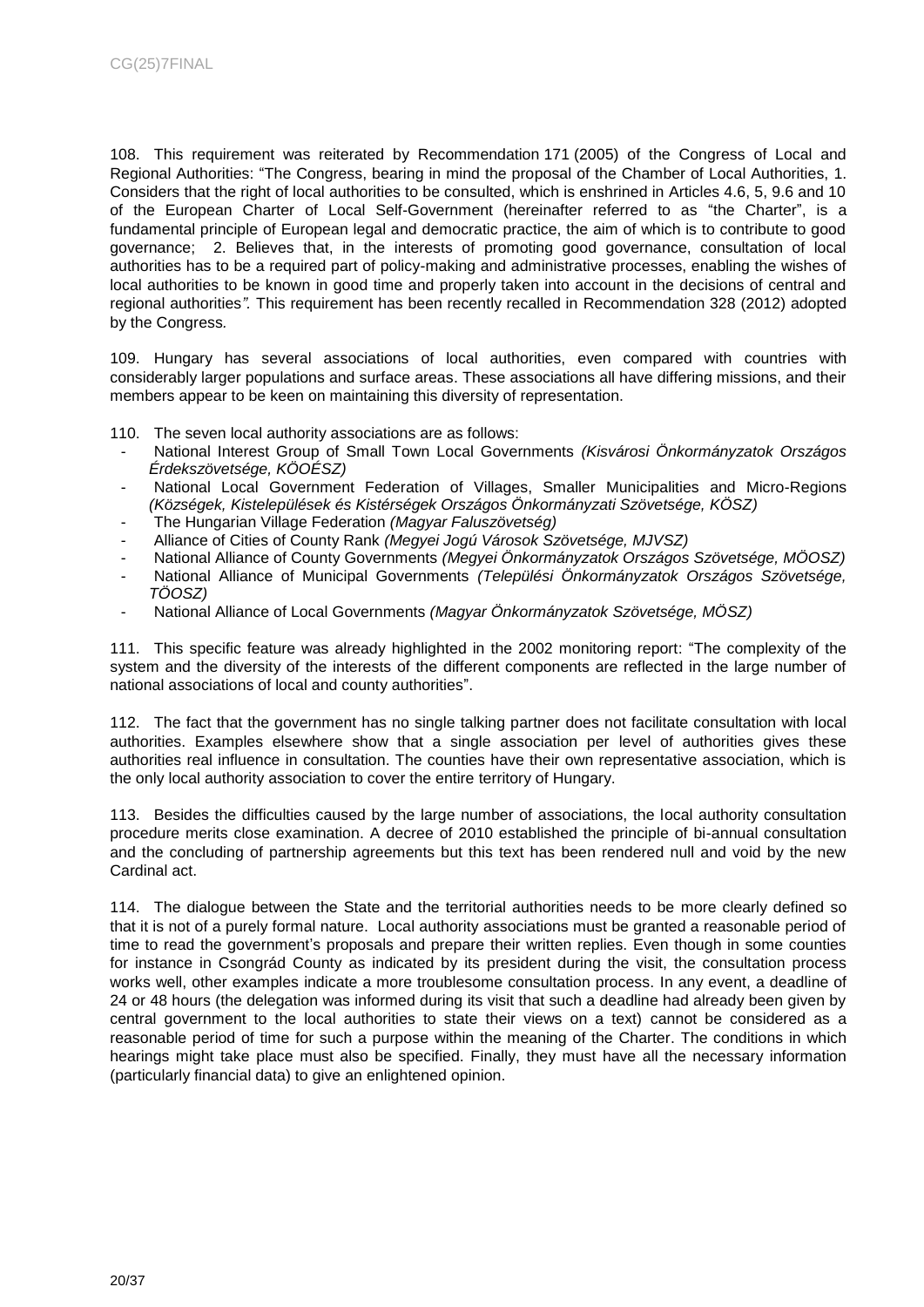115. Consultation is crucial when reforms are carried out one after another within a short timescale and local authority powers and financing methods are at issue. Discussions on local government issues deserve an adequate time in order to achieve a proper maturation.

116. The scope of local self-government has been significantly reduced. The division of powers between the central tier and local government has been radically modified, to the exclusive benefit of the former.

117. It is clear to the rapporteurs that the movement towards centralisation of competences under way in Hungary does not conform to Article 4 of the Charter. The division of powers between the central level and local government has been radically overhauled, to the sole benefit of the central authorities.

118. Where Article 4.6 is concerned, the consultation procedure is a simply formal one. It is true that the number of associations representing local and regional authorities in Hungary does not make for effective consultation. This situation leads the rapporteurs to conclude that the situation is also not in conformity with this provision of the Charter.

#### <span id="page-20-0"></span>*3.3.3. Article 5: Protection of boundaries*

#### **Article 5 – Protection of local authority boundaries**

Changes in local authority boundaries shall not be made without prior consultation of the local communities concerned, possibly by means of a referendum where this is permitted by statute.

119. It seemed to the rapporteurs during their visit that the Hungarian system respects the principles laid down by Article 5 of the Charter. The new text does not undermine these provisions (Chapter V of the Cardinal Act CLXXXIX on Local Government).

120. As provided for by the Charter, local authority boundary changes may be made only as a result of a local initiative and following consultation of the communities concerned. The delegation points out, however, that the current regrouping of municipalities' administration fails to comply with the spirit of Article 5 insofar as this took place without consultation with the communities concerned.

#### <span id="page-20-1"></span>*3.3.4. Article 6: Administrative structures*

**Article 6 – Appropriate administrative structures and resources for the tasks of local authorities**

- 1 Without prejudice to more general statutory provisions, local authorities shall be able to determine their own internal administrative structures in order to adapt them to local needs and ensure effective management.
- 2 The conditions of service of local government employees shall be such as to permit the recruitment of high-quality staff on the basis of merit and competence; to this end adequate training opportunities, remuneration and career prospects shall be provided.

121. Article 6 of the Charter provides that local government shall be able to determine their own internal administrative structures and to recruit their staff on the basis of merits and competences.

122. There is substantial municipal fragmentation in Hungary, which has many very small municipalities. All those spoken to by the delegation acknowledged that this situation called for reform and the setting up of inter-municipal structures, enabling more municipalities to maintain an adequate level of services.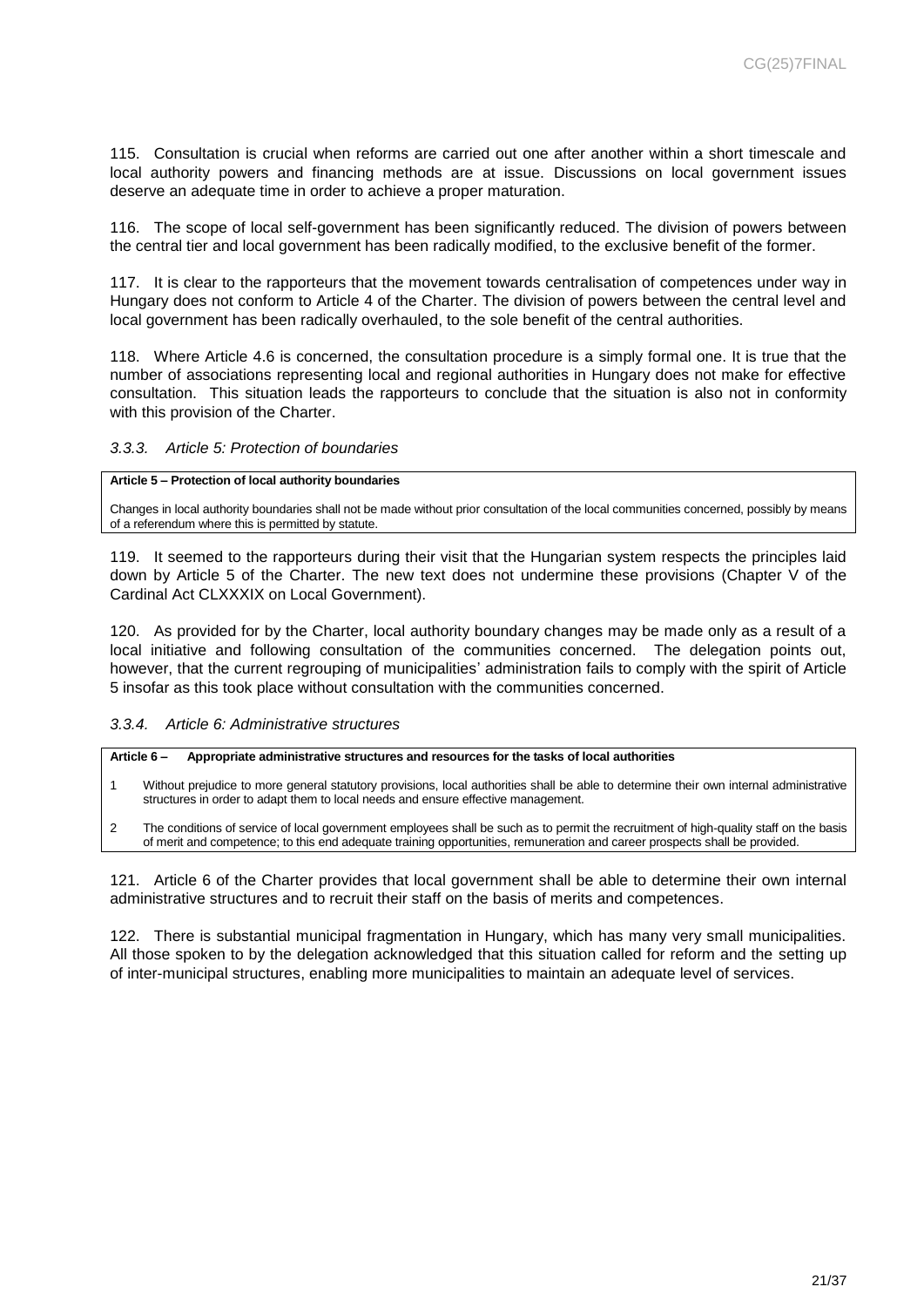123. While preserving the principle that each local community may have its own municipality, laid down in 1990, Article 85 of the Cardinal Act on local government of December 2011 set the figure of 2000 inhabitants as the critical threshold for local administration. Municipalities below that threshold will have to group their administrative services together in a "district" or "micro-region" in 2013. Each municipality will keep its mayor and its municipal council but the administrative structures, and the exercise of prerogatives, will have to be pooled. The Ministry of State for Municipal Affairs emphasised in their written comments that, "the consolidation of the administrative structure (offices) of settlements having fewer than 2000 residents is not the same as a reduction of the independent exercise of competences (tasks) and the ability of self-governance. This grouping strategy is intended to generate savings and ensure that essential services are maintained for the communities despite the economic crisis."

124. The question of where the staff who are to work in these new structures will come from remains to be settled, as part of the ongoing reform of the statute of civil service staff. In this respect, all municipalities concerned had to come to an agreement with the relevant county governmental offices with the transfer of the respective personnel and offices (buildings and rooms) until the 1 January 2013.

125. According to the delegation, this form of pooling at the supra-communal level (district) competences of municipalities of less than 2000 inhabitants, which is implemented through an administrative structure, composed of civil servants from the State, seriously infringes the principle of local self-government as provided by Article 6.

126. The delegation notes the substantial municipal fragmentation common in Hungary and is concerned over the purely administrative logic that prevails in the setting up of "micro-regions" and the distinction drawn between elected authorities within the municipalities and the administrative structures that will manage competences within the micro-regions. A model of inter-municipal cooperation including the one referring to tasks and competences is necessary in Hungary, but it should not be developed throughout non-elected administrative bodies. There is a real danger that the elected councils of small municipalities are stripped of their political substance and their political bodies.

127. The administrative structures and resources available to the local authorities in Hungary today do not appear to be commensurate with the tasks assigned to them - a situation which, in the opinion of the rapporteurs, is not in compliance with Article 6 of the Charter. In the light of the above, the rapporteurs conclude that the situation is not in conformity with Article 6 of the Charter.

<span id="page-21-0"></span>*3.3.5. Articles 7 and 8: Exercise of responsibilities and administrative supervision* 

**Article 7 – Conditions under which responsibilities at local level are exercised**

- 1 The conditions of office of local elected representatives shall provide for free exercise of their functions.
- 2 They shall allow for appropriate financial compensation for expenses incurred in the exercise of the office in question as well as, where appropriate, compensation for loss of earnings or remuneration for work done and corresponding social welfare protection.
- 3 Any functions and activities which are deemed incompatible with the holding of local elective office shall be determined by statute or fundamental legal principles.

128. The status of local elected representatives is established by Law XCVI which dates from 2000 and was not substantially amended by Law CLXXXIX of 2011.

129. The remuneration of local leaders is regulated by Law LXIV, which dates from 1994. The delegation notes that the voting system for local elections was amended a few weeks before the local elections held on 3 October 2010 in order to tighten up the rules on eligibility, which benefited the main political parties.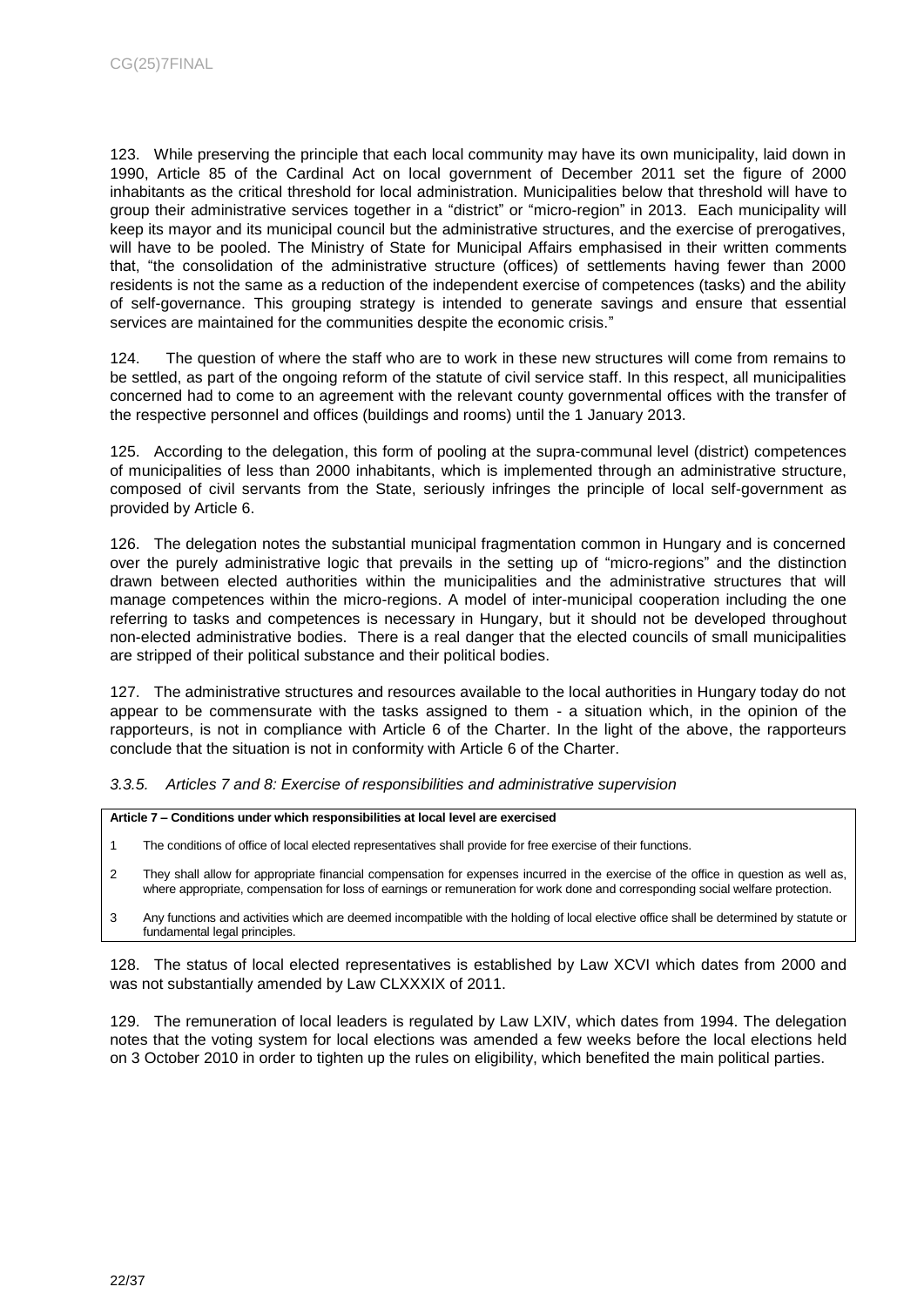130. The conditions under which responsibilities at local level are exercised generally appear to be in conformity with Article 7 of the Charter.

#### **Article 8 – Administrative supervision of local authorities' activities**

- 1 Any administrative supervision of local authorities may only be exercised according to such procedures and in such cases as are provided for by the constitution or by statute.
- 2 Any administrative supervision of the activities of the local authorities shall normally aim only at ensuring compliance with the law and with constitutional principles. Administrative supervision may however be exercised with regard to expediency by higher-level authorities in respect of tasks the execution of which is delegated to local authorities.
- 3 Administrative supervision of local authorities shall be exercised in such a way as to ensure that the intervention of the controlling authority is kept in proportion to the importance of the interests which it is intended to protect.

131. The Venice Commission has voiced its concern over the lack of precision of Article 32.5 of the Fundamental Law relating to supervision of local authorities. The new Constitution empowers the governmental offices of the capital and of the counties to issue municipal decrees, by court decision, where a local authority fails to fulfil its "obligation to legislate imposed on it by law" (Article 32.5). Individual decisions can also be taken in this way, after the court has empowered the governmental office to do so.

132. At present, it is the government which ensures that local authorities comply with the law in their activities; it may respond to any shortcomings by prosecuting the authority in question. Articles 137 to140 of the Local Government Act regulate the procedure. Other procedural rules are determined by the law on the administration of justice.

133. The delegation shares the view of the Venice Commission and reiterates its recommendation made in the opinion 261/2011 at paragraph 118 "that the subsequent local self-government legislation provides clarity in this respect. In particular, a clear distinction should be established between, on the one hand, the local authorities' own competences and those delegated by the central government and, on the other hand, between the control of the local authorities' activities' legality and supervision of their decisions' expediency".

134. The Venice Commission report also highlights Article 35.5 of the Fundamental Law, which stipulates that Parliament may dissolve an elected body on the ground of a violation of the Constitution, after seeking the opinion of the Constitutional Court. When questioned on this point, the Constitutional Court's representatives told the delegation that its opinion would be binding on Parliament, meaning that the country's political authority would not be the only authority involved in this procedure. However, in legal terms, the opinion of the Constitutional Court is not binding either on the Government, or on the Parliament, as the Fundamental Law and the other relevant laws provide that the Government has to consult the Constitutional Court before conveying its proposal to the Parliament (for a dissolution).

135. According to the information provided by the Ministry for Public Administration and Justice, Article 17(3) of the Fundamental Law states that the Government's regional administrative bodies with general competence should be the metropolitan and county government offices. Based on Article 34(4) of the Fundamental Law, the Government should perform the legal supervision of local governments through the metropolitan and county government offices. In accordance with Section 12 subsection b) of the Government Decree 212/2010 (VII.1) on the tasks and responsibilities of the Minister of State for the Prime Minister's Office, since July 2010, the Minister of Public Administration and Justice is responsible for the legal supervision of local governments.

136. The Ministry for Public Administration and Justice has further pointed out that the Government office of the capital Budapest and the Government Offices of the 19 counties were – previously – entitled to perform the legislative control and legal supervision of the local governments which is now based on their territorial jurisdiction. However, local authority decisions may be annulled only on decision of the judicial authority.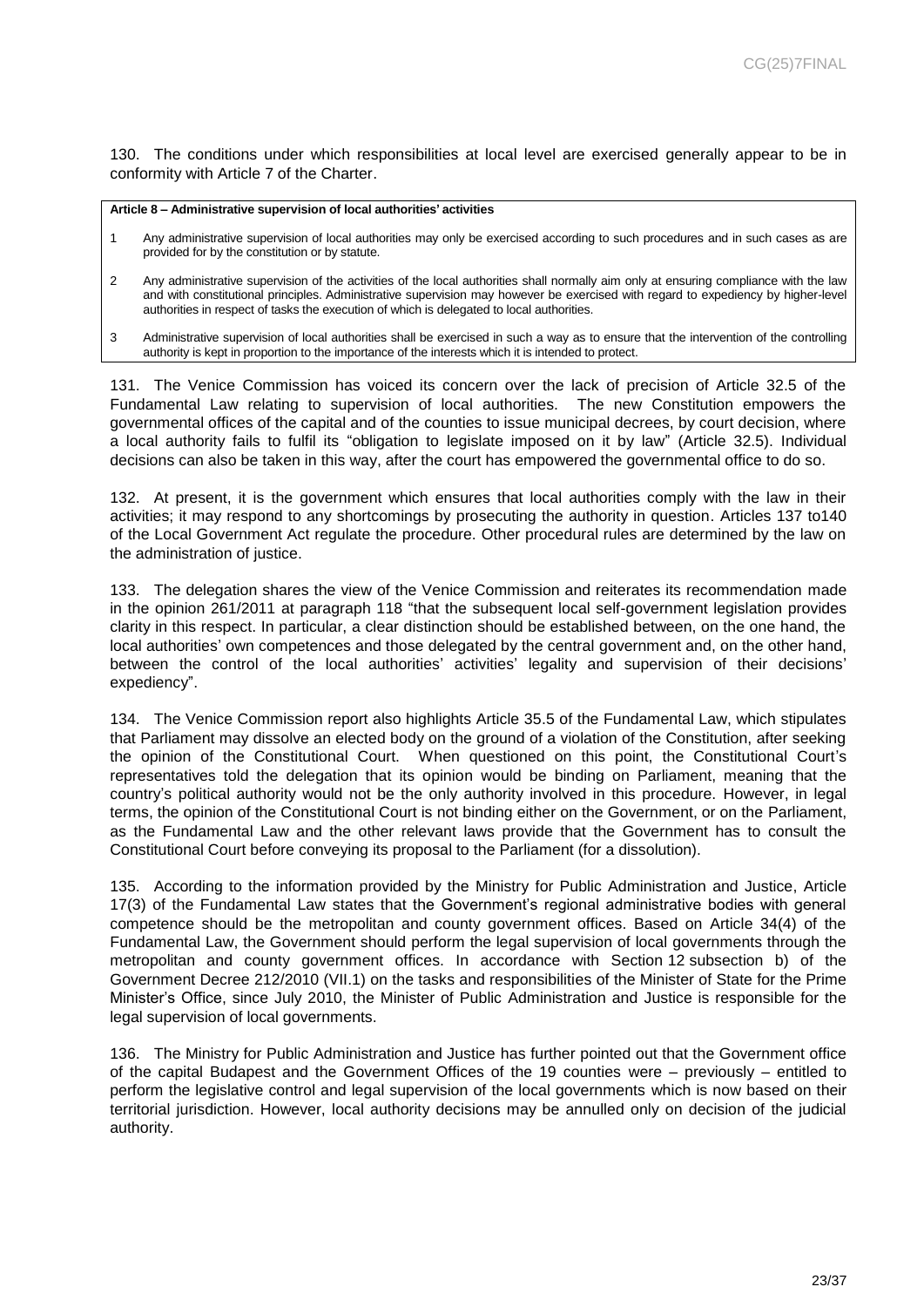137. The Fundamental Law provides for compulsory transmission of local authority decrees to the supervision office in the capital and the county (Article 32.4) which, where applicable, may take them to court with a request for their revision.<sup>18</sup> There is a procedure for issuing a deficiency report in the event of failure to execute a legal obligation.

138. Cardinal Act CLXXXIX on Local Government sets out the arrangements for supervision of the acts of local authorities by the government (Chapter VII, Articles 125 and following), as well as the means of appeal against those acts. As the rapporteurs were informed by the Ministry for Public Administration and Justice, Article 132 of the Cardinal Act on Local Governments and the Government Decree 119/2012 (VI.26.) provide for a definition corresponding to Article 8 paragraph 3 of the Charter.

139. Hungarian local and regional authorities are also subject to financial supervision by the State Audit Office, provided for in Article 34 of the Fundamental Law, and also in Article 119 of the Cardinal Act CLXXXIX on Local Government.

140. This supervision has been radically overhauled in recent years with a view to making a correct assessment of the state of local finances and providing local elected representatives with effective means of monitoring and evaluating risks. The points on which the audit was carried out were negotiated with local authority associations.

141. A vast programme of supervision of the management of municipalities and councils has been introduced, operating via desk-checks and on-the-spot checks: local government entities accounting for 80% of total local government debt have been checked using one of these two means.

142. The Audit Office, in compliance with international practices, does not content itself with a purely financial check focusing on the correct state of accounts and the viability of budgets. It also checks on the efficiency of spending and whether it is commensurate with the aims pursued. It attaches great importance to the internal control and audit mechanisms established by local and regional authorities, and guides them in the introduction of control mechanisms.

143. The audit report is public. The entity audited must produce an action plan to remedy any shortcomings found. This plan is evaluated by the audit office and, if it is found to be inadequate, may give rise to legal action.

144. If the Audit Office finds an irregularity, it makes no judgement itself, as it does not have the necessary judicial competence, but it may refer the matter to an ordinary court judge.

145. The new auditing system functions satisfactorily, and the rate of non-execution of the Audit Office's observations has markedly decreased. The Office issues an annual report on the execution of its observations.

146. Beyond the immediate consequences of publishing audit reports, the evaluation and auditing approach has a beneficial influence on the entire system, through the dissemination of good practices, its potential inspiration for the legislature and the overall spirit of making leaders responsible that underpins it.

147. The introduction of modern auditing methods makes it possible to identify weak points in the system. Firstly, training for local government leaders needs to be improved. The rules are increasingly complex and demand a higher level of professional expertise from those responsible for local finances.

<sup>&</sup>lt;sup>18</sup> Article 32.4 of the Fundamental Law states: "Following the promulgation of a decree, the local authority shall immediately send that decree to the governmental office of the capital and the department. If the governmental office of the capital and the department finds that the municipal decree, or a provision thereof, contravenes a legal norm, it may apply to the court with a request for the revision of the municipal decree."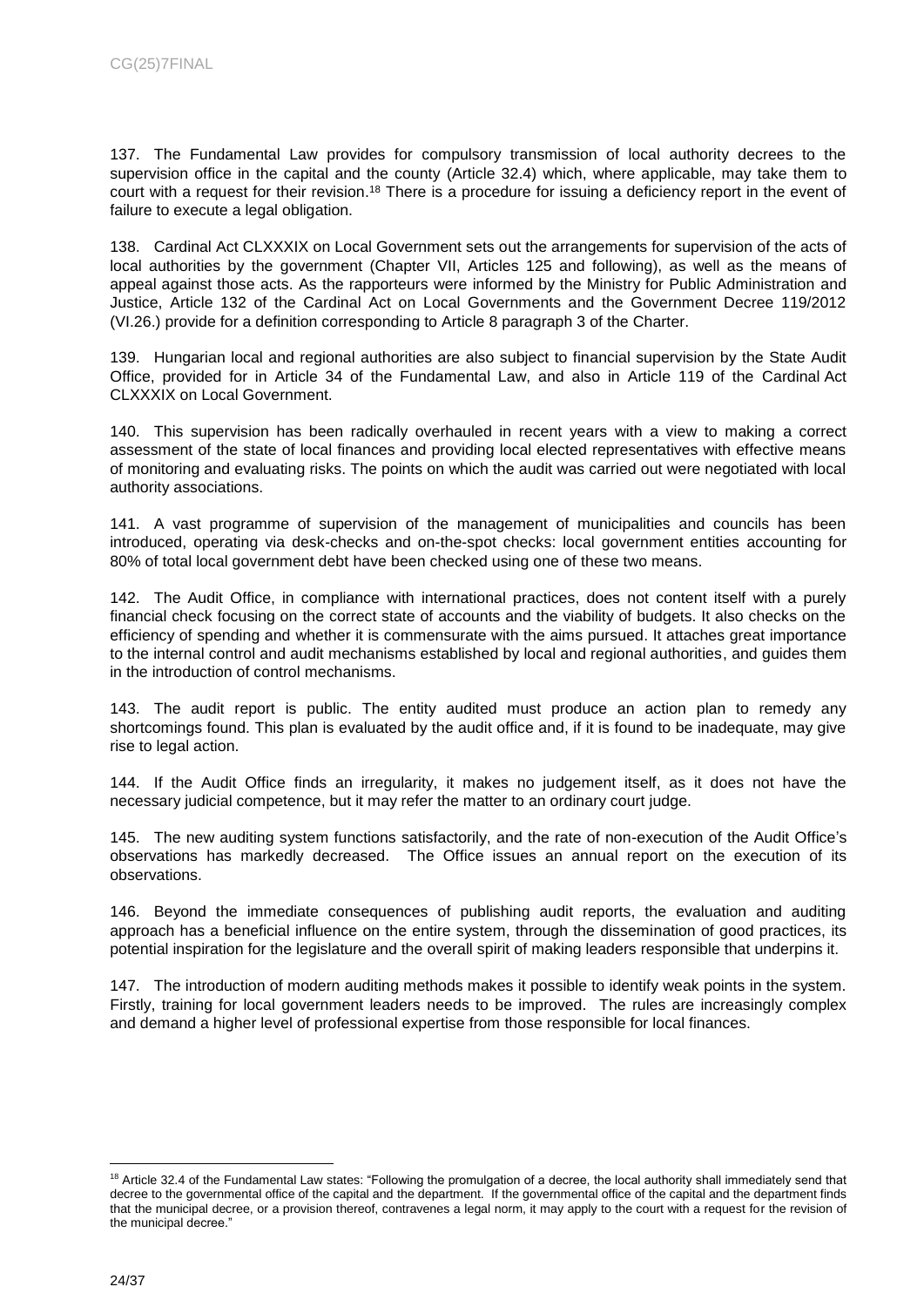148. Secondly, the Hungarian rules on public accounting are not suited to modern management, as they are very arbitrary and not geared to reporting the real state of finances, particularly indebtedness. A reform incorporating analytical accounting is desirable. Along similar lines, the audit reports could integrate consolidated balance sheets compliant with International Financial Reporting Standards. Nonetheless, the delegation notes with satisfaction the progress made with regard to the auditing approach in the supervision of local authority management.

149. The undeniable progress represented by the introduction of an auditing approach cannot, however, overshadow the widely-held doubts about the financial autonomy of Hungarian local authorities. The Rapporteurs shares the concern expressed by the Venice Commission about the lack of precision of Art. 32.5 of the Fundamental law which concerns the supervision of local authorities and recommend the control of legality to be furthermore privileged.

#### <span id="page-24-0"></span>*3.3.6. Article 9: Financial resources*

 $\overline{a}$ 

#### **Article 9 – Financial resources of local authorities**

- 1 Local authorities shall be entitled, within national economic policy, to adequate financial resources of their own, of which they may dispose freely within the framework of their powers.
- 2 Local authorities' financial resources shall be commensurate with the responsibilities provided for by the constitution and the law.
- 3 Part at least of the financial resources of local authorities shall derive from local taxes and charges of which, within the limits of statute, they have the power to determine the rate.
- 4 The financial systems on which resources available to local authorities are based shall be of a sufficiently diversified and buoyant nature to enable them to keep pace as far as practically possible with the real evolution of the cost of carrying out their tasks.
- 5 The protection of financially weaker local authorities calls for the institution of financial equalisation procedures or equivalent measures which are designed to correct the effects of the unequal distribution of potential sources of finance and of the financial burden they must support. Such procedures or measures shall not diminish the discretion local authorities may exercise within their own sphere of responsibility.
- 6 Local authorities shall be consulted, in an appropriate manner, on the way in which redistributed resources are to be allocated to them.
- 7 As far as possible, grants to local authorities shall not be earmarked for the financing of specific projects. The provision of grants shall not remove the basic freedom of local authorities to exercise policy discretion within their own jurisdiction.
- 8 For the purpose of borrowing for capital investment, local authorities shall have access to the national capital market within the limits of the law.

150. Financial autonomy is a necessary precondition for genuine autonomy. Even though the new Constitution provides in Article 32 Paragraph 1 lit. f) that local governments "shall, to the extent permitted by the law" "determine their budgets and perform independent financial management accordingly", the financial autonomy of local governments has been severely reduced in the last two years.

151. Counties' own revenues stayed stable (83 Billion HUF in 2007 and 82 billion HUF in 2010).<sup>19</sup> However, as a consequence of the reduction of government subsidies (minus 39 Billion HUF from 2007 to 2010) and the decrease of 35 Billion HUF in health finance from 2007 to 2010, the net operation income of the counties decreased from minus 1,814 million HUF in 2007 to minus 30,751 million HUF in 2010.<sup>20</sup> Furthermore, the system of central grants became stricter, as local governments have lost their freedom of spending central supports with discretion. The former "resource-based" finance has been changed to a more rigid "task-based" system.

<sup>&</sup>lt;sup>19</sup> Source: National Audit Office, Summary of the 2011 monitoring of local government's financial situation and the management system. <sup>20</sup> Source: ibid.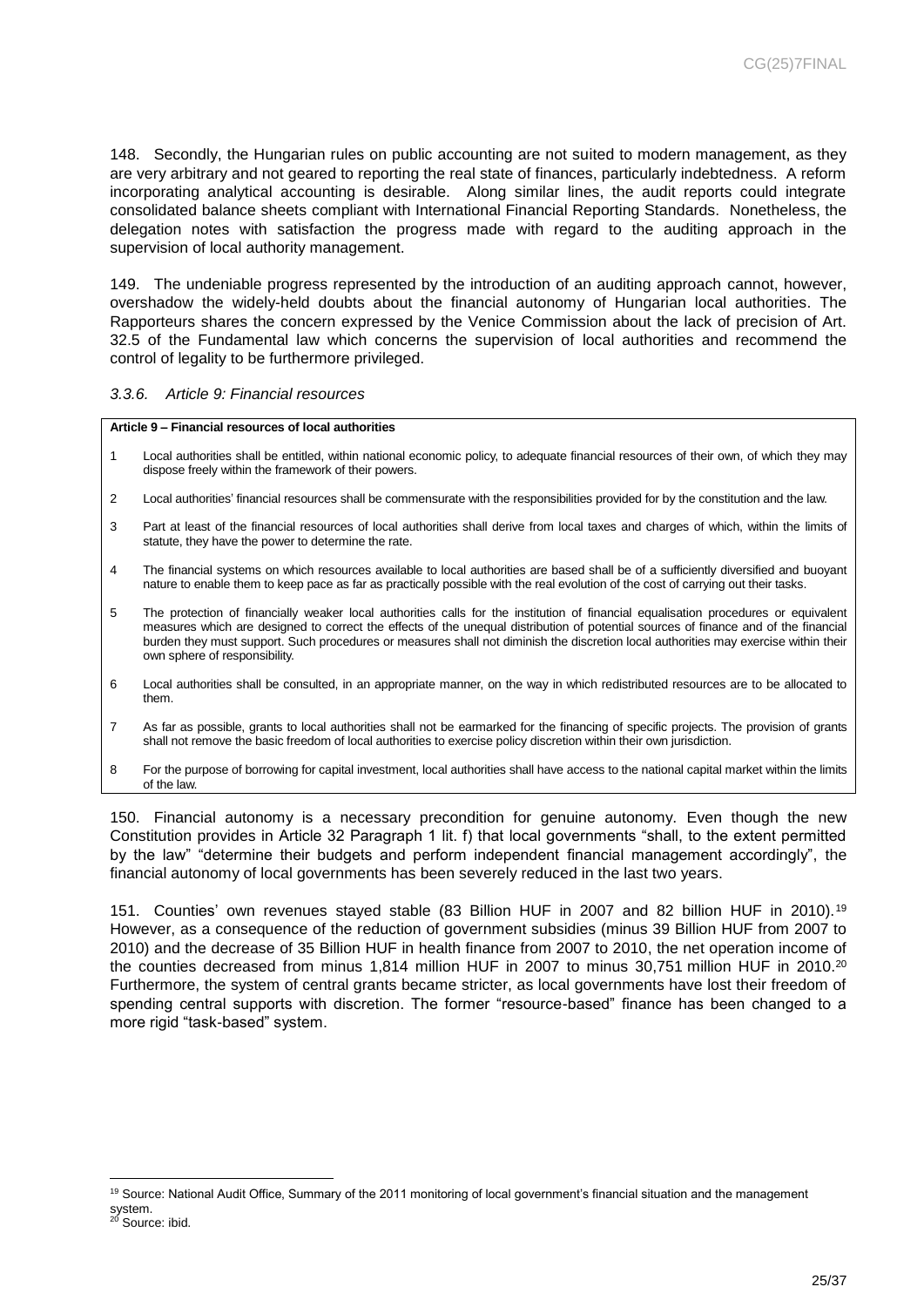152. The delegation was informed by the Ministry of State for Municipal Affairs, local government debt reached 1,247.5 billion HUF by the end of 2010, which is largely debt in foreign currency. At the end of 2011, the government took over the responsibility for the counties' debt, originating from loans and bonds; at the end of 2012, the government also took over the debts of municipalities of 5,000 or less inhabitants. These decisions had an important impact on the decrease of the national public debt. Unfortunately they created simultaneously a strong negative impact on the principle of local self-government and the fundament of the local and regional democracy has been undermined. The local and regional authorities paid a high price.

153. Recentralisation in Hungary is not confined to tasks and powers, but also to the financial resources. There has been a significant decrease in central grants and the municipalities' share in some central taxes.

154. The financial autonomy of local authorities has been severely reduced in the last two years, leading to a strengthening of the control central government wields over local government finance. The system of central grants became stricter, as local governments lost their freedom in spending central subsidies as they want (transforming the old 'resource-based' finance to the more rigid 'task-based' system).

155. The Cardinal Act on Local Government of December 2011, in chapter VI "The economic foundations of local governments", emphasises the necessity of supervising local budgets.

- 156. Municipalities may create:
- land taxes;
- municipal taxes;
- local corporate taxes.

157. They may also collect real estate revenues or fees for public services. They receive state grants, which are voted each year by Parliament.

158. The counties are not allowed to levy local taxes. In the county of Csongrad, for example, 86.5% of budget resources in 2012 consisted of state grants.

159. In a context of economic crisis, local authority resources are particularly vulnerable. 70% of the fiscal resources of local government are collected by the cities and allocated to their budget, whereas in rural areas the municipalities are quickly becoming impoverished. In the absence of sufficient resources, the municipalities must ask for state funding, which may be granted to them twice a year. The rapporteurs consider that the equalisation between local budgets must be developed.

160. Borrowing must be authorised by the State, which judges if the investment project for a loan is financially viable. This state supervision of the indebtedness of local and regional authorities is written into the Fundamental Law,<sup>21</sup> which ties it to the requirement of maintaining balanced budgets. 93% of loans are granted to cities or counties, which means that borrowing is beyond the reach of small municipalities.

161. In the context of a crisis-hit economy and dwindling resources, reducing the competences of local authorities, and therefore their spending, is presented by the Government as the only possible solution.

162. There is provision for a reform of the system of local authority funding in the Cardinal Act CLXXXIX on Local Government of 21 December 2011. It is currently in preparation, and the delegation has not been able to establish the overall content.

<sup>&</sup>lt;sup>21</sup> Article 34.5 of the Fundamental Law states: "In order to preserve the balance of the budget, a law may make borrowing or other contractual commitments by the local authorities within the limits established by legislation subject to government approval".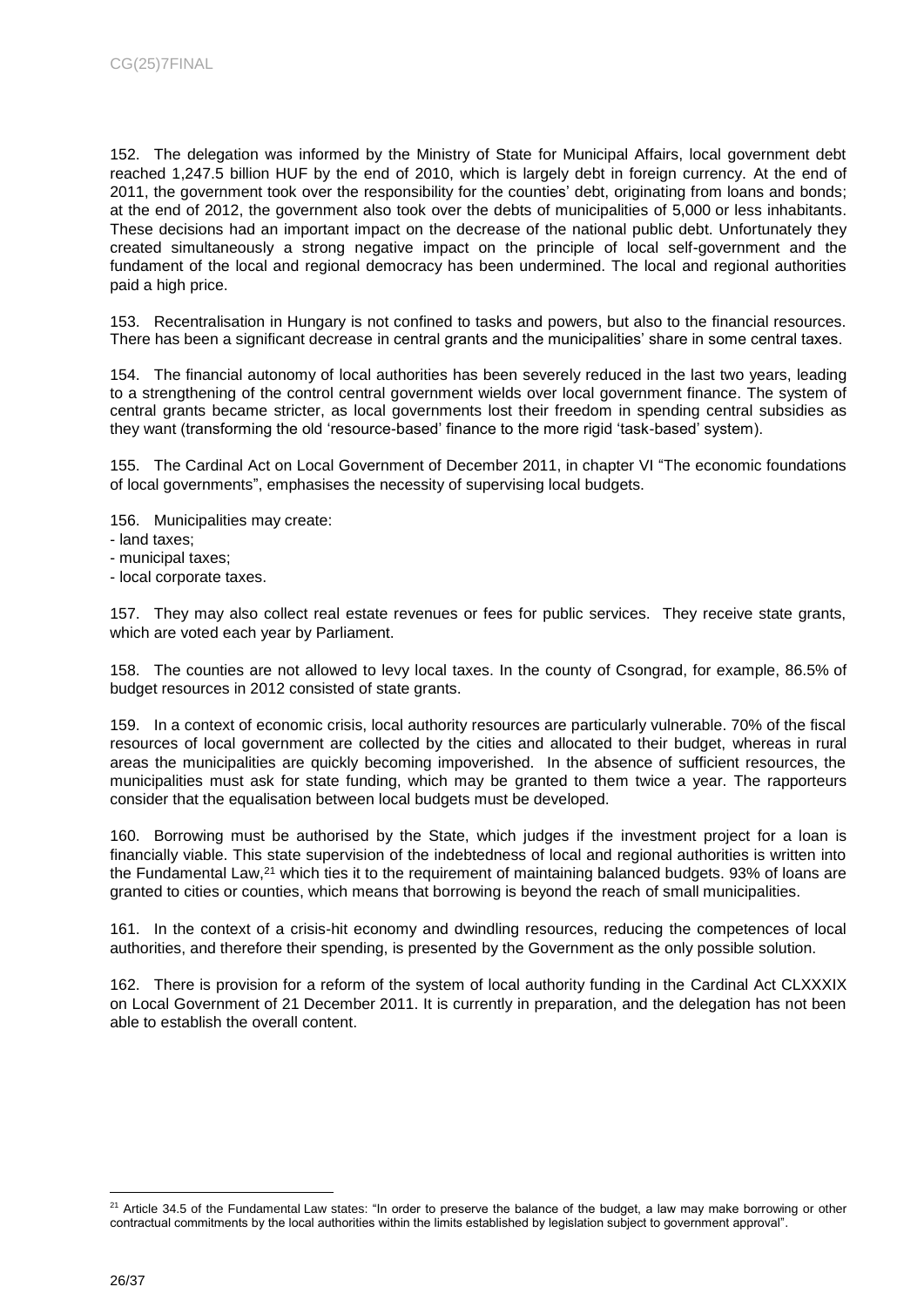163. The delegation is concerned as to how the situation might evolve in the context of shortfalls in resources, at a time when local government is portrayed as a financial burden.

164. The new Fundamental Law introduces the principle of a single "national property".<sup>22</sup> This principle appeared in the latter months of 2011, when all the assets and functions of the county councils had already been transferred to the national government, following a change to the old constitution. This new provision undermines the autonomous management of real estate by local authorities, and therefore their overall independence. One of the first measures announced recently (November 2012) by the Government as part of the reform of local finances has consisted in taking over the debt of almost 2,000 municipalities (i.e. almost two thirds of all local authorities). The technical details of the consolidation will be handled by the National Debt Management Centre (AKK). The economic crisis and indebtedness are inescapable realities in Hungary. However, the Rapporteurs wish to emphasise that debt management should not serve as a pretext for severe limitations of local autonomy and for state supervision of local authorities.

165. On the light of the above, the rapporteurs conclude that the current situation is not in conformity with Article 9 of the Charter, except as regard paragraphs 3 and 8.

#### <span id="page-26-0"></span>*3.3.7. Article 10: Freedom of association*

**Article 10 – Local authorities' right to associate**

- 1 Local authorities shall be entitled, in exercising their powers, to co-operate and, within the framework of the law, to form consortia with other local authorities in order to carry out tasks of common interest.
- 2 The entitlement of local authorities to belong to an association for the protection and promotion of their common interests and to belong to an international association of local authorities shall be recognised in each State.
- 3 Local authorities shall be entitled, under such conditions as may be provided for by the law, to co-operate with their counterparts in other States.

166. Hungary has several associations of local and regional authorities (see above para. 109). Consequently, the situation is in conformity with Article 10 of the Charter. Nonetheless, the large number of representative partnerships at local level does not facilitate the consultation procedure for the national authorities.

167. Furthermore, Hungary has committed to a 15-year programme of transfrontier cooperation involving two Hungarian counties, three local authorities in Romania and one in Serbia. The programme comprises numerous projects, each involving several local authorities. The projects are run by the counties, and the municipalities only play an advisory role. Stronger involvement of the municipalities in this scheme would be in greater conformity with the subsidiarity principle and generate more support from communities for a scheme which is very active.

168. The rapporteurs underlined the positive aspects of the existence of active transnational programmes. Nonetheless, they expressed regret at the fact that the municipalities had only a consultative role in these programmes which were essentially run by the counties.

#### <span id="page-26-1"></span>*3.3.8. Article 11: Legal protection of local self-government*

#### **Article 11 – Legal protection of local self-government**

Local authorities shall have the right of recourse to a judicial remedy in order to secure free exercise of their powers and respect for such principles of local self-government as are enshrined in the constitution or domestic legislation.

169. The right of local and regional authorities to appeal to courts to ensure respect for their competences is not guaranteed in the domestic legislation. Local authorities do not have any effective judicial protection to secure the free exercise of their powers or protect their rights as provided in the Charter. Judicial remedies exist in some cases, such as for legal disputes between local authorities.

 $\overline{a}$ <sup>22</sup> Article 38 of the Fundamental Law: "The properties of the State and local governments shall be national assets."See the note above.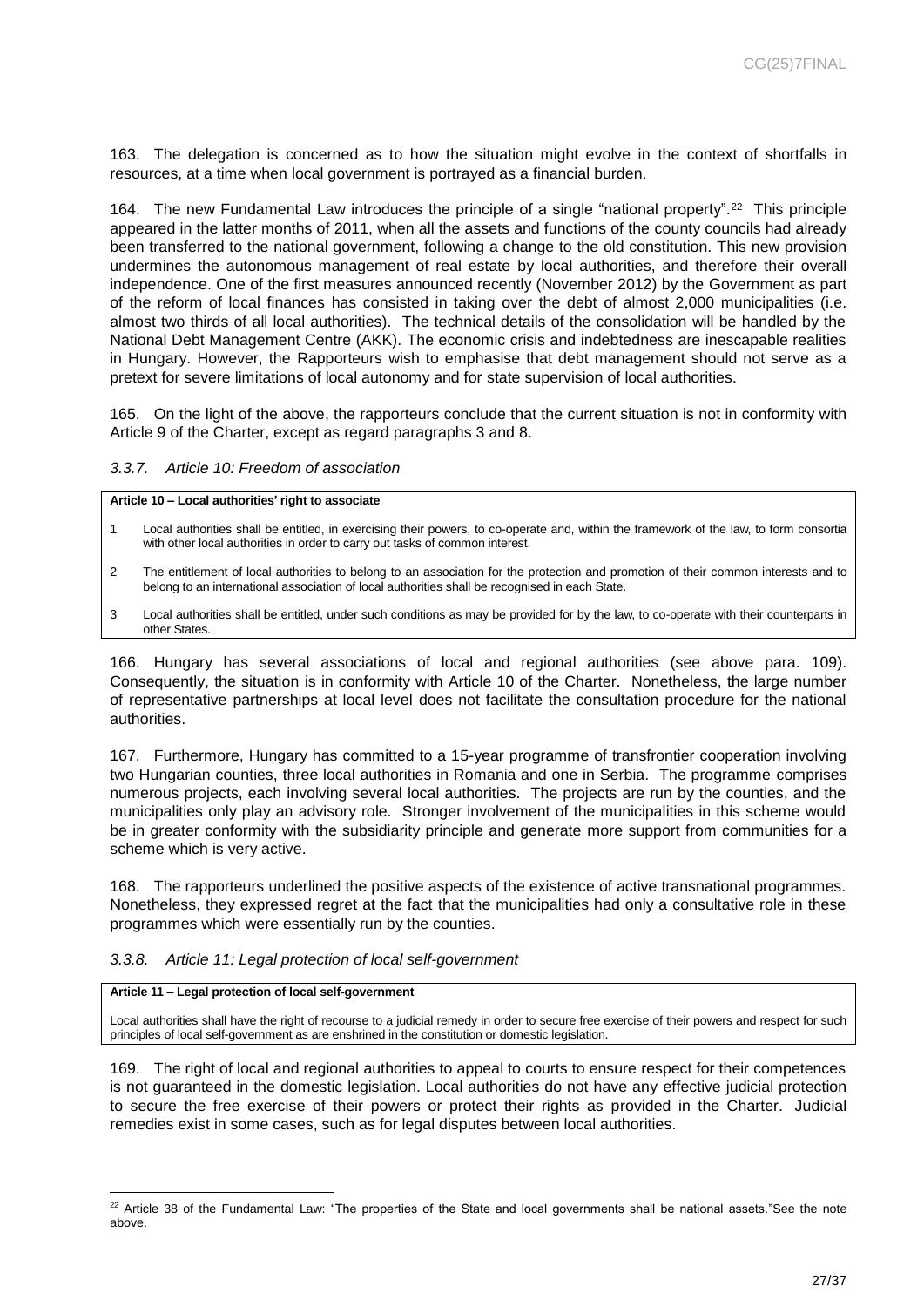170. Article 5 of the Local Government Law (N° CLXXXIX-2011) states that the lawful exercise of the constitutional powers of local authorities is protected by the Constitutional Court and ordinary courts. Local authorities may apply to the Constitutional Court only in case of conflict with another authority concerning their respective responsibilities.

171. Article 16 of the above mentioned law provides for the possibility (on the part of local authorities) of appealing to the court against decisions which go against their interests in very specific cases (such as when the government takes away a development project which would have been of local interest for a municipality). This leads the rapporteurs to conclude that the right to lodge a complaint, when the interests of local authorities are- or risk to be –undermined, is very limited and that the legal protection of local selfgovernment is not effective in the light of the relevant provision of the Charter.

172. The rapporteurs regret that an effective legal remedy is not available to local authorities and they conclude that, in this respect, the situation is not in compliance with Article 11 of the Charter.

<span id="page-27-0"></span>*3.3.9. Article 12: Undertakings - possible "reservations" made by States*

#### **Article 12 – Undertakings**

1 Each Party undertakes to consider itself bound by at least twenty paragraphs of Part I of the Charter, at least ten of which shall be selected from among the following paragraphs:

– Article 2, – Article 3, paragraphs 1 and 2, – Article 4, paragraphs 1, 2 and 4, – Article 5, – Article 7, paragraph 1, – Article 8, paragraph 2, – Article 9, paragraphs 1, 2 and 3, – Article 10, paragraph 1, – Article 11.

- 2 Each Contracting State, when depositing its instrument of ratification, acceptance or approval, shall notify to the Secretary General of the Council of Europe of the paragraphs selected in accordance with the provisions of paragraph 1 of this article.
- 3 Any Party may, at any later time, notify the Secretary General that it considers itself bound by any paragraphs of this Charter which it has not already accepted under the terms of paragraph 1 of this article. Such undertakings subsequently given shall be deemed to be an integral part of the ratification, acceptance or approval of the Party so notifying, and shall have the same effect as from the first day of the month following the expiration of a period of three months after the date of the receipt of the notification by the Secretary General.

173. Hungary has no declarations or reservations in respect of the Charter, having withdrawn, on 8 March 2002, the declaration previously formulated in respect of Article 13 of the Charter upon ratification.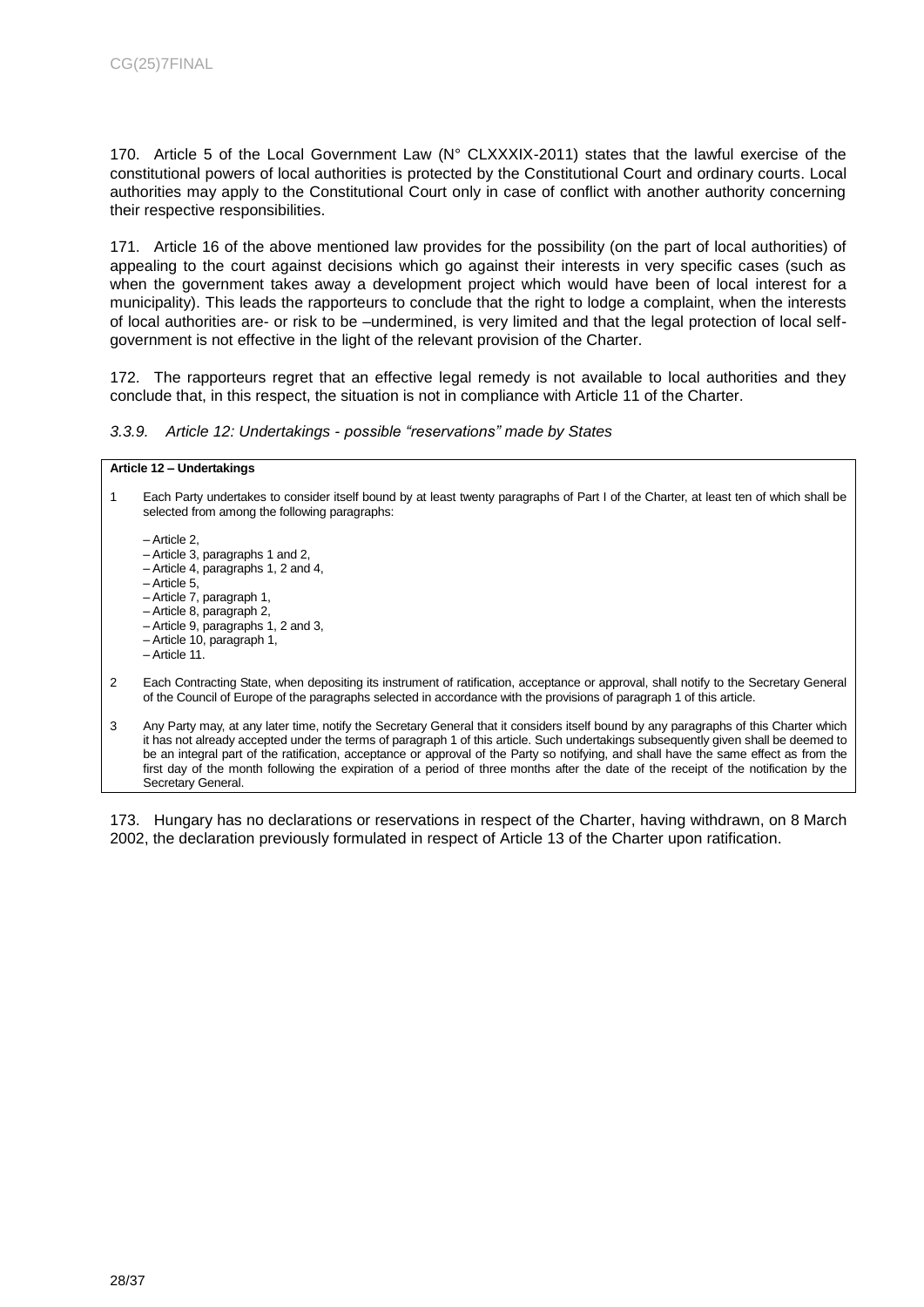## <span id="page-28-0"></span>*3.4. Analysis of the situation of regional democracy in Hungary*

#### <span id="page-28-1"></span>*3.4.1. The regional level in Hungary*

174. While the local level is highly developed in Hungary, the regional level has minimal presence in the political architecture.

175. Different observers commonly regard the counties as representing the regional level in Hungary, even though the words "region" and "regional" are not used in their description. It is true that they are small entities but, compared to Hungary's size and population, they are generally considered to correspond to NUTS2 of the European nomenclature. The "regions for statistical and development purposes" do not qualify for this role.

176. The issue of the place of regional democracy was at the heart of the monitoring report presented to the Congress in 2002. Looking ahead to Hungary's accession to the European Union in 2004, the authors of the report called for the development of a relevant, effective regional level in Hungary. The counties had neither the decision-making powers, nor the tasks, or the resources corresponding to the regional level. The choice appeared to be between developing regions for statistical purposes and developing the counties.

177. On 4 June 2002, the Chamber of Regions of the Congress made a recommendation<sup>23</sup> in this connection and adopted a resolution<sup>24</sup> asking that the Congress closely follow the evolution of regionalisation.

178. Ten years after that recommendation, and a few months after the entry into force of the Cardinal Act on Local Government of December 2011, the question of regional democracy now arises in very different terms.

179. The counties, which, as the 2002 monitoring report emphasised, were in "a weak position" owing to many of their competences being shared, have had their tasks and role altered by the local government act of December 2011, and their current situation is largely weaker.

180. The overall idea of the reform is to turn the counties into economic development bodies capable of handling the management of European funds, clearly in line with the "NUTS 2" level.

181. The counties will therefore be deprived of their public health attributions and will be required to develop their current competences for economic development, spatial planning, environmental protection and promoting tourism. They will be responsible for co-ordinating the next European Union structural funds campaign from 2014 onwards. The regions serving statistical purposes (which had no democratic legitimacy) are to disappear by 2013.

182. The government presents this change as a "strengthening" of the regional level in Hungary, enabling the counties to devote their efforts henceforth mainly to economic development and planning tasks. The precise competences to be exercised by the counties in the future are yet to be specified, as are their resources. However, it is quite difficult to understand the real meaning of this "strengthening of the socalled regional level". Counties have lost their public institutions (not only health, but also education institutions, museums, etc.) and the large part of their personnel and financial resources. The content of their real functions is still very vague, because the regional development resources are allocated at central and "regional" (not at county) level.

 $\overline{a}$ <sup>23</sup> Recommendation 116(2002) on regional democracy in Hungary

<sup>&</sup>lt;sup>24</sup> Resolution 142(2002) on regional democracy in Hungary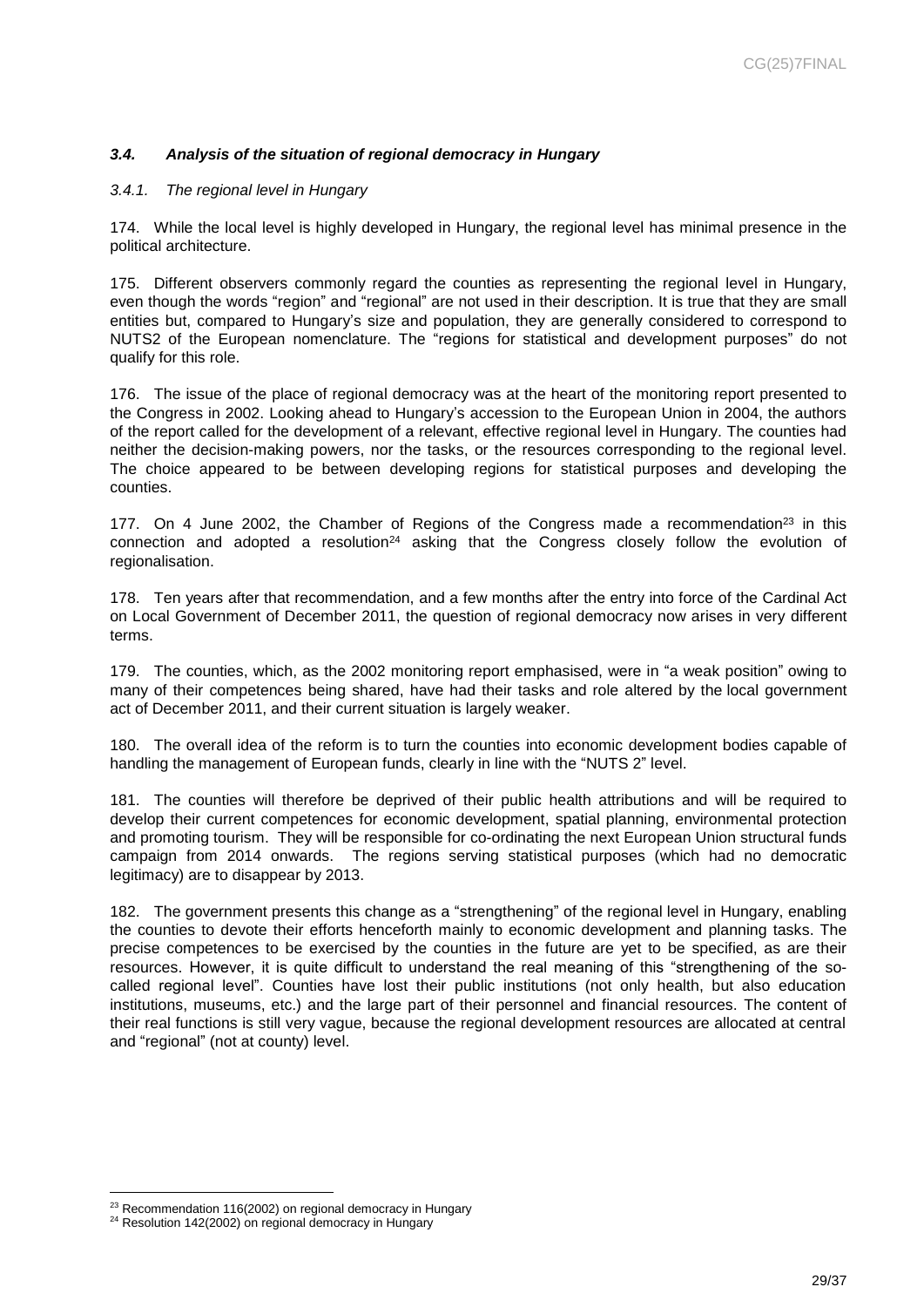183. When seen against the regionalisation objective laid down by the Reference Framework for Regional Democracy, today's shift in Hungary is moving in a different direction. The 2002 monitoring report emphasised the relative weakness of the counties and yet, in January 2012, they lost a major competence, representing a substantial budget, to be replaced by new competences still largely undefined.

#### <span id="page-29-0"></span>*3.4.2. Transfrontier co-operation in Hungary*

184. Hungary is active in the formation of Euro-regions and, more broadly, in transfrontier cooperation.<sup>25</sup> The delegation met the speaker of the assembly of Csongrad County, which participates in the Danube – Cris – Tisa regional cooperation programme (Euro-region DKMT, <sup>26</sup> Danube, Kris, Mures, Tisa).



185. The participation of two Hungarian counties in a programme of transfrontier cooperation with Romania and Serbia is a strong sign of the country's desire for integration into this sub-region. At the time of the delegation's visit, a symbolic opening of the border point between the three countries was organised to mark this cooperation.

186. The programme comprises numerous projects, many of which are geared to culture or tourism, as well as a global plan for the prevention of flooding risks and the creation of infrastructures of benefit to the euro-region.

187. The programme was devised in 1997 and has been up and running since 2003. The transfrontier programmes enable the counties to assert their presence, within the framework of their new competences. Giving the municipalities a more marked role in devising and implementing the programmes would help to strengthen this process.

188. The Ministry for Public Administration and Justice informed the delegation about their strong intention to join the Third Additional Protocol to the European Outline Convention on Transfrontier Cooperation, which is very welcome.

## <span id="page-29-1"></span>**4. CONCLUSIONS**

189. The delegation expresses its deep concern regarding the situation of local and regional democracy in this country, both as regards the two principles of local self-government and financial autonomy, and their application in practice.

<sup>&</sup>lt;sup>25</sup> It has ratified the European Outline Convention on Transfrontier Cooperation between Territorial Communities or Authorities (on 21 March 1994). <sup>26</sup> <http://www.dkmt.net/en/index.php>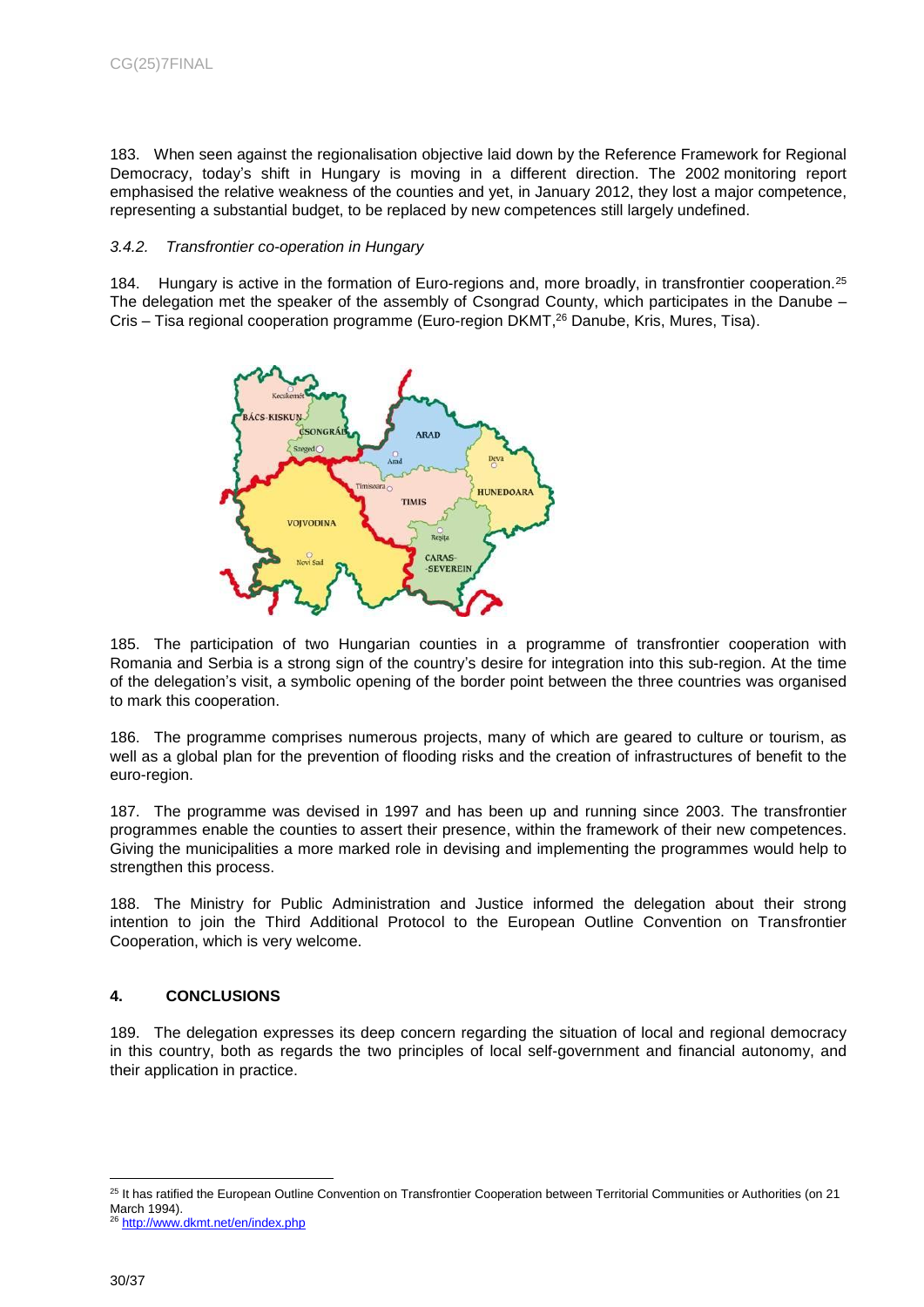190. The situation is not in compliance with Articles 2, 3 and 4 of the Charter. Whereas the system of local government in place since 1990 implemented the principles of subsidiarity and local self-government at a particularly high level, as made clear in the 2002 monitoring report, a global movement to return powers to the centre has since then been under way in Hungary. The Hungarian system, which was generally a two-tier one, is now moving towards a single power-base (or indeed a monopoly) in favour of central government, although it has not yet fully reached this stage.

191. The new Fundamental Law and the December 2011 Cardinal Act on Local Government are very recent and many aspects of them are not yet applied. Some provisions have been applied since 1 January 2012, others will be applied only in 2013 and yet others require implementing legislation. Nonetheless, the delegation was made aware of significant measures which are incompatible with the principles set out in the Charter. The reforms currently under way are introduced primarily by cardinal acts, modification of which requires a two-thirds majority, very difficult to reverse from now on.

192. The principle of local self-government is guaranteed by the Charter, the provisions of which Hungary has undertaken to comply with, irrespective of the economic context. This principle should not be interpreted differently depending on the economic context. However, as in a number of Council of Europe member states, it would appear that the economic crisis is used as a recurring argument for taking back powers from the local level, or indeed for introducing a form of supervision of that level. The situation is not in conformity with Article 9 of the Charter.

193. The large number of associations of local and regional authorities in Hungary is an indication of compliance with Article 10 of the Charter. These associations appear to function well. Nonetheless, the rapporteurs would emphasise the lack of a single talking partner does not facilitate the consultation process.

194. On the constitutional level, the delegation shares the views and concerns of the Venice Commission, particularly as regards the role of the Constitutional Court, whose powers related to a determined scope of budgetary laws have been considerably reduced by recent constitutional reforms. It further expresses its concern regarding the very weak level of protection afforded, at constitutional level, for the principle of local self-government, in particular due to the lack of an effective judicial remedy for local authorities, that would allow them to lodge a complaint to a domestic court when a decision undermines their interests or their rights as provided by the Charter. This situation does not comply with Article 11 of the Charter.

195. The rapporteurs would recommend the Hungarian authorities to introduce an effective consultation procedure, providing for the forwarding of the documents required for the local authorities to peruse. Unreasonable deadlines, by definition, are a practical barrier to constructive exchange. The consultation procedure would also be made all the easier if the number of associations representing local authorities were significantly reduced.

196. A model of inter-municipal structure including maybe tasks and functions is necessary in Hungary, but it must not be constructed for the benefit of non-elected administrative bodies. The elected councils of small municipalities have lost a lot of their political substance clearly endangering their political position. The situation in Hungary, from this point of view, is not in conformity with Article 6 of the Charter.

197. The rapporteurs think that an alternative may be found to respond to all stakeholders' need to work on practical issues (such as the delivery of public services) in order to provide efficiency, but without putting into question the basic principles of self-government as provided by the Charter.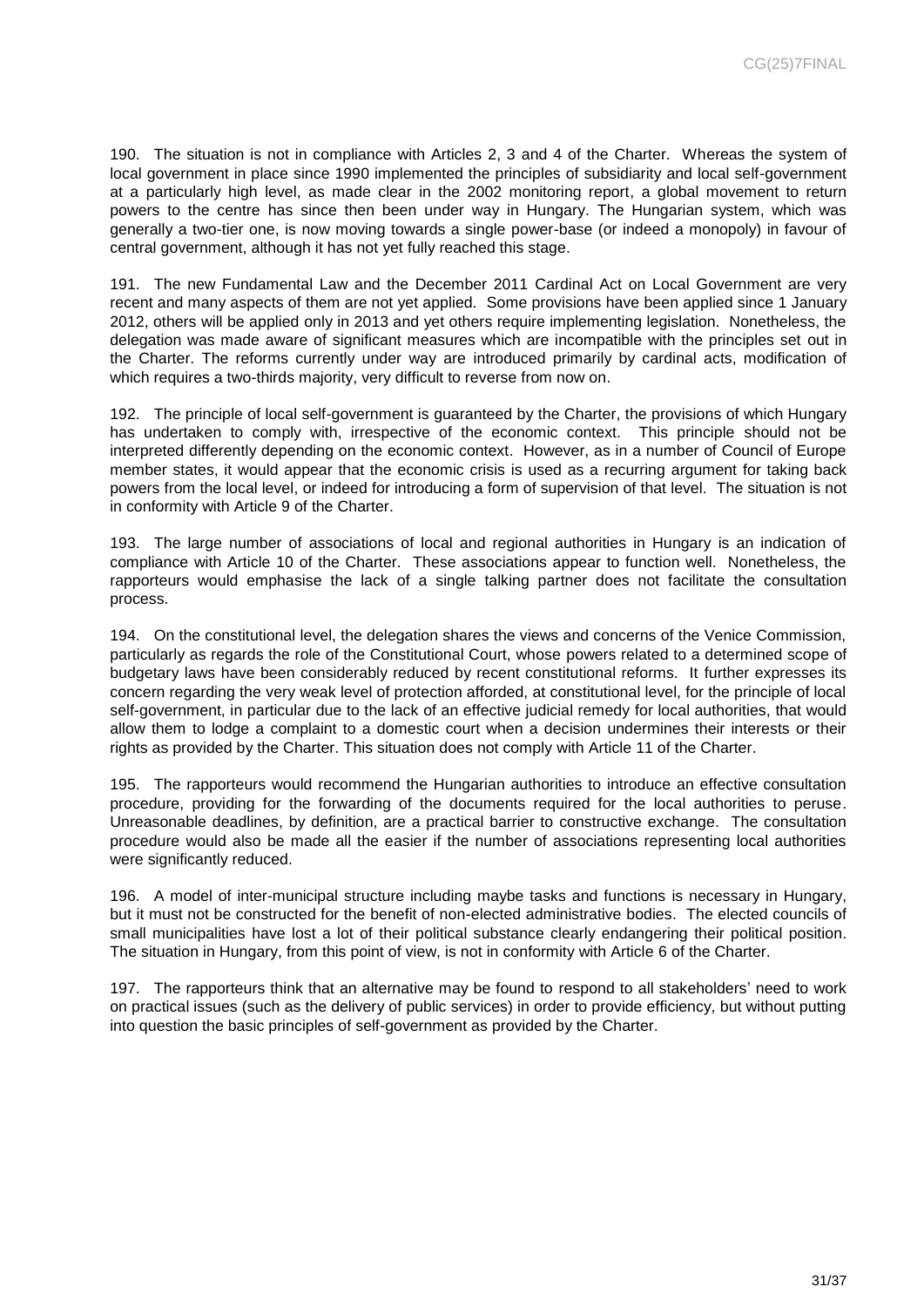198. The delegation wishes to emphasise the expediency of laying the foundations of strong and effective structures, but also points out that there is a danger of a breakdown in the dialogue on local democracy. Hungary appears to be engaged in a process of consolidating power at central government level to the detriment of the local authorities, which are portrayed as costly and inefficient. The rapporteurs would like to see solutions conducive to local self-government which will provide local and regional authorities with the requisite human and material resources. They point out that the signatory States to the Charter undertake to respect not only the letter but also the spirit of the Charter, which requires local responsibilities to be undertaken by elected authorities closest to the citizens throughout the country.

199. The rapporteurs understand that the Hungarian government needs to decrease the national public debt and has to conceive specific measures to this end. However, in this particular context as well as in the frame of the local government reform in Hungary, the delegation reiterates that the principles laid down in the Charter must not be ignored or minimised but, should be used as a reference treaty, providing, by means of its provisions, the tools enabling the authorities of a country to strike a balance between a central government-based approach and local aspirations in order to overcome the national difficulties and economic strangulation.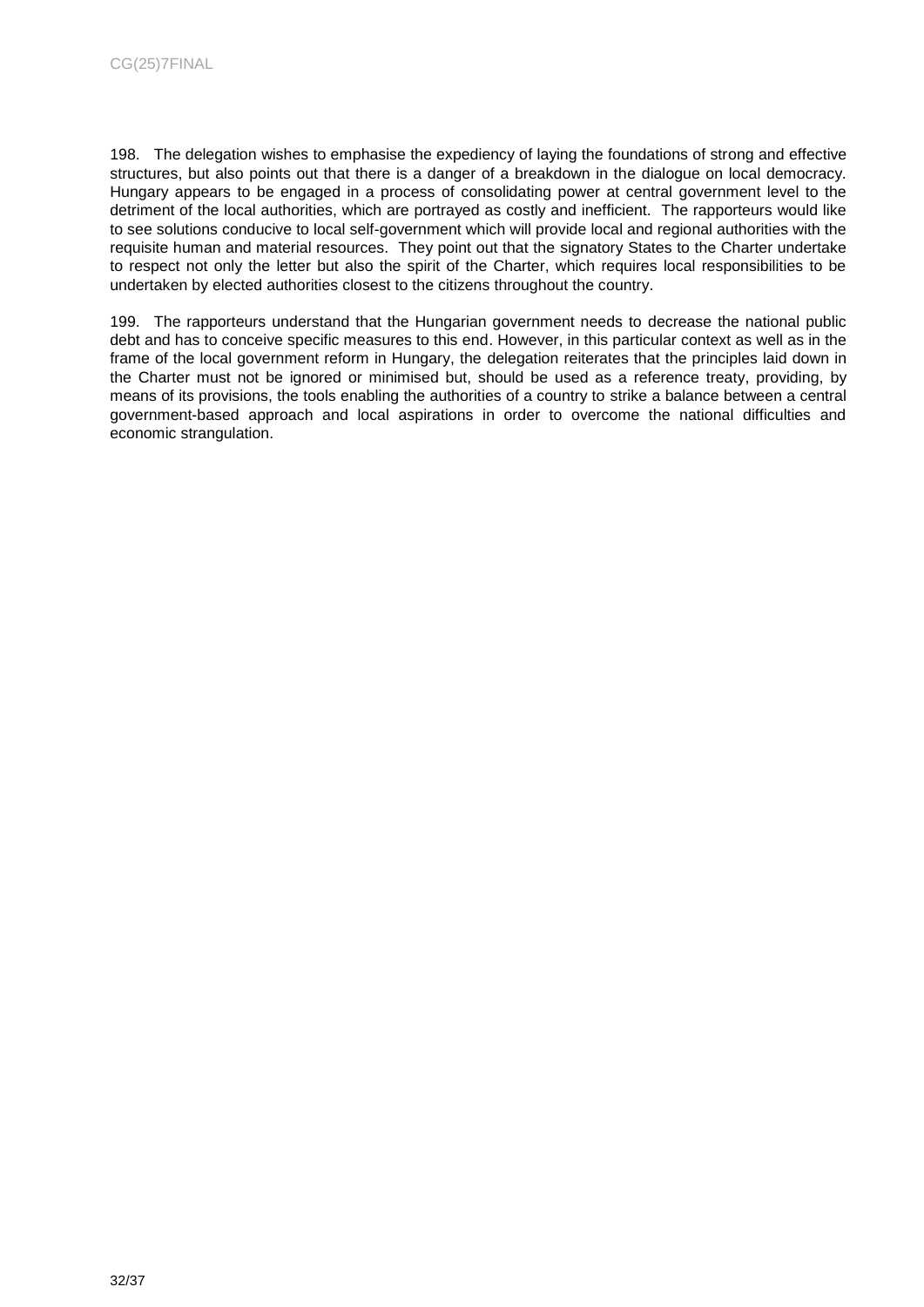<span id="page-32-0"></span>**Appendix 1 – Information provided to the delegation on the state of implementation of human rights at local and regional levels in Hungary** 

#### **Rights of minorities**

1. Hungary has introduced an original system of representation of ethnic and linguistic minorities. Law LXXVII on the rights of national and ethnic minorities (also known as the law on minorities) was passed in 1993, revised by the Act No. CLXXIX of 2011 on the rights of national minorities. This law counts all the groups of people who have been living in Hungary for at least a century as national and ethnic minorities. The members of those groups are Hungarian citizens but they differ from the rest of the population through their language, culture and traditions and their desire to preserve them.

2. The groups regarded as minorities in Hungary under this law are, in alphabetical order, Armenians, Bulgarians, Croats, Germans, Greeks, Poles, Roma, Romanians, Ruthenians, Serbs, Slovaks, Slovenians and Ukrainians.<sup>27</sup>

#### **Linguistic rights**

3. The law on minorities grants linguistic minorities very extensive rights, going beyond those granted elsewhere in Europe. Under this law, minority languages may be used by anyone, at any time and anywhere. An interpreter must be provided where necessary. Members of Parliament are entitled to use their own language in Parliament. Minority groups are entitled to found their own schools using the minority language and may also have schools using both languages.

4. There are numerous Hungarian minorities living outside the borders of Hungary, which explains why respect for cultural and linguistic rights is such a sensitive issue for Hungarians.

5. This position accorded to linguistic minorities is enshrined in the Fundamental Law, whose preamble proclaims the fundamental rights granted to Hungarian citizens.

Article XXIX of the Fundamental Law states:

"(1) Ethnic minorities living in Hungary shall be constituent parts of the State. Every Hungarian citizen belonging to a national or ethnic minority shall have the right to assume and preserve their identity. Ethnic minorities living in Hungary shall have the right to develop their own culture, use their native language, be educated in their native language and use their name in their own language.

(2) Ethnic minorities living in Hungary may create local and national self-government bodies."

6. These rights are not merely of a formal nature, and Hungarian legislation ensures that they may be safeguarded through the courts or the Commissioner for Fundamental Rights. The National Office for National and Ethnic Minorities, created in 1990, is responsible for coordinating the implementation of government objectives in the area of minority protection. The Office is an administrative body which is independent of the national remit, operating under the supervision of the Ministry of Public Administration and Justice. The Office continuously assesses the situation and implementation of the rights of national and ethnic minorities. It produces analyses to underpin government decisions concerning minorities and also prepares programmes and policies aimed at minorities. Its tasks include providing a platform for exchanges of opinions and information between the government and the organisations representing minorities.

7. Hungary was one of the first countries to sign the Council of Europe's European Charter for Regional or Minority Languages.

<sup>&</sup>lt;sup>27</sup> See Euromosaic on the European Commission site

[http://ec.europa.eu/languages/euromosaic/euromosaic-study\\_en.htm](http://ec.europa.eu/languages/euromosaic/euromosaic-study_en.htm)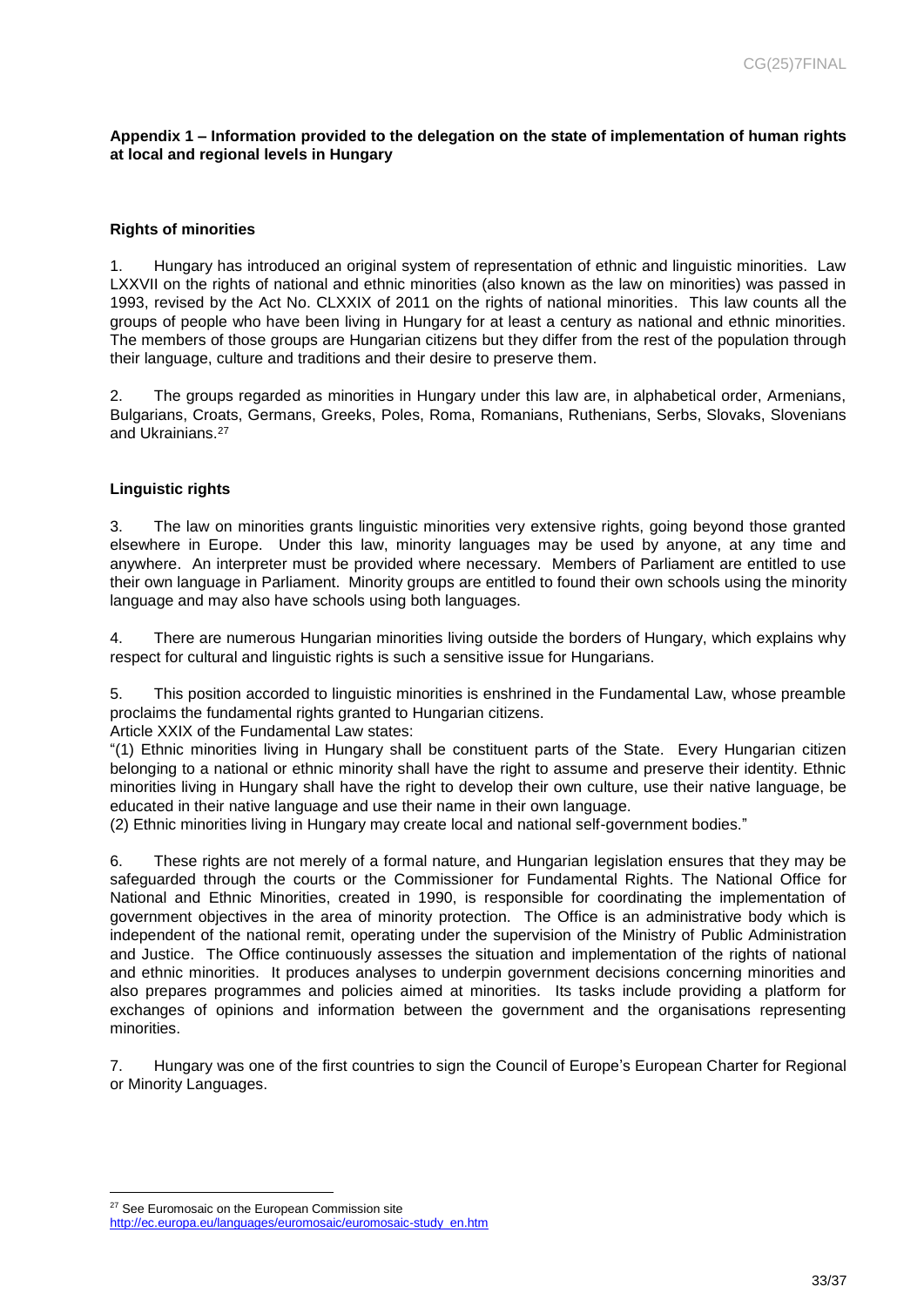## **Self-government bodies**

8. The law on minorities entitles the thirteen national minorities to establish self-governing local authorities. These are elected bodies representing the interests of national or ethnic minorities at local or national level. Accordingly, these self-government bodies have special competences for fixing the calendar for their festivals and celebrations, fostering the preservation of their traditions and participating in public education. These special local authorities may manage public theatres, libraries and science and arts institutions, award study grants and provide services for their community (legal aid in particular).

9. At local and regional level, these self-government bodies are to be found within both municipalities and cities or counties, and most of the minorities are present at these three levels in addition to the national level. Self-governing councils of different minorities are consulted on texts with ramifications for their members, at both local and national level. They have a right of veto on cultural questions.

10. For a self-governing council to be formed at local level, it has to be requested by a sufficient number of people. Since that number is proportionate to the number of inhabitants in the municipality, thirty or so people may be enough in a small municipality. It can happen that a group sets itself up as a minority in an attempt to influence municipal debate, which is known as a "cuckoo procedure". Electoral lists indicating the members of the different minorities were compiled as of 2006, in order to prevent abuses of the 1993 law.

11. However, on the whole, this arrangement catering for the cultural rights of minorities' functions to the satisfaction of the groups concerned. It is funded by the local authorities, or by the State where national bodies are concerned. Budapest City Council devotes 0.25% of its budget to the activities of minorities' self-governing councils.

12. This system of recognition for the cultural rights of minorities has no civic and political equivalent and minorities are not represented as such on municipal councils, on county councils or in Parliament. Representation has been considered on several occasions but always ruled out.

## **The Roma minority**

13. Some substantial reports from relevant bodies of the Council of Europe<sup>28</sup> are available on this specific issue. Having received contradictory information on this issue, the Rapporteurs have therefore decided not to deal with this item in the present appendix, and refer to the pertinent documents of the Council of Europe dealing with this subject.

## **Commissioner for Fundamental Rights**

14. The new Fundamental Law replaced three ombudsmen<sup>29</sup> (ombudsman for citizens' rights, ombudsman for minorities' rights, ombudsman for sustainable development and the environment) by the Commissioner for Fundamental Rights (former FR Ombudsman). 30

 $\overline{a}$ <sup>28</sup> see Council of Europe website (**www.coe.int**)

<sup>&</sup>lt;sup>29</sup> There used to be a fourth ombudsman for personal data protection, who was replaced by an independent authority.

<sup>30</sup> *Article 30 of the Fundamental Law:*

*<sup>&</sup>quot;(1) The Fundamental Rights Ombudsman shall undertake activities aimed at protecting fundamental rights; anyone may request intervention by the Ombudsman.*

*<sup>(2)</sup> The task of the Fundamental Rights Ombudsman shall be to investigate or have investigated fundamental rights abuses brought to their attention and initiate general or specific measures to remedy them.*

*<sup>(3)</sup> The Fundamental Rights Ombudsman and their deputies shall be elected by the National Assembly, by a majority of two-thirds of the parliamentarians' votes, for a period of six years. The deputies shall uphold the rights of future generations and ethnic minorities living in Hungary. The Fundamental Rights Ombudsman and their deputies may not be members of a political party or engage in political activities.*

*<sup>(4)</sup> The Fundamental Rights Ombudsman shall report annually on their activities to the National Assembly."*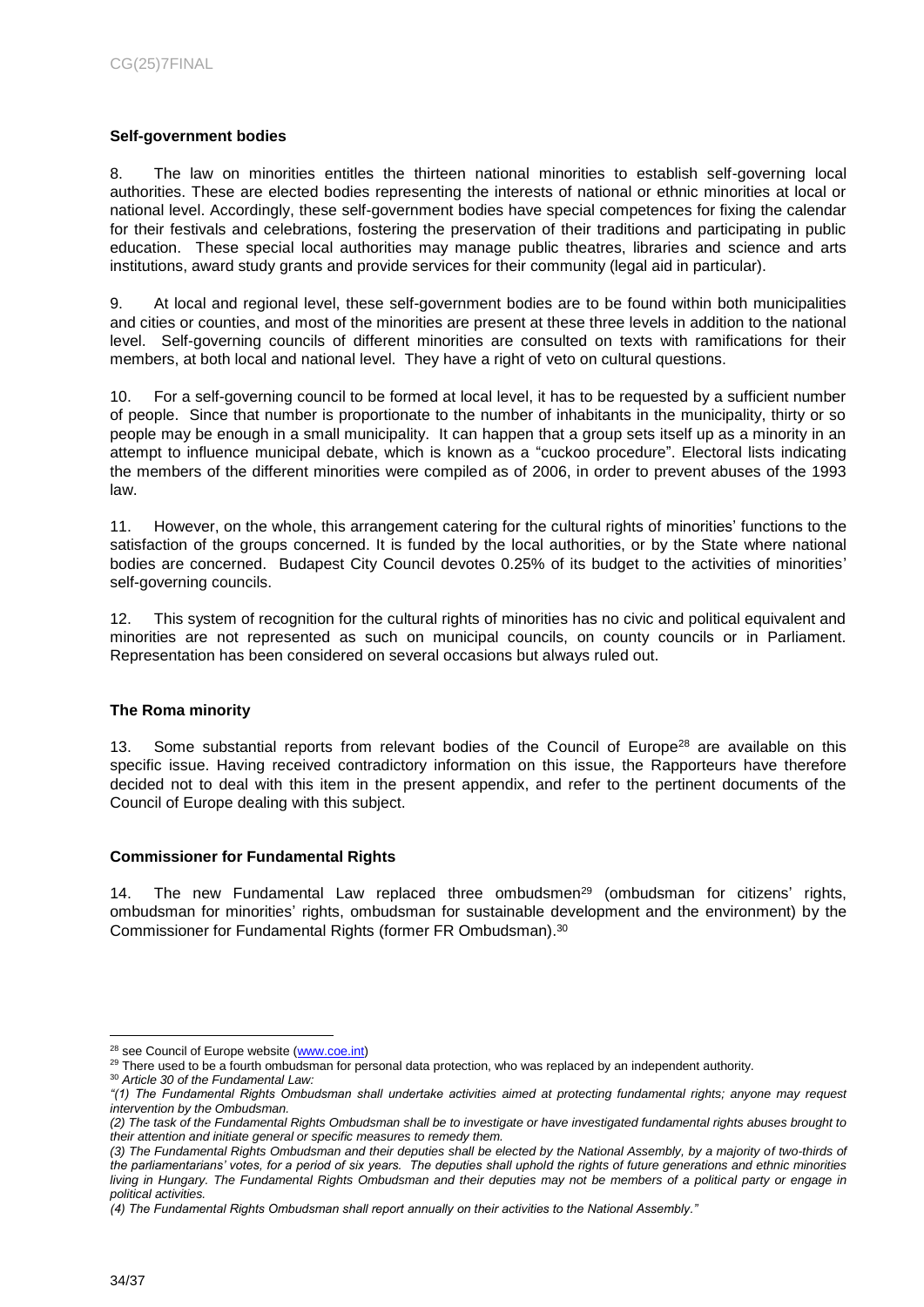15. The possibilities of going to court to challenge local government decisions have been improved since 2010, which has resulted in fewer cases challenging municipal decisions coming before the Commissioner. But, owing to the economic recession and the associated social difficulties, the Commissioner has had to intervene in order to protect the fundamental rights of individuals in particularly vulnerable situations, often against local government decisions. In some of these cases, and always successfully, the Commissioner has sought a Constitutional Court ruling that fundamental rights have been violated by a local entity.

16. The Commissioner observes that it is often impossible to untangle social issues from issues relating to the protection of fundamental rights; this observation is particularly germane to the protection of the rights of the Roma minority.

17. The self-governing councils may turn to the Commissioner if they believe that the municipality or council fails to provide them with the material or financial means necessary for their activities, and 60 or so such cases are currently pending.

18. The great advantage of the Commissioner is being more easily accessible for citizens than a judge; citizens may be put off by the court procedure, whereas the procedure for applying to the Commissioner is more flexible and informal. The Commissioner's report draws on the examination of cases throughout the country, providing a great wealth of information and source of inspiration for a legislature wishing to work for respect of fundamental rights and towards improved protection for them.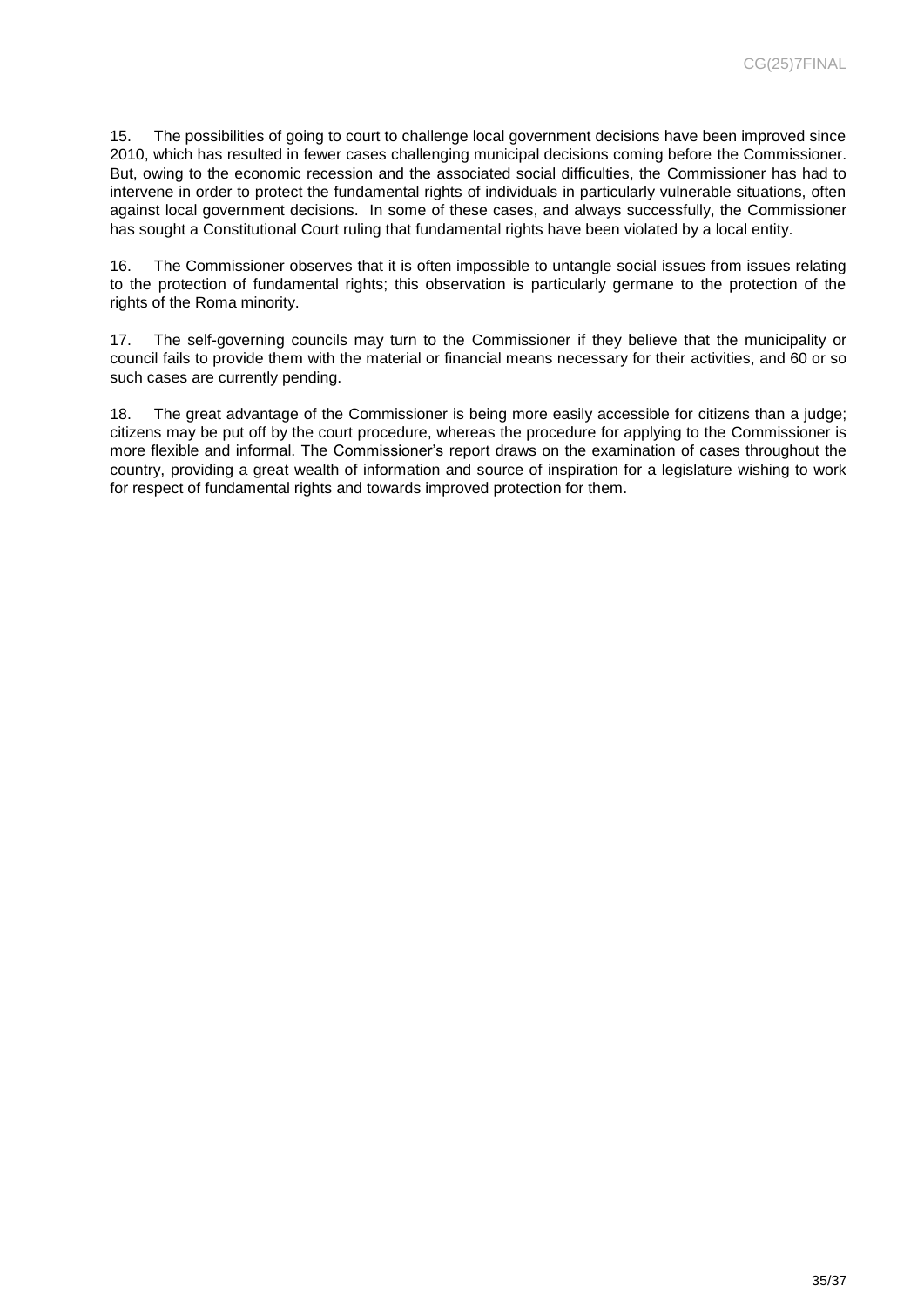## <span id="page-35-0"></span>**Appendix 2 - Programme of the Congress monitoring visit to Hungary (23-25 May 2012)**

## **CONGRESS MONITORING VISIT TO HUNGARY Budapest, Gödöllő, Szentes and Szeged (23-25 May 2012)**

#### **PROGRAMME**

#### **Congress delegation**

| Rapporteurs:            |                                                                                                                                                                                                       |
|-------------------------|-------------------------------------------------------------------------------------------------------------------------------------------------------------------------------------------------------|
| Mr Artur TORRES PEREIRA | Rapporteur on local democracy<br>Chamber of Local Authorities, EPP/CD <sup>31</sup><br>Member of the Monitoring Committee of the Congress<br>President of the Municipal Assembly of Sousel (Portugal) |
| Mr Devrim CUKUR         | Rapporteur on regional democracy<br>Chamber of Regions, SOC <sup>1</sup><br>Member of the Monitoring Committee of the Congress<br>Member of the Provincial Council of Izmir (Turkey)                  |
| Expert:                 |                                                                                                                                                                                                       |
| Prof. Anne GAUDIN       | Consultant, Associate Professor of Political Science, Bordeaux (France)                                                                                                                               |
| Congress Secretariat:   |                                                                                                                                                                                                       |
| Ms Stéphanie POIREL     | Secretary of the Monitoring Committee                                                                                                                                                                 |

#### **Wednesday, 23 May 2012 (Budapest)**

#### **Hungarian delegation to the Congress and representatives of municipal and regional associations:**

#### **Hungarian delegation to the Congress**

- Mr György ILLES, Head of the Hungarian delegation to the Congress
- Ms Csilla MAGYAR, Member of the delegation, Mayor of Kisköre
- Ms Andrea MÉNES, Member of the delegation, Mayor of Vámospércs
- Ms Erzsébet PÉNZES, Mayor of Hidegkút, member of the delegation, member of MFSZ and councillor of international affairs in TÖOSZ
- Mr Imre SZIRBIK, Mayor of Szentes, member of the delegation
- Mr György BENDE, Member of the delegation, member of Association of Small villages and Small Regions
- Ms Józsefné CZEFERNER, Member of the delegation, Mayor of Nagybajom

#### **Association of Hungarian Cities of County Rank**

- Mr Viktor LAZÁRY, Member of the delegation, vice-Mayor of Szombathely

#### **Association of Local Authorities and Hungarian Representatives**

- Mr György GEMESI, President of the Association of Local Authorities and Hungarian **Representatives** 

#### **Hungarian National Association of Local Authorities**

- Mr Jenő SCHMIDT, President of the Hungarian National Association of Local Authorities

#### **Hungarian Village Association**

- Mr Gellert SZABO, President of the Hungarian Village Association

<sup>&</sup>lt;sup>31</sup> EPP/CD: European People's Party - Christian Democrats of the Congress SOC: Socialist Group of the Congress